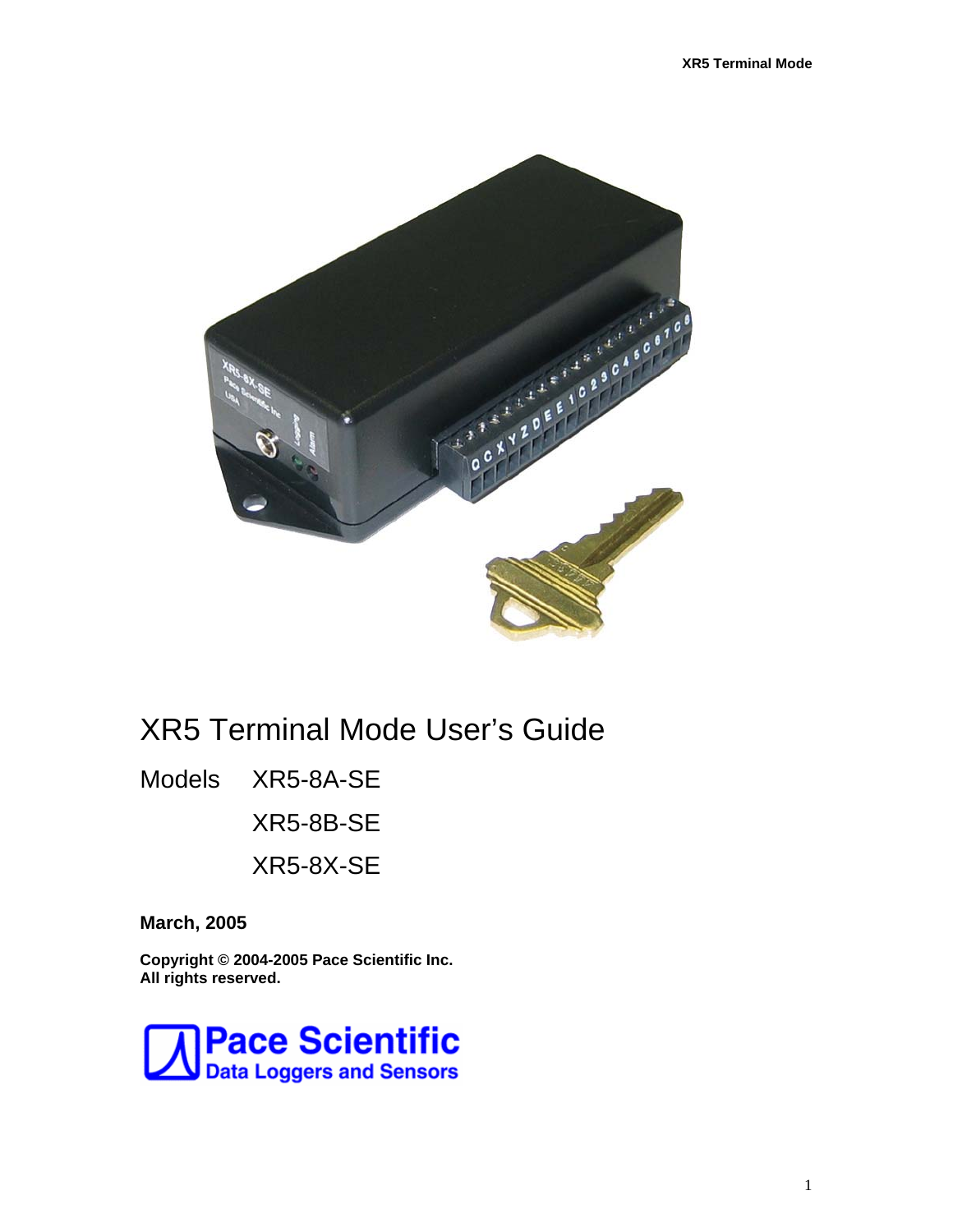### **Disclaimer**

The following warranty and liability disclaimer apply to this product.

PACE SCIENTIFIC INC ("PACE") MAKES NO WARRANTIES, EXPRESSED OR IMPLIED, INCLUDING WITHOUT LIMITATION THE IMPLIED WARRANTIES OF MERCHANTABILITY AND FITNESS FOR A PARTICULAR PURPOSE REGARDING ITS HARDWARE AND SOFTWARE PRODUCTS. PACE DOES NOT WARRANT, GUARANTEE OR MAKE ANY REPRESENTATIONS REGARDING THE USE OR THE RESULTS OF THE USE OF ITS HARDWARE AND SOFTWARE PRODUCTS IN TERMS OF THEIR CORRECTNESS OR OTHERWISE. THE ENTIRE RISK AS TO THE RESULTS AND PERFORMANCE OF ITS HARDWARE AND SOFTWARE PRODUCTS IS ASSUMED BY YOU. THE EXCLUSION OF IMPLIED WARRANTIES IS NOT PERMITTED BY SOME STATES. THE EXCLUSION MAY NOT APPLY TO YOU"

"IN NO EVENT WILL PACE, ITS OFFICERS, EMPLOYEES OR AGENTS BE LIABLE TO YOU FOR ANY CONSEQUENTIAL, INCIDENTAL OR SPECIAL DAMAGES (INCLUDING DAMAGES FOR LOSS OF BUSINESS PROFITS, BUSINESS INTERRUPTION, LOSS OF BUSINESS INFORMATION AND THE LIKE) ARISING OUT OF THE USE OR THE INABILITY TO USE ITS HARDWARE AND SOFTWARE PRODUCTS EVEN IF PACE HAS BEEN ADVISED OF THE POSSIBILITY OF SUCH DAMAGES. BECAUSE SOME STATES DO NOT ALLOW THE EXCLUSION OR LIMITATION OF LIABILITY FOR CONSEQUENTIAL DAMAGES, THE ABOVE LIMITATIONS MAY NOT APPLY TO YOU.

PACE PROVIDES THIS DOCUMENTATION "AS IS" WITHOUT WARRANTY OF ANY KIND, EITHER EXPRESS OR IMPLIED, INCLUDING, BUT NOT LIMITED TO, THE IMPLIED WARRANTIES OF MERCHANTABILITY OR FITNESS FOR A PARTICULAR PURPOSE. Some states do not allow disclaimer of express or implied warranties in certain transactions, therefore, this statement may not apply to you.

This documentation could include technical inaccuracies or typographical errors. Changes are periodically made to the information herein; these changes will be incorporated in later editions. Pace Scientific Inc. may make improvements and/or changes in the product(s) and/or program(s) described in this documentation at any time without notice.

Pocket Logger is a registered trademark of Pace Scientific Inc. Excel is a registered trademark of Microsoft Corp. Online is a trademark of Mark/Space Softworks

Printed in the United States of America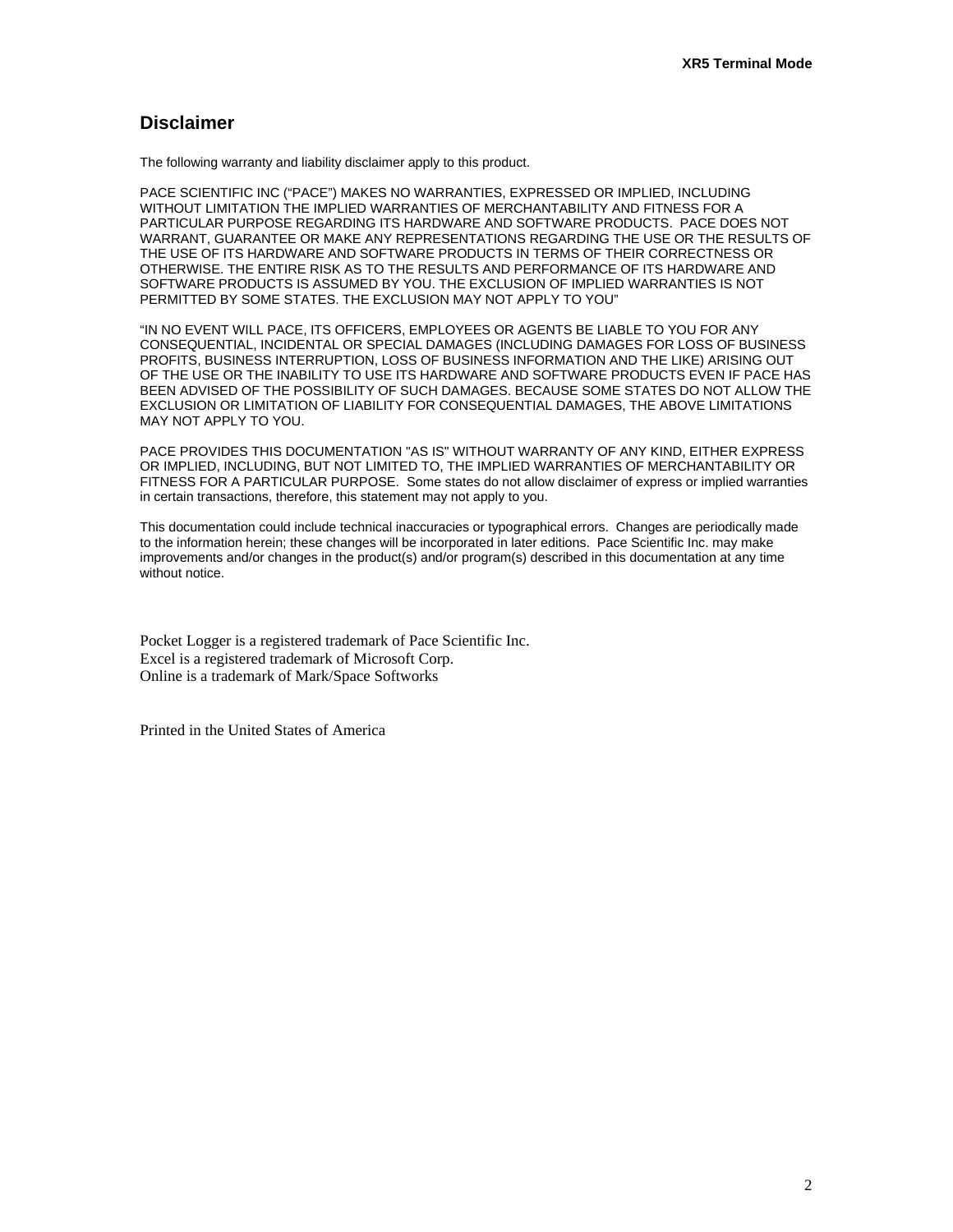# **Contents**

| <b>INTRODUCTION</b>                          | 5  |
|----------------------------------------------|----|
| <b>TERMINAL MODE</b>                         |    |
| <b>HyperTerminal for Windows</b>             | 7  |
| Online for Palm OS Devices                   | 7  |
| <b>ZTerm for Macintosh</b>                   | 8  |
| Minicom for Linux                            | 8  |
| Vxhpc for Pocket PC                          | 8  |
|                                              |    |
| <b>USER INTERFACE</b>                        |    |
| Main Menu                                    | 9  |
| Data                                         | 10 |
| Converting Binary XR5 Data Files             | 11 |
| Opening an XR5 Data File in Excel            | 11 |
| Saving an XR5 Data File as an Excel Workbook | 11 |
| <b>Status</b>                                | 12 |
| Real Time Mode                               | 14 |
| Setup                                        | 15 |
| <b>Channel Setup</b>                         | 16 |
| Slow Logging Modes                           | 19 |
| <b>Fast Logging Modes</b>                    | 21 |
| Start/Stop                                   | 25 |
| <b>SMS</b> Message Setup                     | 26 |
| APPENDIX                                     |    |
| <b>Screw Terminal Assignments</b>            | 27 |
| <b>LED</b> Functions                         | 27 |
| Available Models                             | 28 |
| <b>Model Selection Guide</b>                 | 29 |
| Specifications                               | 30 |
| <b>Battery Replacement</b>                   | 33 |
| <b>External Power Supply</b>                 | 33 |
| PACE SENSORS                                 |    |
| <b>Temperature Probes</b>                    | 34 |
| Temperature / Humidity Probe                 | 35 |
| <b>Pressure Sensors</b>                      | 36 |
|                                              |    |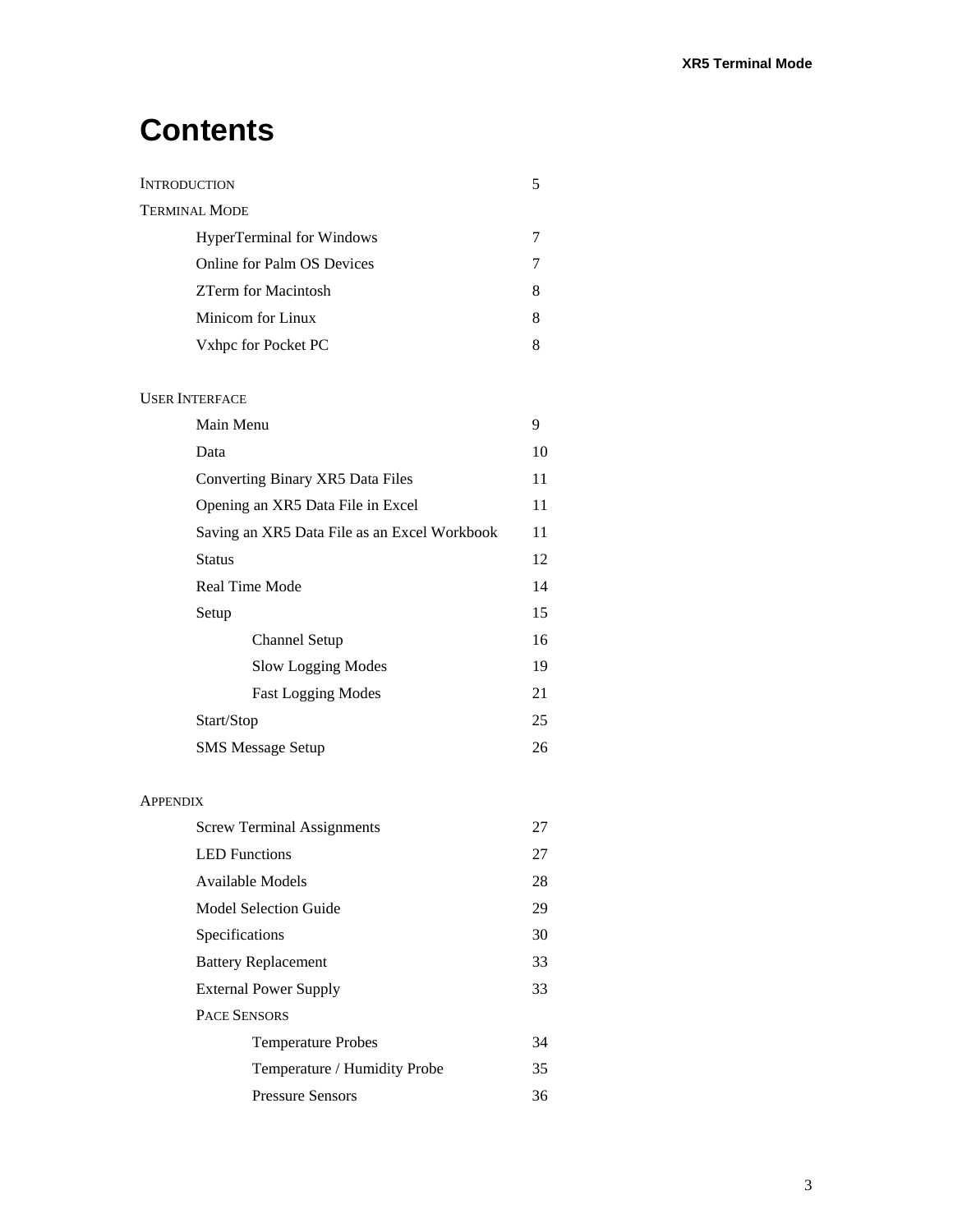| 38 |
|----|
| 39 |
| 40 |
| 41 |
| 42 |
| 42 |
| 43 |
| 43 |
|    |
| 44 |
| 45 |
|    |
| 46 |
| 48 |
| 50 |
| 51 |
| 52 |
| 52 |
| 53 |
| 54 |
| 55 |
|    |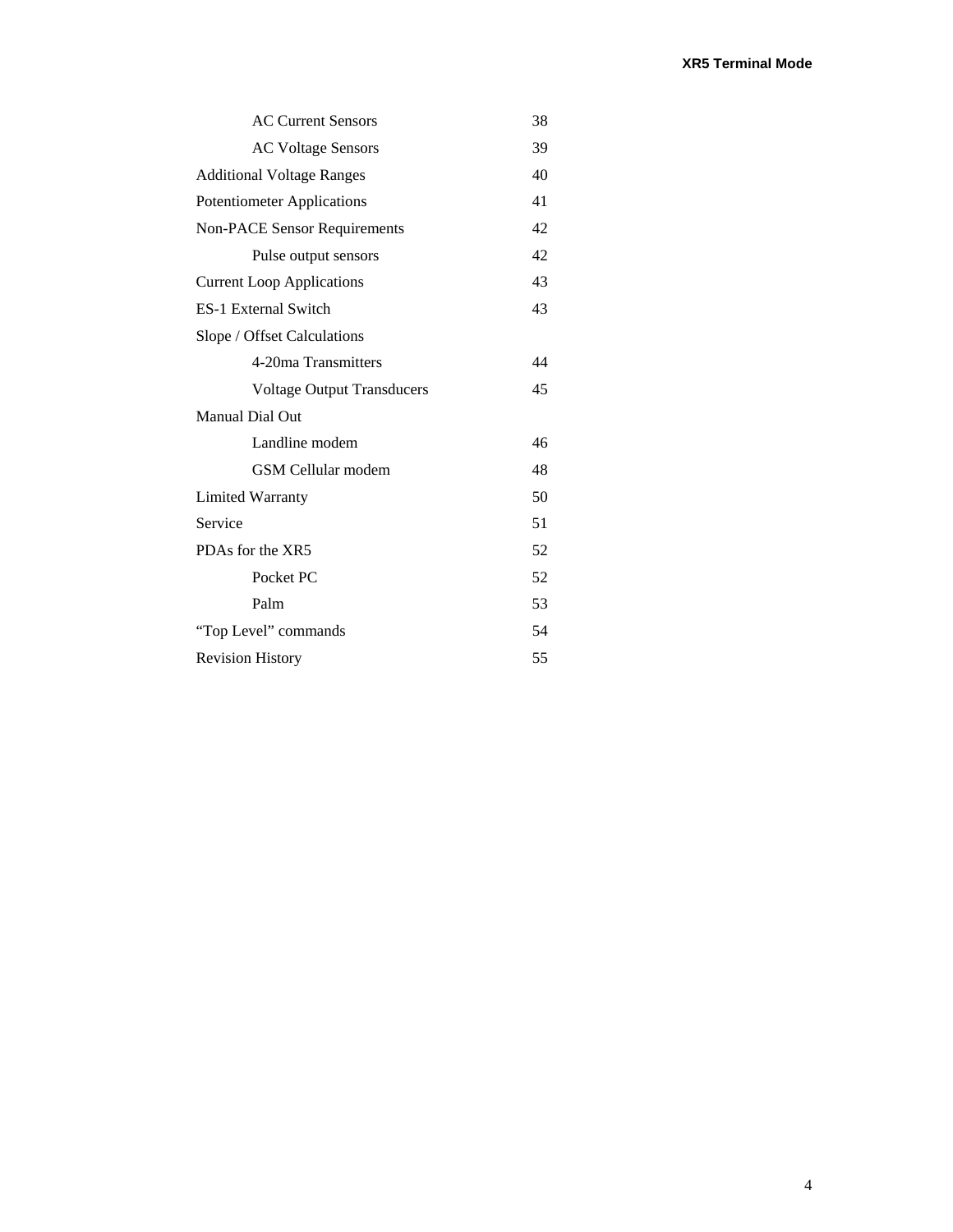### **XR5 Data Loggers**

### **Introduction**

This Guide explains the use of the XR5 Data Logger's Terminal Mode. XR5 Data Loggers can communicate using free Pace LogXR Software, currently available for Windows and Linux computers. The XR5's Terminal mode enables the XR5 to communicate with any computer or PDA equipped with a serial port and standard communication software. See page 52 for Palm / Pocket PC recommendations.

### **Free Software**

Pace LogXR Windows Software is a free download from Pace Scientific's website [www.pace](http://www.pace-sci.com/data-loggers-xr5.htm)[sci.com/data-loggers-xr5.htm.](http://www.pace-sci.com/data-loggers-xr5.htm) LogXR is currently available for Windows 98/ME/NT/2000/XP and Linux based computers. LogXR Software is recommended for users who communicate with the XR5 using a Windows or Linux computer. However the XR5's Terminal mode is available for non-PC computers that are not able to run Pace LogXR software, including Palm and Pocket PC devices, and Macintosh computers. A user may access an XR5 using Terminal mode, or LogXR Software, or both methods during a logging session.

# **Terminal Mode**

All XR5 Data Loggers generate text-based user interface screens when connected to a computer or PDA running terminal emulation software. Terminal emulation programs are included with (or available for) most computers including Macintosh, Windows, Palm, Pocket PC, Linux, Unix, and WinCE. One such program is *HyperTerminal*, included with Microsoft Windows based computers. For recommended terminal emulation programs for a variety of computers and PDAs please see pages 7 and 8 or visit [www.pace-sci.com/data-loggers-xr5.htm.](http://www.pace-sci.com/data-loggers-xr5.htm)

# **High Accuracy / Large Memory**

Using Pace's precision PT900 series thermistor probes, temperature data is accurate to +/-0.15°C at 25°C with no calibration. Voltage inputs are accurate to  $+/-0.25\%$  of full scale with no calibration. The XR5's non-volatile memory can store 63,642 time-stamped readings (standard models), or 260,250 readings (–M models).

# **Free Lifetime Firmware Updates**

Using LogXR Software, the XR5's internal firmware can be updated with a single click. Firmware updates are posted on the Pace website.

# **Fast or Slow Logging**

Any log interval between 1 second and 12 hours may be selected, or fast log rates from 2Hz to 1000Hz.

# **Individual Alarms**

All analog inputs have individual high and low alarm limits. Alarm activity can trigger a variety of responses, including logging data, sending a detailed SMS message to a cell phone (GSM modem required), setting an external alarm output, blinking the XR5's Alarm LED, and/or dialing out to a computer (modem required).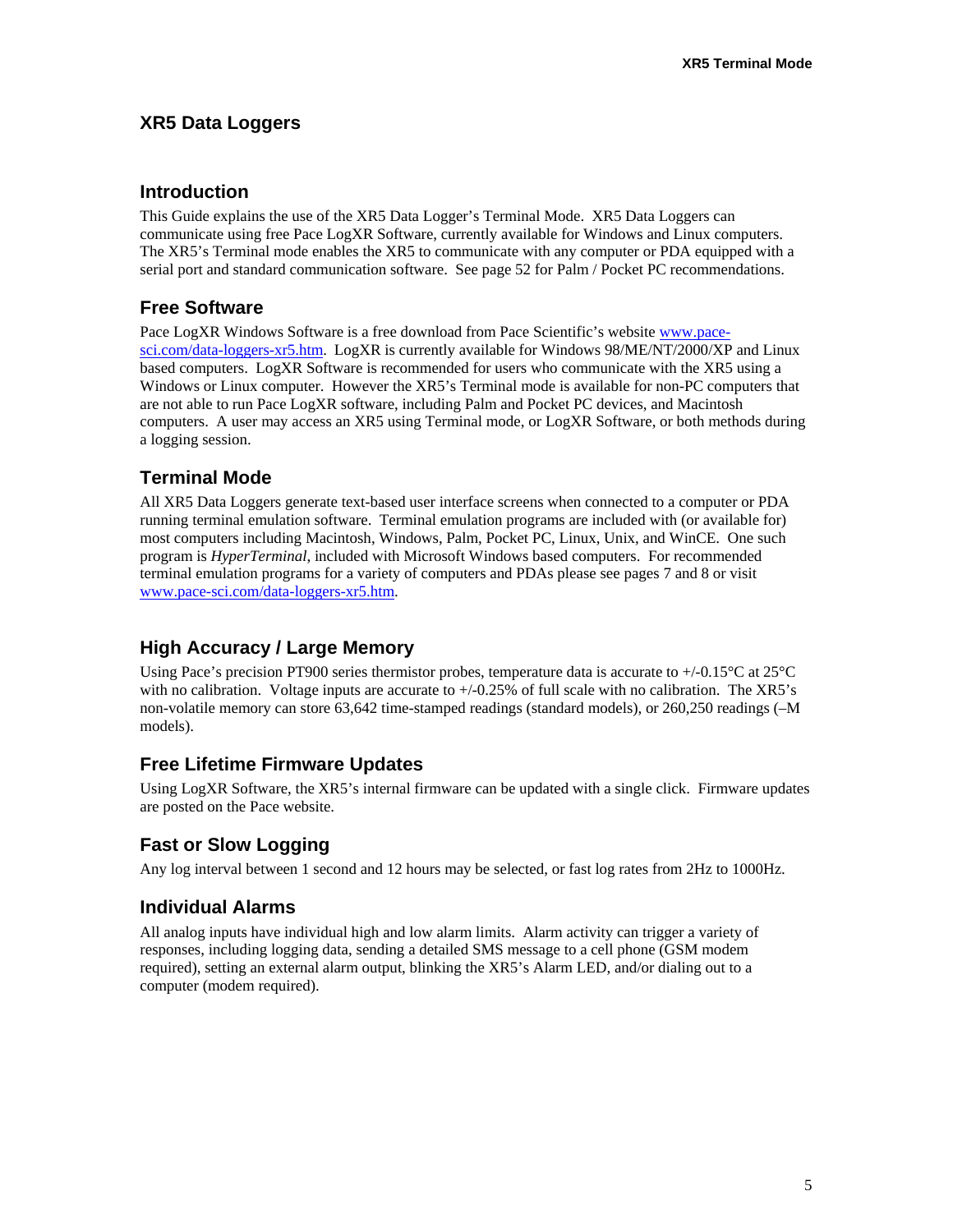### **Powerful Recording Modes**

Logging may be triggered (and stopped and re-triggered) by alarm conditions, an external trigger, or by the Logging | Start/Stop menu selections. Readings are stored at the selected log interval. Using the Average or Peak mode, readings are sampled every second and the Average or Peak value stored at the selected log interval. Channel pairs may be logged as differential readings (Channel A – Channel B) and differential readings may be used to generate alarms. Logging can stop when the memory is full, or continue in a wrap-around mode (overwriting oldest readings). In all but the "Fast Logging" modes, data may be transferred while logging is active, or real time readings simultaneously displayed.

# **Cycle Logging**

Custom logging "cycles" may be selected. For example: Log for 10 seconds at 100Hz, then pause for 59 minutes and 50 seconds, and then repeat. Another example: Log every minute from 8AM until 5PM, pause 16 hours, and then repeat (until a pre-set time is reached or the memory is full).

### **Secure Data**

The XR5 Data Logger's rugged EEprom memory retains data for over 100 years in the event of a power loss. Data may be transferred securely using the industry-standard Xmodem communication protocol. A two-level password system may be utilized to prevent unauthorized operational changes or data transfers.

### **Alarm messages on your cell phone**

With an optional GSM modem and a GSM cell phone\*, the XR5's SMS text message capability may be utilized. The phone number of a GSM cell phone and an alarm text message are entered into the XR5 (see SMS Setup on page 26 for details). Then, when an alarm condition occurs, an SMS message (consisting of the alarm message, the current reading and a time stamp) is sent to your GSM cell phone.

\*GSM carriers in the USA include Cingular, AT&T, Verizon and others.

# **Real Time Display**

When an XR5 Data Logger is connected to a computer or PDA, a Real Time Display is available. When selected, the current active channels display readings at a user selected update interval. The display update interval can be set for any time period from 2 seconds to 24 hours. The Real Time Display can function while simultaneously logging data in all modes except the "Fast Logging" modes.

Note: The real time display provides "true" readings for all sensors that have a linear scale or for Pace PT900 series precision temperature probes. Non-linear sensors that require a look-up table display raw a/d readings in real time mode. This limitation does not exist for customers using LogXR Software.

### **Long battery life**

XR5 Data Loggers are powered by a pair of user-replaceable lithium batteries. Battery life is greater than 2 years under typical usage. The battery voltage is displayed on the XR5's Status Screen. An external power input is provided for Pace Power Supply # PS-9V. If external power is used, the batteries will power the unit during power outages (battery shelf life is 10 years).

### **Direct-Connect Sensors**

PACE offers over 25 precision sensors optimized for XR5 Data Loggers, including Temperature, Humidity, Pressure, AC Current and AC Voltage. All PACE sensors require no external power.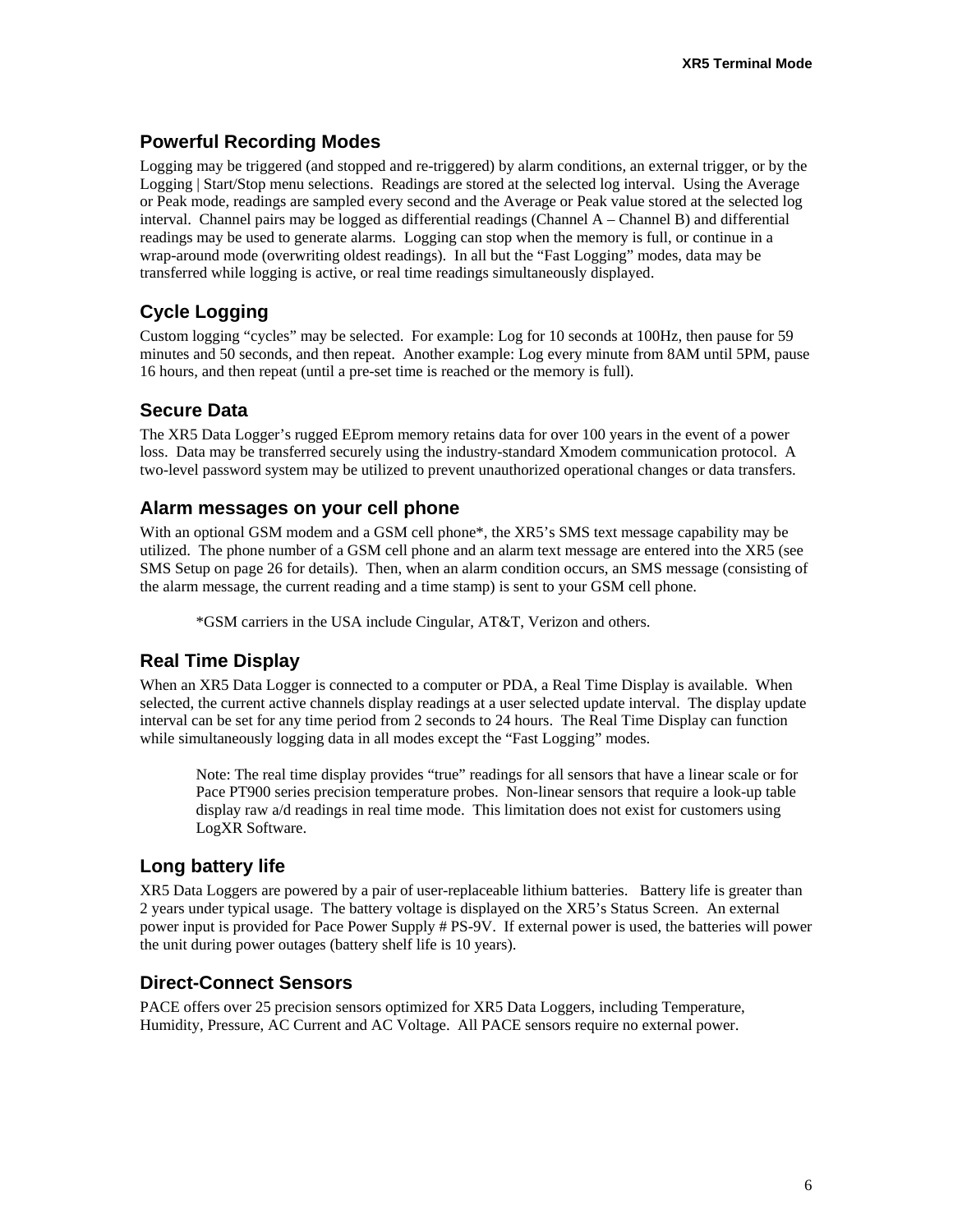# **HyperTerminal session for Windows computers**

In order to use HyperTerminal, your computer needs an RS232 serial port (also referred to as a COM port). If your computer does not have a serial port, you will either need to add a serial port board to your computer or, if your computer has a USB port, you can add a USB to RS232 adapter (available at retail computer outlets). See the [XR5 Data Logger User's](http://www.pace-sci.com/XR5-LogXR.pdf) Guide for recommended models.

### **Hardware Setup**

Connect the IC209 Cable from the RS232 Port on the XR5 to a 9 pin male serial connector on your PC typically Com Port 1 or 2 (Com1 or Com2).

### **Creating a HyperTerminal session**

1. Launch HyperTerminal (usually found by selecting Start | Programs | Accessories | Communications). A "New Connection" screen is displayed.

2. Enter a session name. We suggest "9600comx" (where x is the com port number). You can also select an icon to launch future HyperTerminal sessions for the XR5 with a single click. Click OK

3. You are asked for a phone number. Ignore this, and click the down button on the line that begins with "Connect using". Then select the Com port you will be using for the XR5. For example: "Direct to Com1".

Click OK.

4. Enter the following port settings: Bits per second: 9600 Data Bits: 8 Parity: None Stop Bits: 1 Flow control: None Click OK

5. The terminal screen now appears. Keys pressed on your keyboard are sent to the XR5, and any characters transmitted by the XR5 appear on your terminal screen. Type the following 4 letters "text" to enter Terminal Mode. The XR5 Main Menu should appear on your screen.

Note: If the Main Menu does not appear when you type "text", you may be using (or have selected) the wrong com port in HyperTerminal. Try connecting the IC209 Cable to a different Com port on your computer and enter "text" again. If no other com ports are present, try creating a new HyperTerminal session using a different com port number (follow the procedure above).

# **Online for Palm OS devices**

Online is a terminal emulation program. It is available at <http://palmsource.palmgear.com/index.cfm?fuseaction=software.showsoftware&prodid=2052> Online runs on most Palm PDAs which have an RS232 Serial Port.

### **Hardware Setup**

See page 53 for recommended cables and cable connections.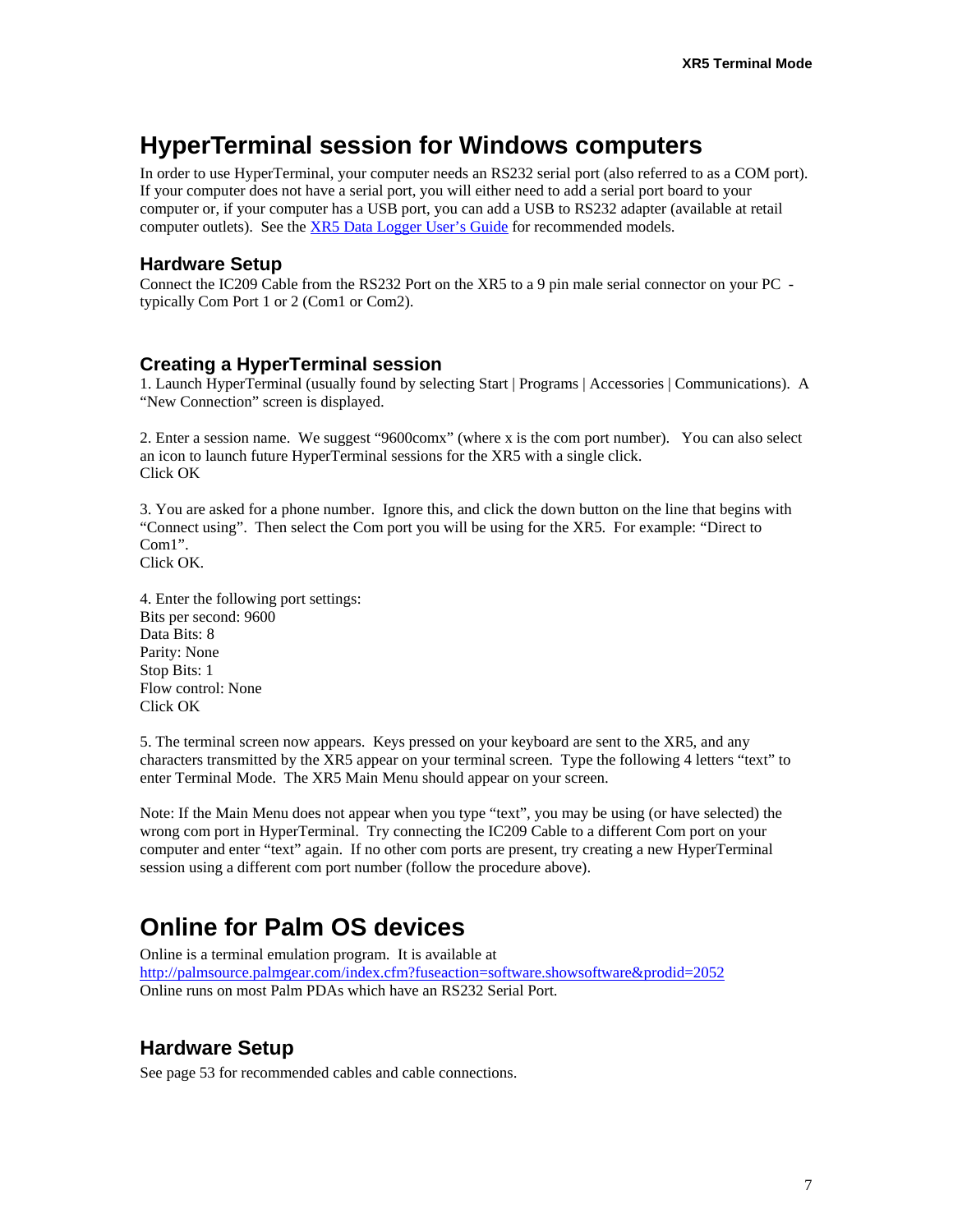# **Online Setup**

Refer to the Online User's Manual for instructions to set up and use Online.

Use the following Online settings with the XR5:

# **Terminal Settings**

Emulate: VT100 Font: Large Return: CR Backspace: BS Add LF: Not checked Display follows cursor: Checked Auto wrap to next line: Checked Local echo: Not checked Pacing: Off

# **Communication Settings**

Method: Serial Port: Serial Baud: 9600 Data Bits: 8 Parity: N Stop Bits: 1 Handshake: None

# **Macintosh / Linux / Pocket PC**

The following terminal emulators can be used to set up an XR5 for a logging session, transfer data, and display sensor data in real time. If your computer does not have a serial port, please see the [XR5 Data](http://www.pace-sci.com/XR5-LogXR.pdf)  [Logger User's Guide](http://www.pace-sci.com/XR5-LogXR.pdf) for current USB/Serial Port Adapter recommendations.

Use the following com port settings for any terminal emulator: Bits per second: 9600; Data Bits: 8; Parity: None; Stop Bits: 1; Flow control: None.

# **ZTerm for Macintosh**

ZTerm, a shareware terminal emulation program for the Macintosh, is available at <http://homepage.mac.com/dalverson/zterm>

# **minicom for Linux**

minicom, a terminal emulation program, is included in most Linux distributions. It is also available at <http://alioth.debian.org/projects/minicom/>

Note: Pace now offers a free Linux version of [LogXR Software](http://www.pace-sci.com/linux-data-logger-software.htm) for the XR5.

# **vxhpc for Pocket PC**

vxhpc is a terminal emulation program written by Cambridge Computer for the Pocket PC. See <http://www.cam.com/vxhpc.html> to obtain a copy.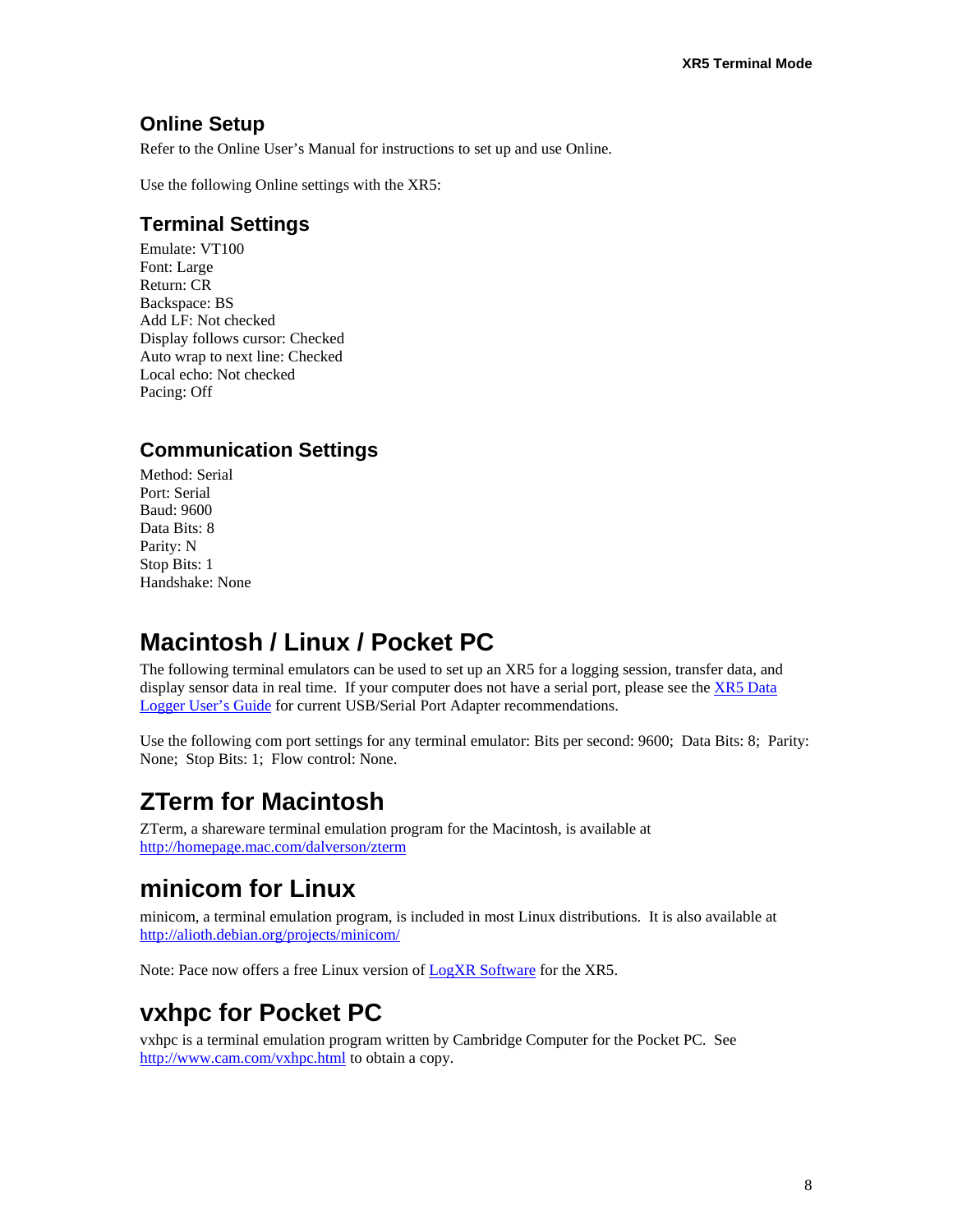# **XR5 User Interface**

A PC running HyperTerminal is used for the screen illustrations in this manual. Online (for Palm PDAs) and other terminal emulation programs will display similar screens. Using the Pace IC209 Cable, connect the XR5 to the com port selected in your terminal emulation program.

To enter Terminal Mode, send 'text' (4 characters) to the XR5 and the Main Menu will appear on your screen.

#### *IMPORTANT!*

*You must first send 'text' (4 characters) to the XR5 to enter Terminal Mode. The Main Menu appears (see screen below) when you enter Terminal Mode.* 

## **Menu Navigation**

- All menu choices must be followed by the Enter (Return) key.
- Pressing only the Enter key in any menu will return you to the previous menu.
- When prompted for a numerical value, pressing only the Enter key will cause the current value to be retained.
- Pressing the Esc key while transferring data will cause the data transfer to immediately terminate.

### **Main Menu**

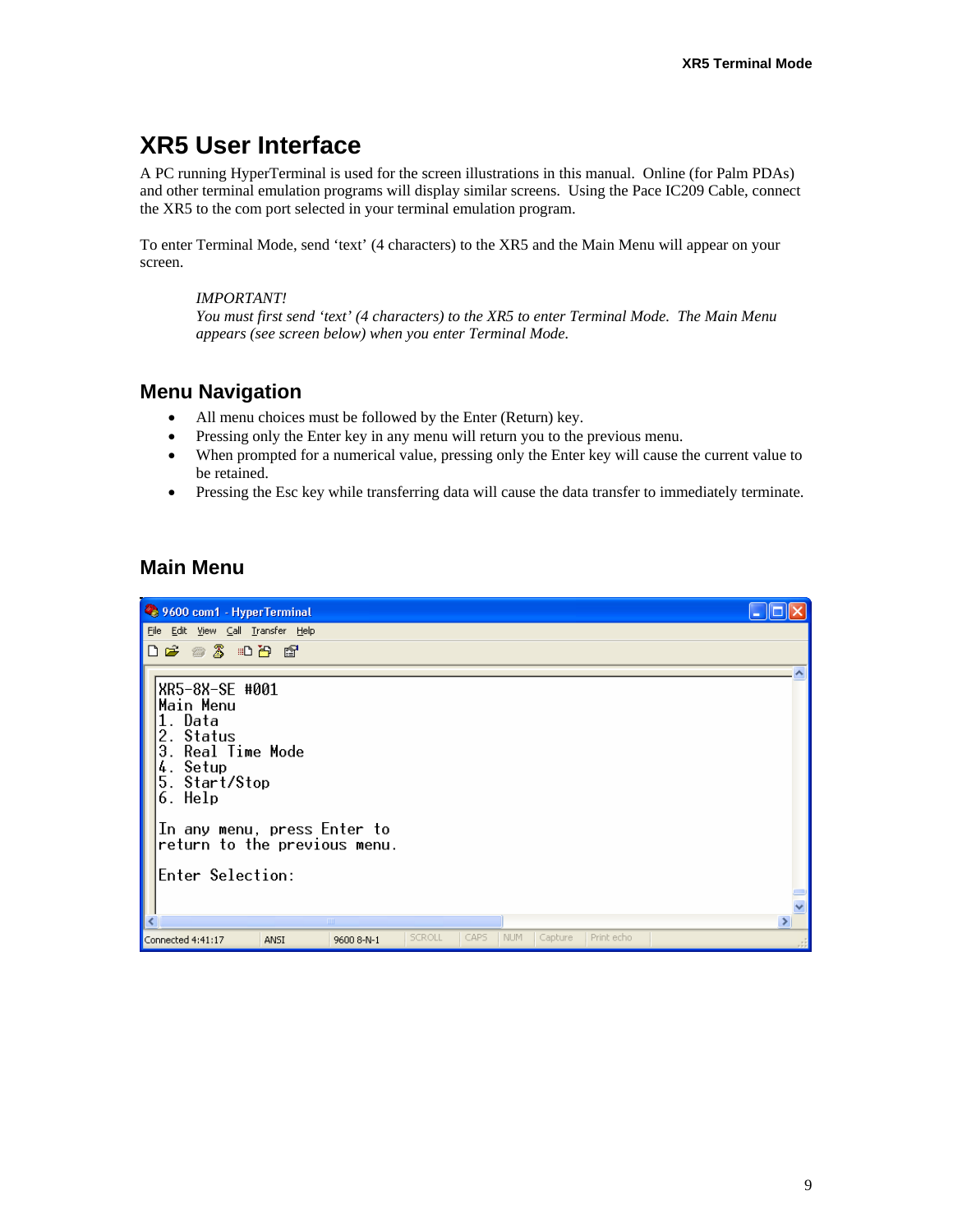## **Main Menu | 1. Data**



The Data menu enables a user (or computer program) to transfer binary data to a computer or PDA using the Xmodem file transfer protocol.

- **1. Xmodem Binary Transfer** Transfers all logged data.
- **2. Transmit Delay:** Adds a delay to each transmitted character equal to the "Transmit Delay" value times 30ms. A delay is needed when transferring data to some slower PDAs to prevent character over-runs.

NOTE: When a data transfer is in progress, the transfer may be terminated by sending an Esc character (press the Esc key).

#### **Xmodem transfer using HyperTerminal**

- 1. Select 1 (Xmodem Binary Transfer).
- 2. If the XR5 Data Logger has no data to transfer, the message "No Data" appears.
- 3. From the HyperTerminal menu, select Transfer | Receive File…
- 4. Click the Browse button to select a different directory if the directory shown is not where you wish to store your data file.
- 5. Make sure "Use receiving protocol:" is set to "Xmodem".
- 6. Click the "Receive" button.
- 7. Type in a file name, and we suggest you use a ".bin" extension to signify it is a binary file.
- 8. Once the transfer is complete, you need to Unpack the file using [Pace LogXR Software.](http://www.pace-sci.com/data-loggers-xr5.htm) The Unpacked file can be viewed in Excel or a text editor (like Notepad).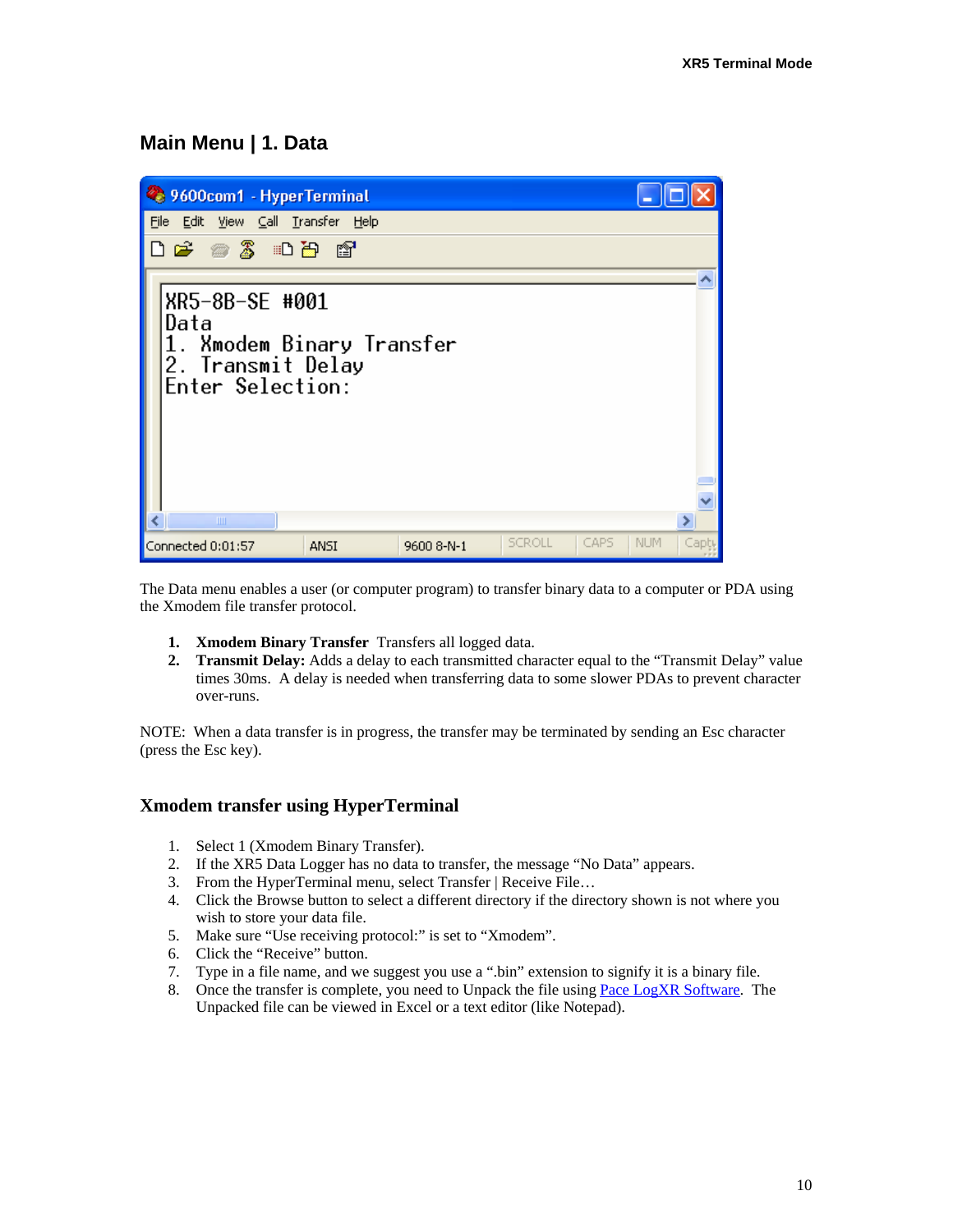### **Converting Binary XR5 Data Files**

- 1. Launch LogXR Software
- 2. From the main menu, select Utilities | Convert Binary File
- 3. Navigate to the saved XR5 binary file and select it.
- 4. Click Unpack.
- 5. A text file is created with the same name as the binary file but with a .txt extension and can be opened in a program such as Excel or Notepad.

### **Opening an XR5 Text File in Excel**

- 1. Launch Excel and click File | Open.
- 2. At the bottom of the Open dialog, change "Files of type:" to display Text Files.
- 3. Use the Open dialog to navigate to the XR5 data file (.txt file extension) and select it.
- 4. Click Open.
- 5. In the Text Import Wizard, select Delimited and then click Next.
- 6. Check the "Comma" checkbox and click Next.
- 7. Click Finish.
- 8. Scroll down past the header info to see your data.
- 9. If the time stamps in column A are not visible beside your data, you will need to widen column A. To do this, move your mouse cursor between the "A" and "B" column headings (column selectors) and double click.

#### **Saving an XR5 Data File as an Excel Workbook**

- 1. With a data file open in Excel, click File | Save As…
- 2. In "Save as type:" at the bottom of the "Save As" dialog, select Microsoft Excel Workbook.
- 3. Click Save.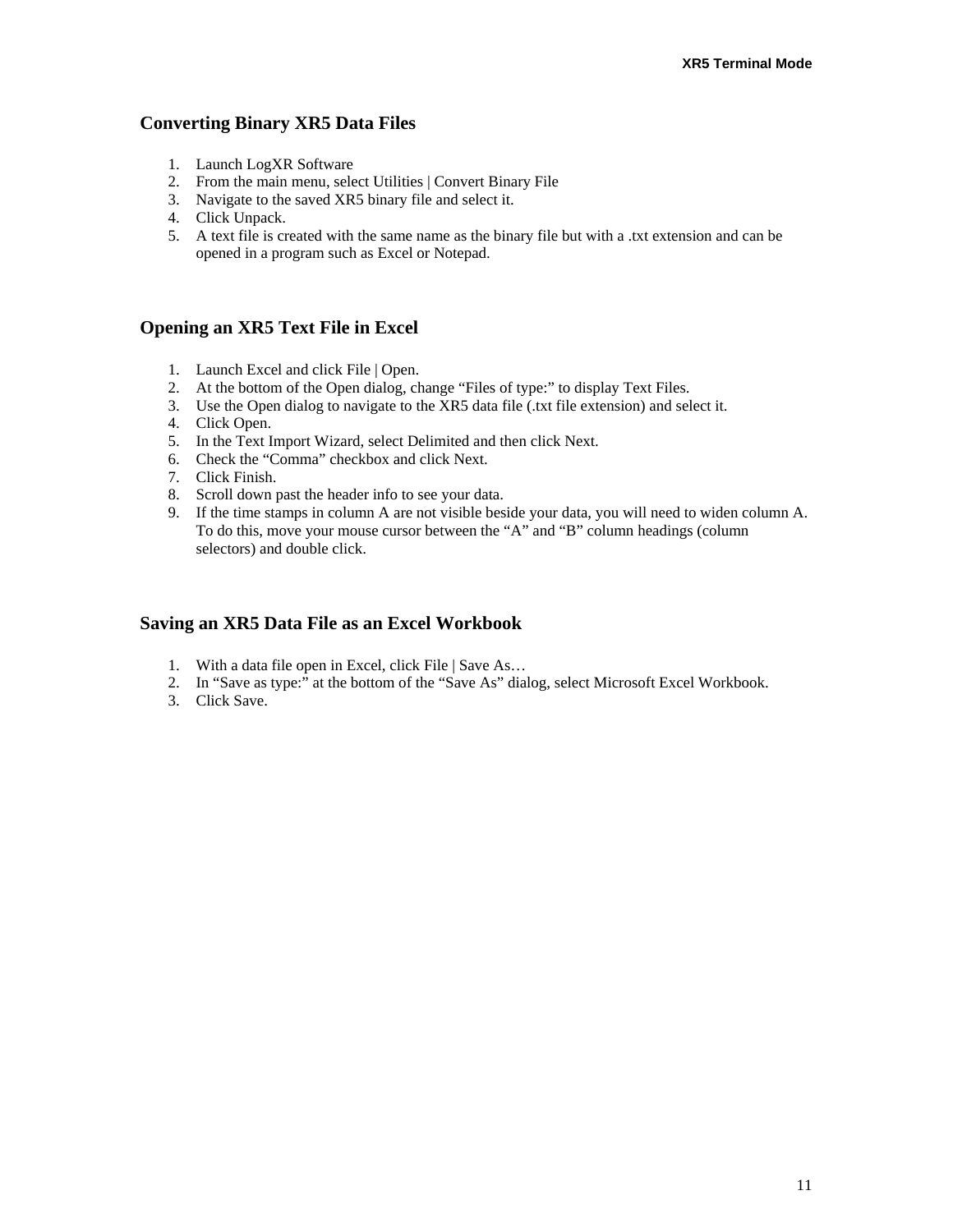# **Main Menu | 2. Status**

| 9600com1 - HyperTerminal                                                                                                                                                                                                                                                                                      |            |               |      |            |         |
|---------------------------------------------------------------------------------------------------------------------------------------------------------------------------------------------------------------------------------------------------------------------------------------------------------------|------------|---------------|------|------------|---------|
| File Edit View Call Transfer Help                                                                                                                                                                                                                                                                             |            |               |      |            |         |
|                                                                                                                                                                                                                                                                                                               |            |               |      |            |         |
| XR5-8A-SE #001<br>Status<br>Current State: Stopped<br>Log Time Until Full: 7d, 8h, 48m, 0s<br>Log Interval: 0h, 0m, 10s<br>Log Mode: Manual<br>Clock: 2004/04/16 13:58:54<br>Label: Test<br>FwRev: 1.00.49, Bat: 7.24V<br>1. Alarms<br>2. Description<br>3. Channel List<br>4. System Log<br>Enter Selection: |            |               |      |            |         |
| III                                                                                                                                                                                                                                                                                                           |            |               |      |            | ≻       |
| Connected 0:00:27<br><b>ANSI</b>                                                                                                                                                                                                                                                                              | 9600 8-N-1 | <b>SCROLL</b> | CAPS | <b>NUM</b> | Capture |

**Current status of the XR5.** A "snap-shot" of the XR5 Data Logger at the time Status was selected from the Main Menu. Additional screens may be displayed for Alarm status, the Description field, and Channel information.

| <b>Current State:*</b> | Displays "Stopped", "Logging", or "Start Logging" + preset time.                                                                                                                                                                                |
|------------------------|-------------------------------------------------------------------------------------------------------------------------------------------------------------------------------------------------------------------------------------------------|
| Log Time Until Full:   | Time remaining until memory is full (based on current setup).                                                                                                                                                                                   |
| Log Interval:          | Current log interval, selected in Setup.                                                                                                                                                                                                        |
| Log Mode:              | Current log mode, selected in Setup.                                                                                                                                                                                                            |
| <b>Clock:</b>          | XR5's time clock reading (static) when Status was initially displayed.                                                                                                                                                                          |
| Label:                 | A descriptive label of up to 32 characters.                                                                                                                                                                                                     |
| <b>FwRev:</b>          | Internal firmware revision number.                                                                                                                                                                                                              |
| <b>Bat:</b>            | Battery voltage. Battery voltage is the total voltage across both batteries. With<br>fresh batteries installed, the voltage should be about 7.2V. Replace the batteries<br>when the voltage is below 5.3V.                                      |
| Alarms:                | Lists alarm status, SMS alarm messages, and current readings.                                                                                                                                                                                   |
| Description:           | A line of text entered by the user of up to 64 characters. The Description can<br>only be viewed in the Terminal mode's Status Screen and changed via the<br>Terminal Mode's Setup menu. This feature is not accessible from LogXR<br>Software. |
| <b>Channel List:</b>   | Lists channel Status and Descriptions.                                                                                                                                                                                                          |
| <b>System Log:</b>     | Internal system log (for factory system testing).                                                                                                                                                                                               |

**\***Additional details on next page.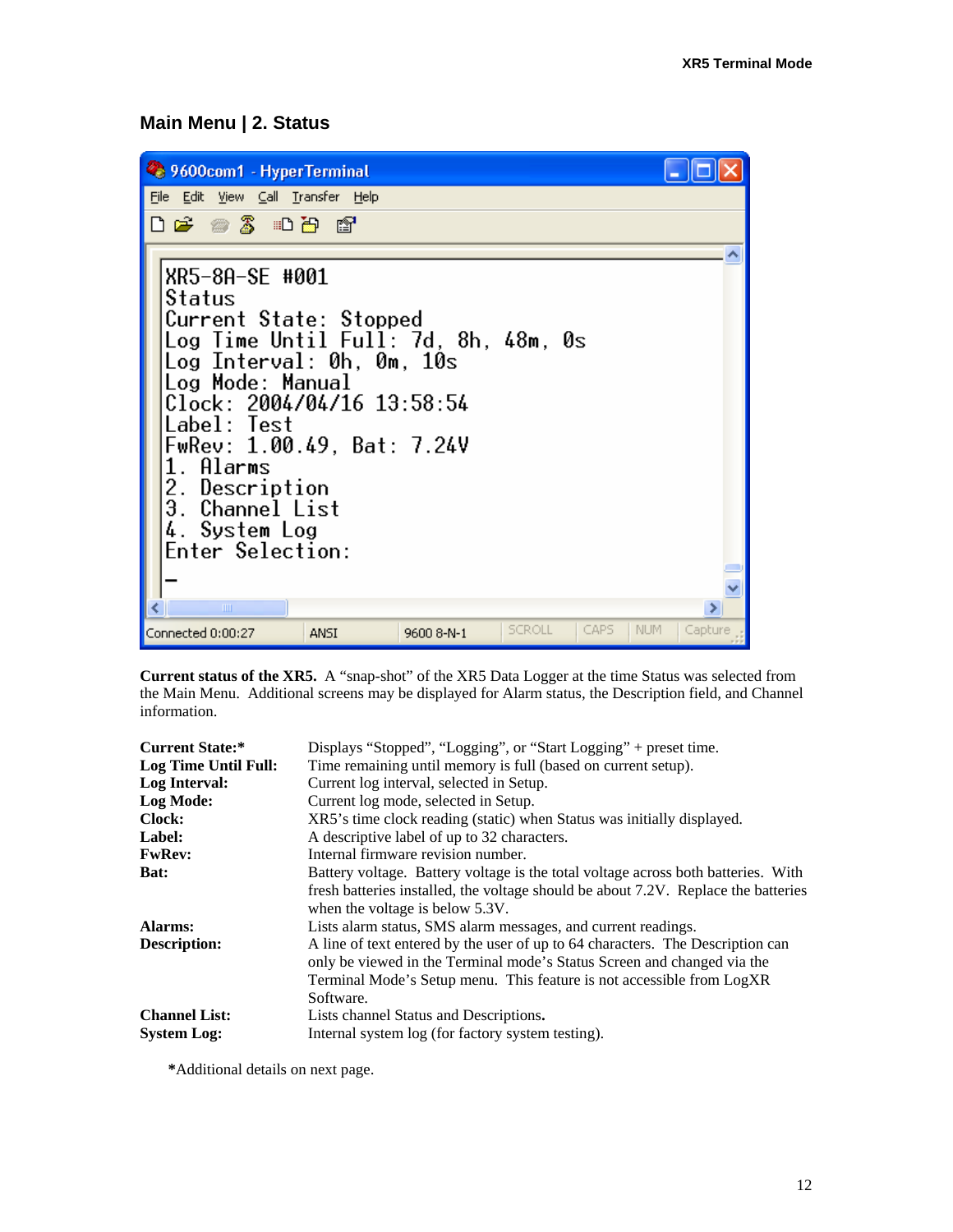# **Status**

| <b>Current State:</b><br>Display | Meaning                                                                                                                                                                                             |  |  |
|----------------------------------|-----------------------------------------------------------------------------------------------------------------------------------------------------------------------------------------------------|--|--|
| 'Stopped'                        | Not logging, XR5 inactive, any logged data from prior<br>logging session is available.                                                                                                              |  |  |
| 'Start Logging' + Preset Time    | If the Preset Time has been reached, then logging is active.<br>If the Preset Time has not been reached, then not logging.<br>(used for 'Cycle', 'Preset' and 'Preset Start/Wrap' logging<br>modes) |  |  |
| 'Logging'                        | Logging is active.                                                                                                                                                                                  |  |  |
|                                  | <b>OR</b>                                                                                                                                                                                           |  |  |
|                                  | If logging mode is 'Log on Alarms':                                                                                                                                                                 |  |  |
|                                  | Logging session has begun, but data is being logged<br>only if one or more alarms are active.                                                                                                       |  |  |
|                                  | If no alarms are currently active, no data is being<br>logged.                                                                                                                                      |  |  |
|                                  | <b>OR</b>                                                                                                                                                                                           |  |  |
|                                  | If logging mode is 'Log on Ext. Trigger':                                                                                                                                                           |  |  |
|                                  | Logging session has begun, but data is being logged<br>only if selected trigger level (High/Open or<br>Low/Closed) is present.                                                                      |  |  |
|                                  | $\mathbf{r} \cdot \mathbf{r} = \mathbf{r} \cdot \mathbf{r}$<br>$\mathbf{r}$ $\mathbf{r}$ $\mathbf{r}$ $\mathbf{r}$                                                                                  |  |  |

*If trigger level is not present on Terminal X, no data is being logged.*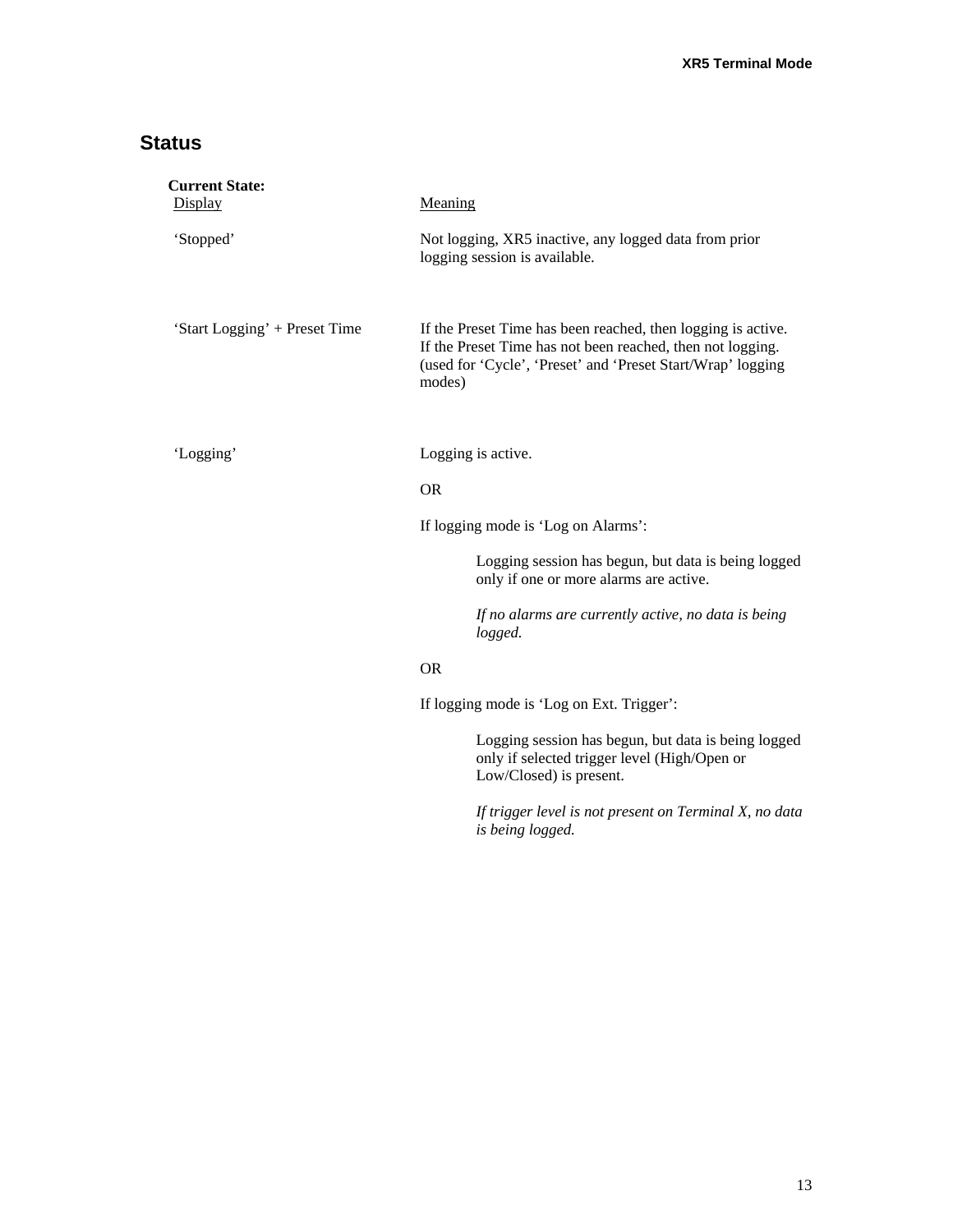# **Main Menu | 3. Real Time Mode**

Real Time readings are displayed either at a selectable update interval (from 2 seconds to 24 hours), or when readings are logged to memory. When the Real Time Mode is active, sending a Carriage Return character ("Enter" key) causes the Real Time Mode to terminate and the Main Menu to display. The Real Time Mode can function while logging is active and will not affect the logging session in any way.

*The Real Time mode is not available when fast logging (2Hz – 1000Hz) is active.* 

### **Real Time Mode Settings**

From the Main Menu select 4 (Setup), then 7 (Other), then 4 (Real Time Mode Settings).

#### **Update Interval:**

Two selections are available: 'Time' and 'When Logging'.

#### **Time**

Real Time readings are updated at the user-selected Interval.

#### **When Logging**

Real Time readings are updated only when readings are logged and stored in memory. For example, if the XR5 is set to Log on Alarms, the Real Time Display will be active only when Alarms are active, and the Real Time readings will be updated at the selected Slow Logging Interval.

#### **Auto Stop**

Auto Stop automatically terminates the Real Time Display mode after the selected Auto Stop time period (the default is 1 hour). Auto Stop is disabled by setting it to 0.

#### **Terminal Mode Limitation**

The real time display provides "true" readings for all sensors that have a linear scale or for Pace PT900 series precision temperature probes. Non-linear resistive sensors that require a look-up table display either raw a/d readings in real time mode, or actual resistance values if the channel Type has been set to Resistance. This limitation does not exist for customers using LogXR Software.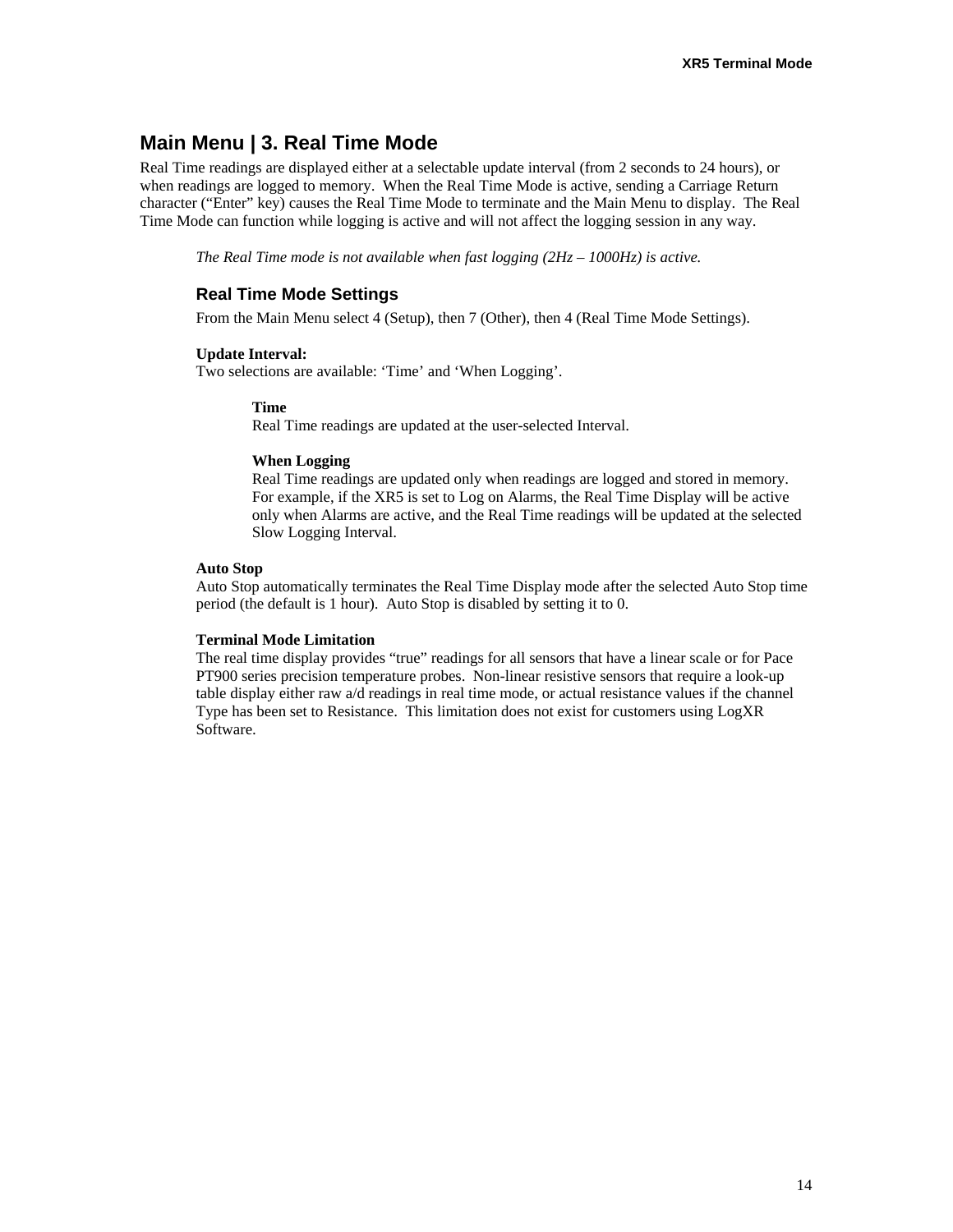### **Main Menu | 4. Setup**



- **1. Label:** Describes the XR5 Data Logger or logging session. May be up to 32 characters in length.
- **2. Description:** May describe the logging session in more detail. A text string of up to 64 characters.
- **3. Slow Interval:** Any time interval between 1 second and 12 hours. Defines how often readings are logged for Slow Logging modes.

**Fast Interval:** Select a Hz rate (2Hz – 1000Hz). Hz stands for Hertz, a measure of frequency. For example, 100 Hz is 100 times per second or 1 sample every 10 milliseconds. The Fast Interval applies only to Fast Logging modes.

Notes:

The selected Interval is for each active channel. For example, if all 8 channels are ON, and 200Hz is selected, then each channel will store 200 readings per second.

The fastest logging rates function with a reduced number of channels:

| <b>Fast Logging Rate</b> | Maximum ON Channels |
|--------------------------|---------------------|
| 1000 Hz                  |                     |
| 500 Hz                   |                     |
| 250 Hz                   |                     |
| 200 Hz                   |                     |
| $2 Hz - 100 Hz$          |                     |

- **4. Channel Setup:** (see next page)
- **5. Log Mode:** (see pages 19 to 22)
- **6. Clock:** Sets the XR5's Real Time Clock
- **7. Other:** (see page 23)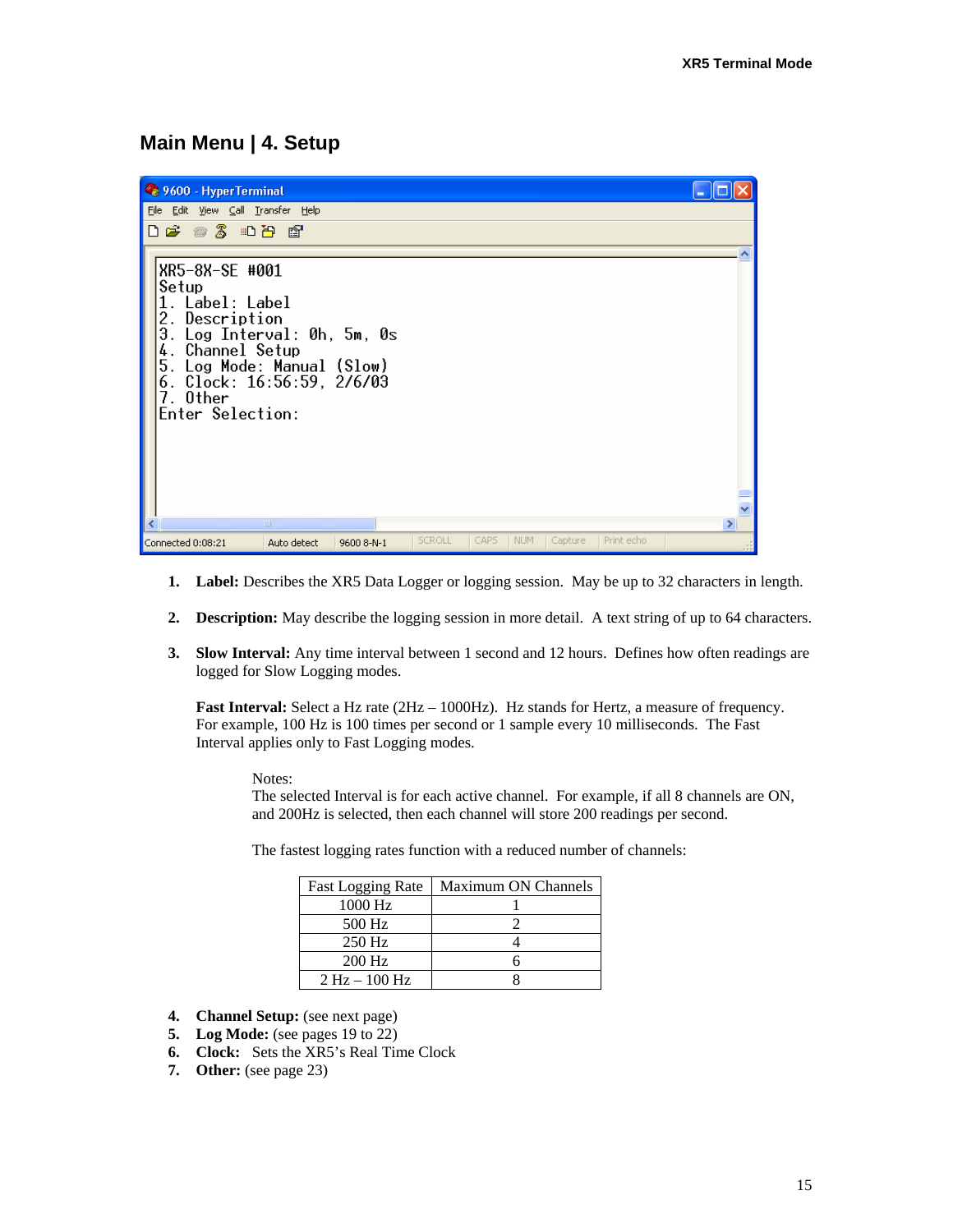### **Channel Setup:**

| 9600 com1 - HyperTerminal                                                                                                                                                                |            |               |      |            |         |            |  |
|------------------------------------------------------------------------------------------------------------------------------------------------------------------------------------------|------------|---------------|------|------------|---------|------------|--|
| Edit View Call Transfer Help<br><b>Eile</b>                                                                                                                                              |            |               |      |            |         |            |  |
| <b>DE #3 DB #</b>                                                                                                                                                                        |            |               |      |            |         |            |  |
| XR5-8X-SE #001<br>Channel Setup<br>$1.$ On/Off<br>2. Channel Type<br>3. Channel Mode<br>4. Scaling Values<br>5.<br>Descriptions<br>6. Alarms<br>7. Excitation Time<br>Enter Selection: _ |            |               |      |            |         |            |  |
|                                                                                                                                                                                          | <b>TIT</b> |               |      |            |         |            |  |
| Connected 4:45:21<br>ANSI                                                                                                                                                                | 9600 8-N-1 | <b>SCROLL</b> | CAPS | <b>NUM</b> | Capture | Print echo |  |

- **1. On/Off** Set individual channels On (active) or Off (inactive).
- **2. Channel Type** *XR5 model differences in shaded area.*

**Channel Type selections for the XR5-8A-SE**

*All Channels:* 

- **1. Temperature** Pace Temperature Probe (precision 30k thermistor).
- **2.** Switch Switch closure or relay contact (Open: 1, Closed: 0).
- **3. 0-2.5V** 0-2.5v input, 10Mohm input impedance.
- **4. Resistance** Two-wire resistance (Range midpoint: 30k).

#### **Channel Type selections for the XR5-8X-SE**

*Channels 1,2,3,4:*

- **1. Temperature** Pace Temperature Probe (precision 30k thermistor).
- **2. Switch Switch closure or relay contact (Open: 1, Closed: 0).**
- **3. 0-2.5V** 0-2.5v input, 10Mohm input impedance.
- **4. Resistance** Two-wire resistance (Range midpoint: 30k). *Channel 5,6,7,8:*
- **1. 0-5V** (Fixed) 0-5v input, 100k input impedance.

#### **Channel Type for the XR5-8B-SE**

*All Channels:* 

| 1. 0.5V |  | (Fixed) 0-5y input, 100k input impedance. |
|---------|--|-------------------------------------------|
|         |  |                                           |

*For Channel X:*

- **1. Pulse** Count pulses (4095 maximum counts per log interval).
- **2. Trigger** Trigger input for "Log on Ext. Trigger" logging mode.

*For Channel Y:*

**1. Pulse** (Fixed) Count pulses (4095 maximum counts per log interval).

*For Channel Z:*

**1. Pulse** Count pulses (4095 maximum counts per log interval).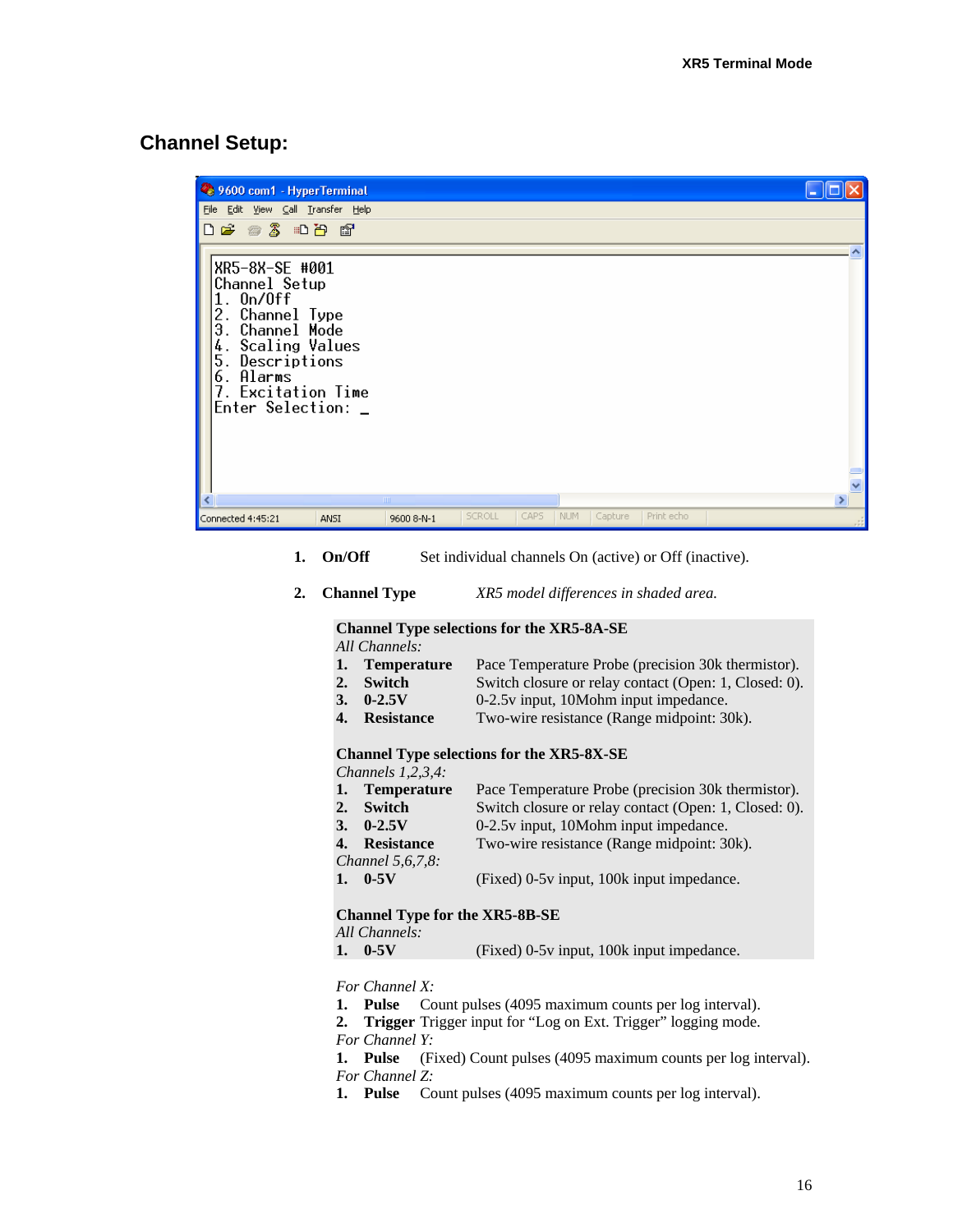**2. Ext. Alarm Alarm output (3.3v: One or more alarms active, 0v:** no alarms).

#### **3. Channel Mode**

| 1. | Standard          | Log reading at sample interval.                  |
|----|-------------------|--------------------------------------------------|
|    | 2. Average*       | Internally sample every 1 second, store          |
|    |                   | average value at selected Slow Logging interval. |
|    | 3. Peak $*$       | Internally sample every 1 second, store peak     |
|    |                   | value at selected Slow Logging interval.         |
|    | 4. Differential** | (Displays for even numbered channels only)       |
|    |                   | Log the difference of 2 adjacent channels:       |
|    |                   | $Channel$ $Inequal$                              |

| Channel                     | Log value of          |
|-----------------------------|-----------------------|
| $\mathcal{D}_{\mathcal{L}}$ | Channel 1 - Channel 2 |
| $\overline{4}$              | Channel 3 - Channel 4 |
| 6                           | Channel 5 - Channel 6 |
| 8                           | Channel 7 - Channel 8 |

*Notes:* 

*\*Average and Peak channel modes only function in the following Slow Logging modes: Manual, Manual Start/Wrap, Preset, Preset Start/Wrap and Cycle.* 

*\*\*Differential mode only functions with PT900 Series Temperature Probes and sensors/signals with linear scaling* 

**To log Switch closure ON time as percent of Logging Interval:** Select Average Mode with Channel Type: Switch For example:

If the selected log interval is 10 minutes, and the switch is closed for a total of 60 seconds during a 10 minute interval, then the data will read "10.0" for that 10 minute interval, meaning that the switch was closed for 10% of the time (600 seconds total time vs 60 seconds closed time).

#### **4. Scaling Values**

*Applies only if Channel Type is 0-2.5v or 0-5v.* 

Slope and Offset Values for all PACE Sensors are listed in the Appendix.

The Slope and Offset may be decimal values in the range of -163.84 to 163.84, or whole numbers in the range of -16384 to 16384.

To read and transfer data as actual volts, enter the following:

| Input Range Slope Offset |  | Range of Readings | Units |
|--------------------------|--|-------------------|-------|
| $0 - 2.5v$               |  | $0.000 - 2.500$   | Volts |
| $0 - 5v$                 |  | $0.000 - 5.000$   | Volts |

To read and transfer data as "raw" 12 bit readable values  $(0 - 4095)$  enter the following:

| <u>Range</u> | Slope | Offset |
|--------------|-------|--------|
| $0-2.5v$     | 1638  |        |
| $0-5v$       | 819   | 0      |

**<sup>5.</sup> Descriptions** Channel description of up to 24 characters.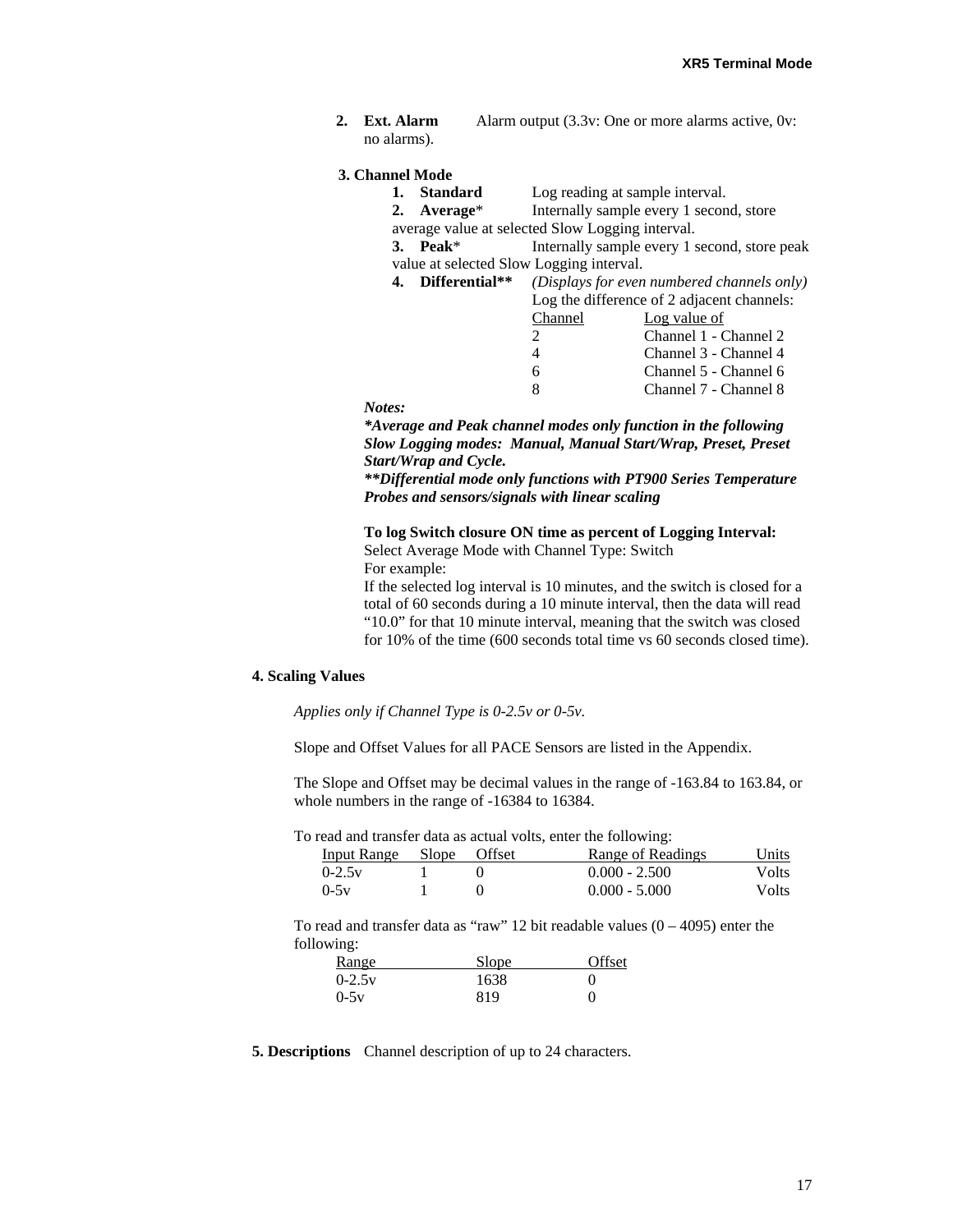**6. Alarms** A high and low alarm limit may be entered.

Using the XR5's Terminal Mode, alarm limits can not be entered as readable values but must first be converted to equivalent raw a/d values (whole numbers from 0 to 4096).

A utility program is available from Pace Scientific to convert alarm values. With Pace LogXR Software, simply enter the desired alarm limits and the software internally converts these values to the necessary raw A/d values.

The following formula may be used to manually calculate XR5 raw a/d alarm limits:

((Desired alarm limit) – Offset)  $*$  4095 / (Slope  $*$  maximum voltage range)

For example, the Pace P1000-25 Pressure Transducer (0-25 psig) has an Slope of 6.25 and an Offset of -3.12. To calculate an alarm limit of 20 psig, substitute into the above formula as follows:  $(20 - (-3.12))$  \* 4095 /  $(6.25 * 5) = 3030$  (round to nearest whole number).

So an alarm limit of 20 psig, is entered as 3030 (the equivalent raw a/d value).

Enter 0 to disable low alarm generation. Enter 4096 to disable high alarm generation.

If an alarm condition occurs after a Logging Session is started, the Red LED will blink every 5 seconds. The Red LED will continue to blink until a new logging session is started.

**State:** Must be set to ON for an alarm condition to be generated.

**SMS Message:** See page 26 for details.

**7. Excitation Time** The time duration that the sensor excitation terminals (D and E) are powered just prior to logging readings. Available selections are 30 milliseconds, 150 milliseconds, 1 second, 5 seconds and 10 seconds. The D terminal is 2.50 volts (5ma maximum draw), and the E terminals are 5.00 volts (25ma combined maximum draw, D and E Terminals).

PACE P300, P1500 and P1000 Pressure Sensors require 30ms of excitation time.

The PACE TRH-160 Temperature Humidity Probe requires 150ms of excitation time.

Select the longest excitation time required among all the sensors connected to the XR5. For example, if a TRH-160 Probe and a P300 Sensor are connected to an XR5, the excitation should be set to 150ms.

#### *Notes:*

*1. Unless a longer excitation time is required, set Excitation Time to 30ms for best battery life.* 

*2. If the logging interval is less than or equal to the excitation time, sensor excitation will be ON continuously and will significantly reduce battery life.* 

*3. If a Fast Log mode is selected, sensor excitation will be ON continuously.*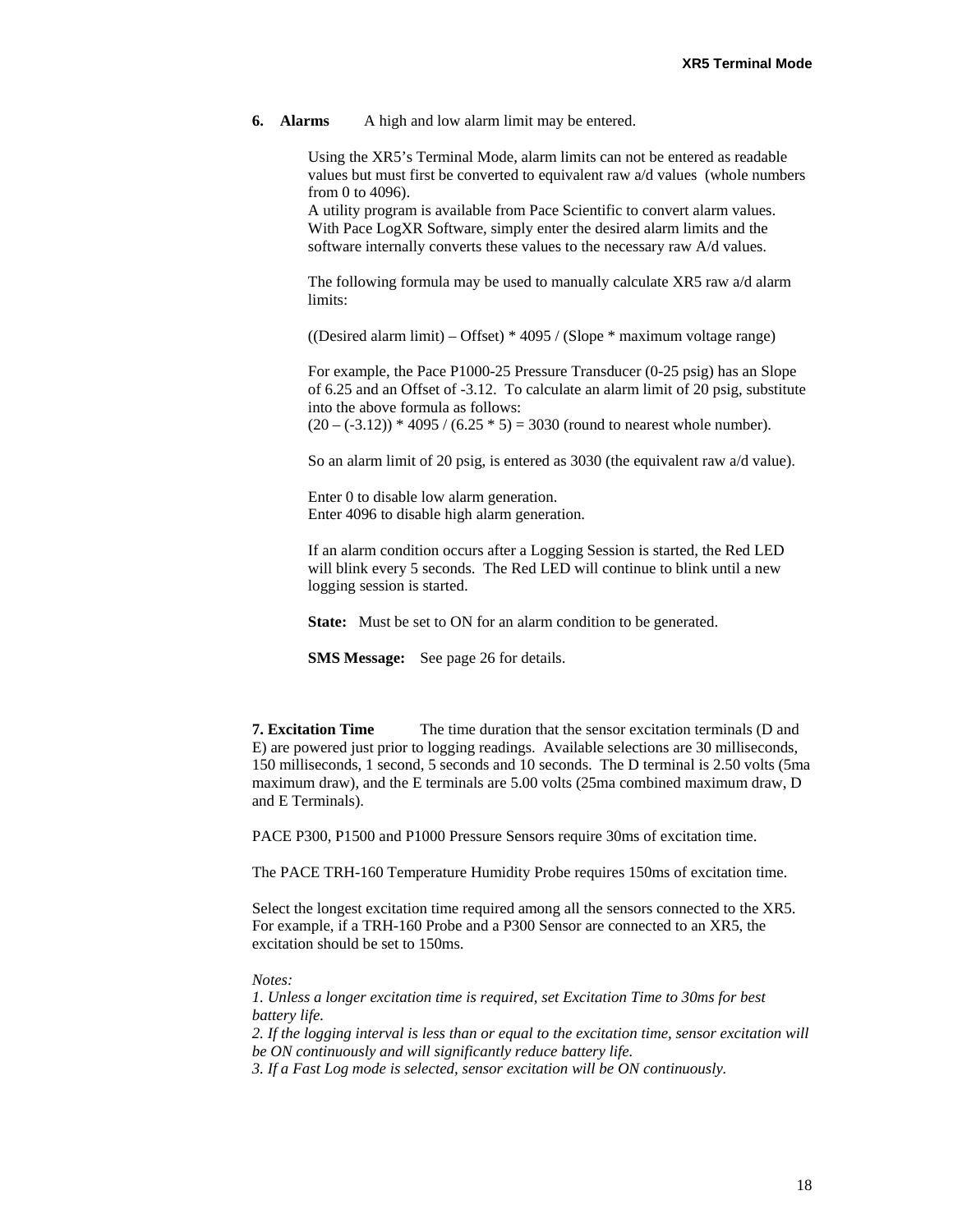# **Slow Log Modes**

| 9600 com1 - HyperTerminal                                                                                                                                                                                 |             |        |      |     |         |            |  |
|-----------------------------------------------------------------------------------------------------------------------------------------------------------------------------------------------------------|-------------|--------|------|-----|---------|------------|--|
| File Edit View Call Transfer Help                                                                                                                                                                         |             |        |      |     |         |            |  |
| $\Box$ $\cong$ $\otimes$ $\otimes$ $\Box$ $\cong$ $\otimes$                                                                                                                                               |             |        |      |     |         |            |  |
|                                                                                                                                                                                                           |             |        |      |     |         |            |  |
| XR5-8X-SE #001<br>Slow Log Modes<br>. Manual $**$<br>2. Preset<br>Э.<br>Cycle<br>Log On Alarm<br>4<br>5. Log on Ext. Trigger<br>6. Manual Start/ Wrap<br>7. Preset Start/ Wrap<br><b>Enter Selection:</b> |             |        |      |     |         |            |  |
|                                                                                                                                                                                                           | <b>TITE</b> |        |      |     |         |            |  |
| Connected 4:46:08<br>ANSI                                                                                                                                                                                 | 9600 8-N-1  | SCROLL | CAPS | NUM | Capture | Print echo |  |

While Slow Logging is active, you can do any of the following without affecting the logging session:

- $\triangleright$  Use the Menu screens.
- $\triangleright$  Use the Real Time Mode.
- $\triangleright$  Transfer Logged data.
- **1. Manual** Logging begins between one and two seconds from the time Start is selected from the Main Menu. Logging will continue until the memory is full, or may be manually stopped using the Start/Stop selection from the Main Menu. Logging may be manually stopped and started any number of times (until the memory is full) using the Start/Stop selection from the main menu.
- **2. Preset** A future start time and optional end time is entered. If the end time is already past, logging will continue until the memory is full. Logging may be manually stopped using the Start/Stop selection from the Main Menu. *If the Start Time entered is already past, logging will never start.*
- **3. Cycle** Select a future "Start" time, "Active" logging time duration, "Pause" time duration and an "End" time. If the "End" time is past, Cycle logging continues until the memory is full. Cycle logging can be stopped from the Main Menu's Start/Stop selection. While the XR5 is in the 'Pause' part of the cycle, the 'Current State:' of the Status screen displays 'Waiting'. *If the Start Time entered is already past, logging will never start.*
- **4. Log On Alarm** Log data (on all active channels) only while one or more alarms are active. Alarm limits are checked at each Log Interval, so an Alarm level must be maintained for one Log Interval to insure that it will be logged. Controlled by the alarm status, any number of independent "data sets" may be logged in this mode until the memory is full. The logging session must be initially 'started' from the Main Menu's Start/Stop selection. The logging session continues until the memory is full or logging is stopped from the Main Menu. *Once the logging session is stopped, if logging is re-started via the Start/Stop menu selection, a new data set begins and old data is lost.*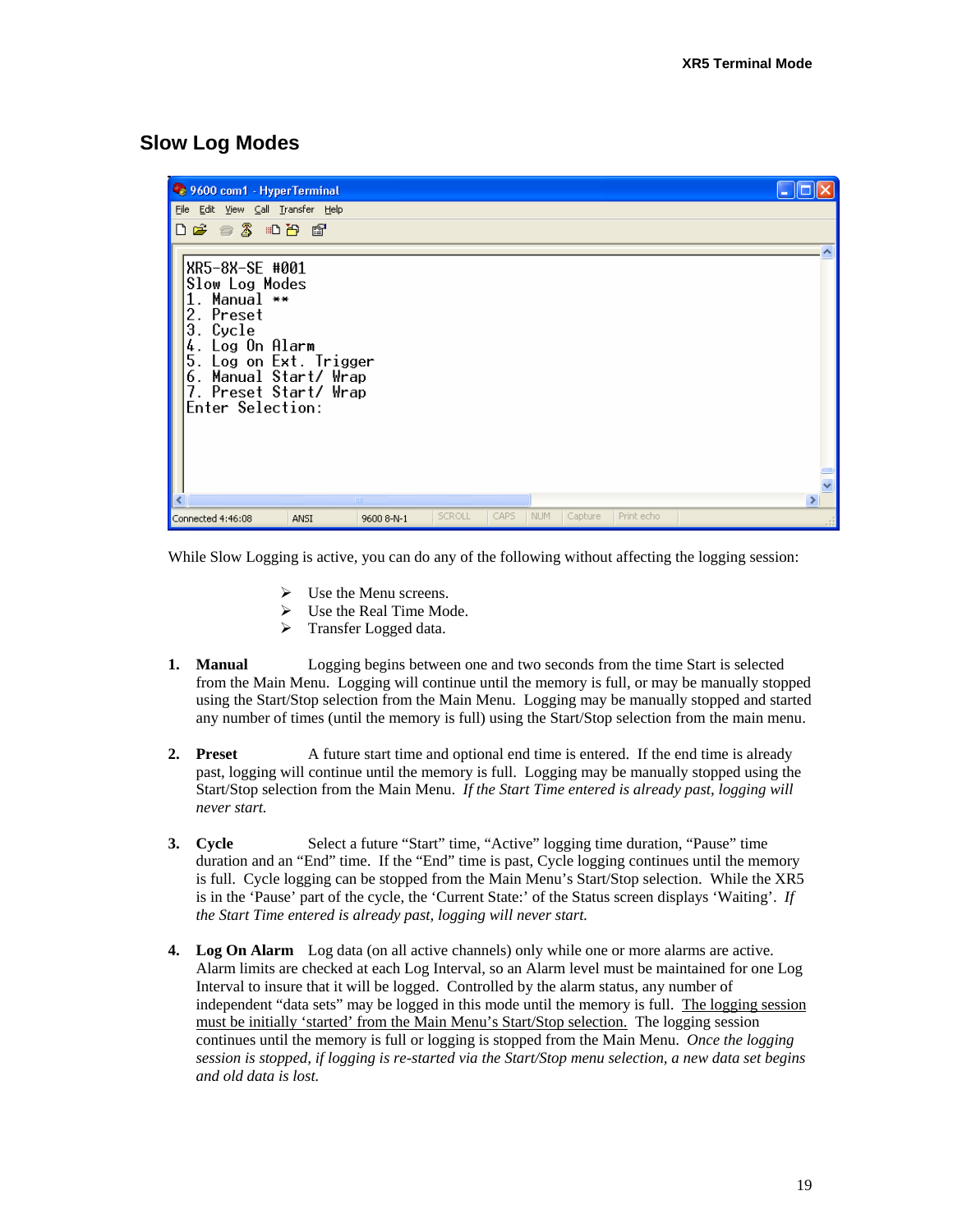- **5. Log on Ext. Trigger** Log data only while the external trigger terminal (#X) is either High/Open or Low/Closed (user selectable). The trigger input is polled at the selected Log Interval, so data logging will begin within one Log Interval after the trigger becomes active. Controlled by the trigger input, any number of independent "data sets" may be logged in this mode until the memory is full. The logging session must be initially 'started' from the Main Menu's Start/Stop selection. The logging session continues until the memory is full or logging is stopped from the Main Menu. While the trigger input is in the inactive state, the 'Current State:' of the Status screen displays 'Waiting'. *Once the logging session is stopped from the Main Menu or stopped because the memory is full, if logging is re-started using the Start/Stop menu selection, a new logging session begins and all prior logged data is lost.*
- **6. Manual Start/ Wrap** Logging is started using the Start/Stop selection from the Main Menu. Logging will continue indefinitely in a wrap-around mode. *Once logging is stopped from the Main Menu, if logging is re-started, a new logging session begins and all prior logged data is lost.*
- **7. Preset Start/ Wrap** Logging begins at a selected future Start time. *Once logging is stopped from the Main Menu, if logging is re-started, a new logging session begins and all prior logged data is lost. If the Start Time is already past, logging will never start.*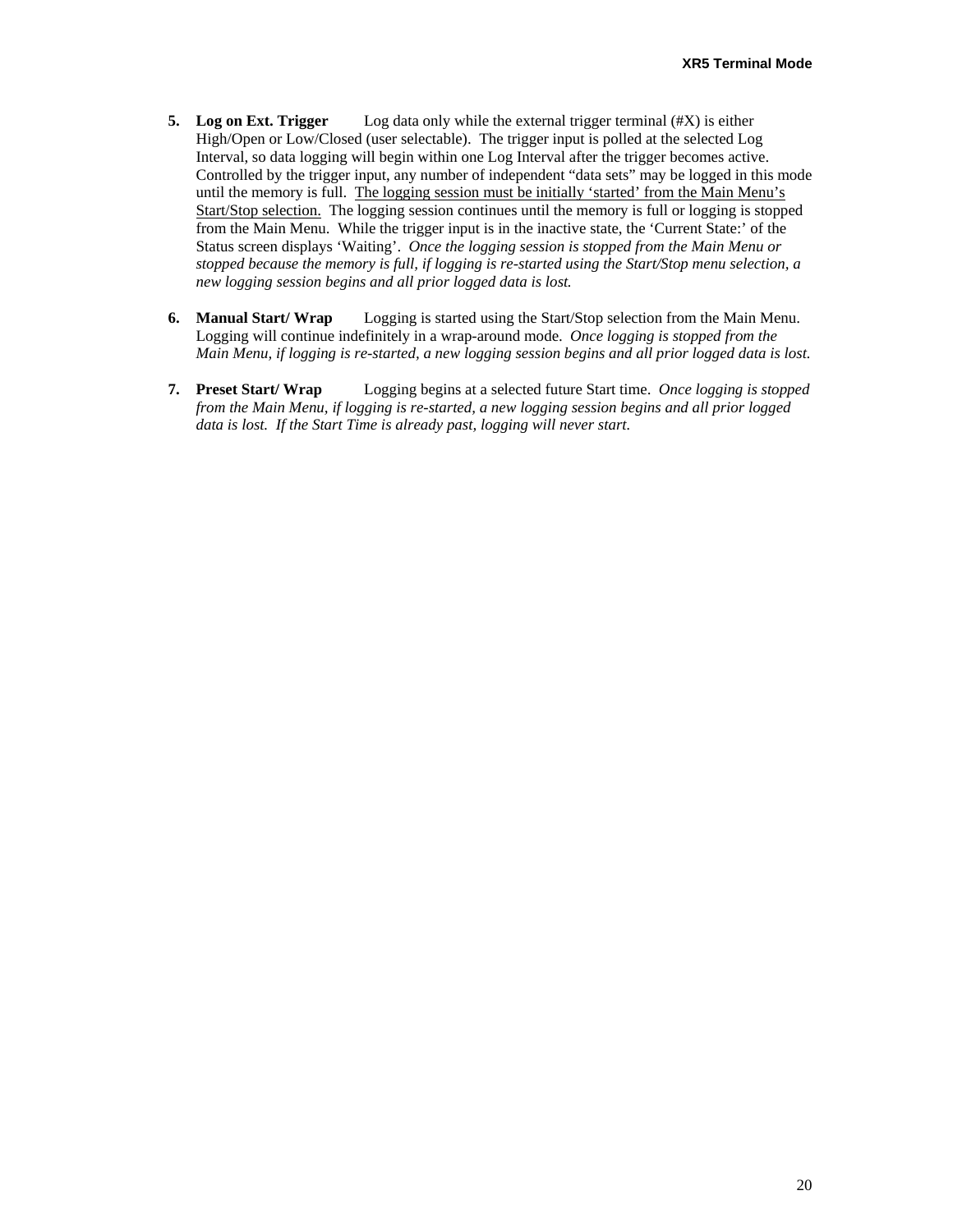# **Fast Log Modes**



While Fast Logging is active, data is logged at the selected Hertz Interval (2Hz to 300Hz). Fast Logging can be stopped by pressing the "Q" key.

*While Fast Logging is active:* 

- ¾ *Menu screens are disabled.*
- ¾ *Pulse logging is disabled.*
- ¾ *Alarms are disabled unless using "Log on Alarm".*
- **1. Manual** Logging is started by selecting "Start Logging" from the Main Menu's Start/Stop selection. Logging stops when the "Q" key is pressed or the memory becomes full.

**2. Preset** Logging begins at a future Start Time. If the selected End Time is already past, logging will stop when the memory is full. Once logging is active, you can stop logging by pressing the "Q" key. *If the Start Time is already past, logging will never start.* 

**3. Cycle** Enter a future "Start" time, "Active" logging time duration, "Pause" time duration and "End" time. If the "End" time is already past, Cycle logging continues until the memory is full. Once Cycle Logging is started, pressing the "Q" key will also stop the logging session. *If the Start Time is already past, Cycle Logging will never start.* 

**4. Log On Alarm** Fast Log data (on all active channels) only while one or more alarms are active. Alarm conditions are checked at the selected fast log interval  $(2Hz - 1000Hz)$ . The logging session must be initially 'started' from the Main Menu's Start/Stop selection. The logging session ends when the "Q" key is pressed or the memory becomes full.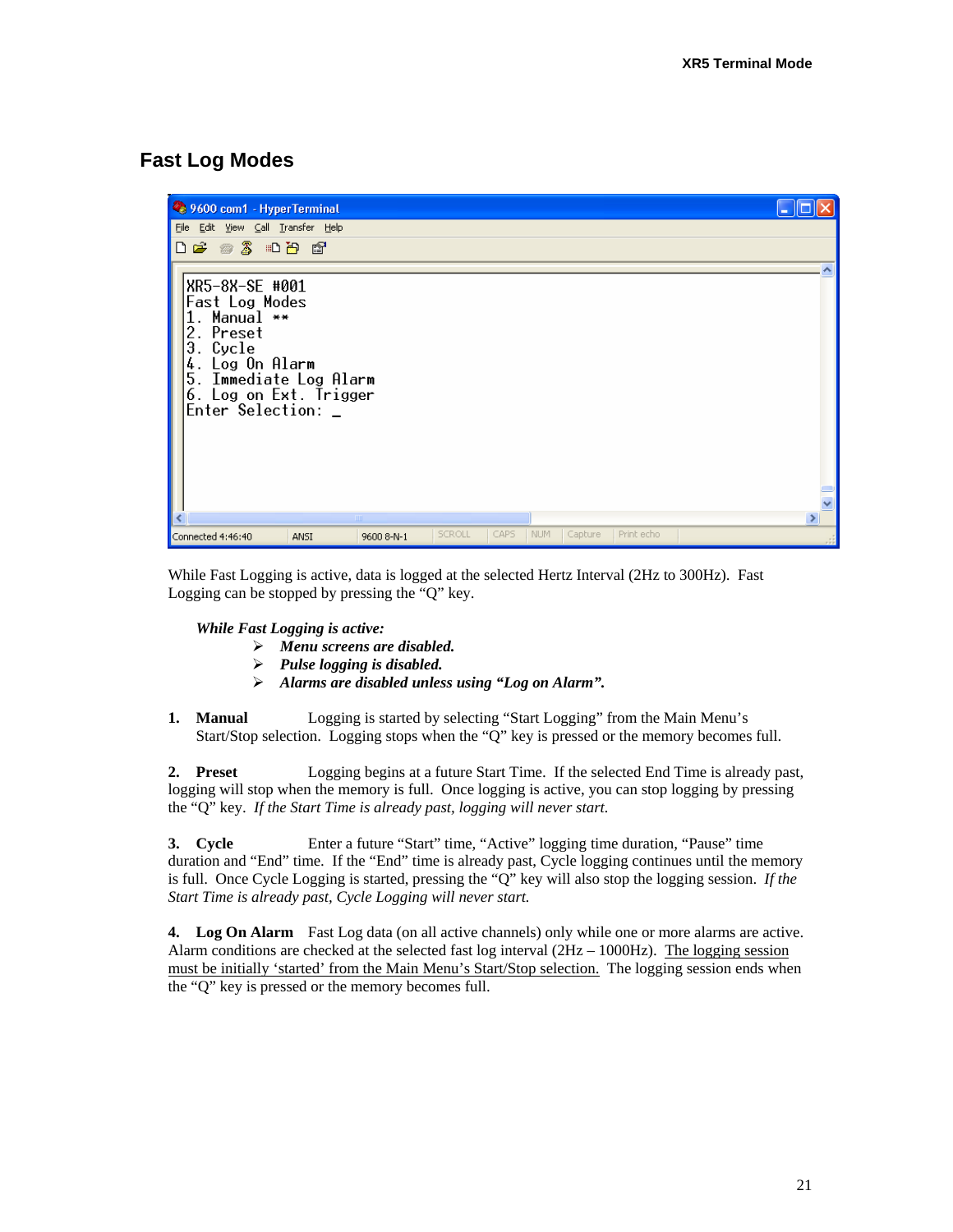**5. Log on Ext. Trigger** Log data according to the state of the external trigger input (Terminal #X). The trigger is user selectable (active when High/Open or active when Low/Closed). The trigger input is polled at the selected Hz interval, so data logging will begin within one selected Hz interval after the trigger becomes active. For example, if 100Hz is the selected Hz interval, logging will begin within 10ms after the trigger becomes active. The logging session must be initially 'started' from the Main Menu's Start/Stop selection. The logging session ends when the "Q" key is pressed or the memory becomes full.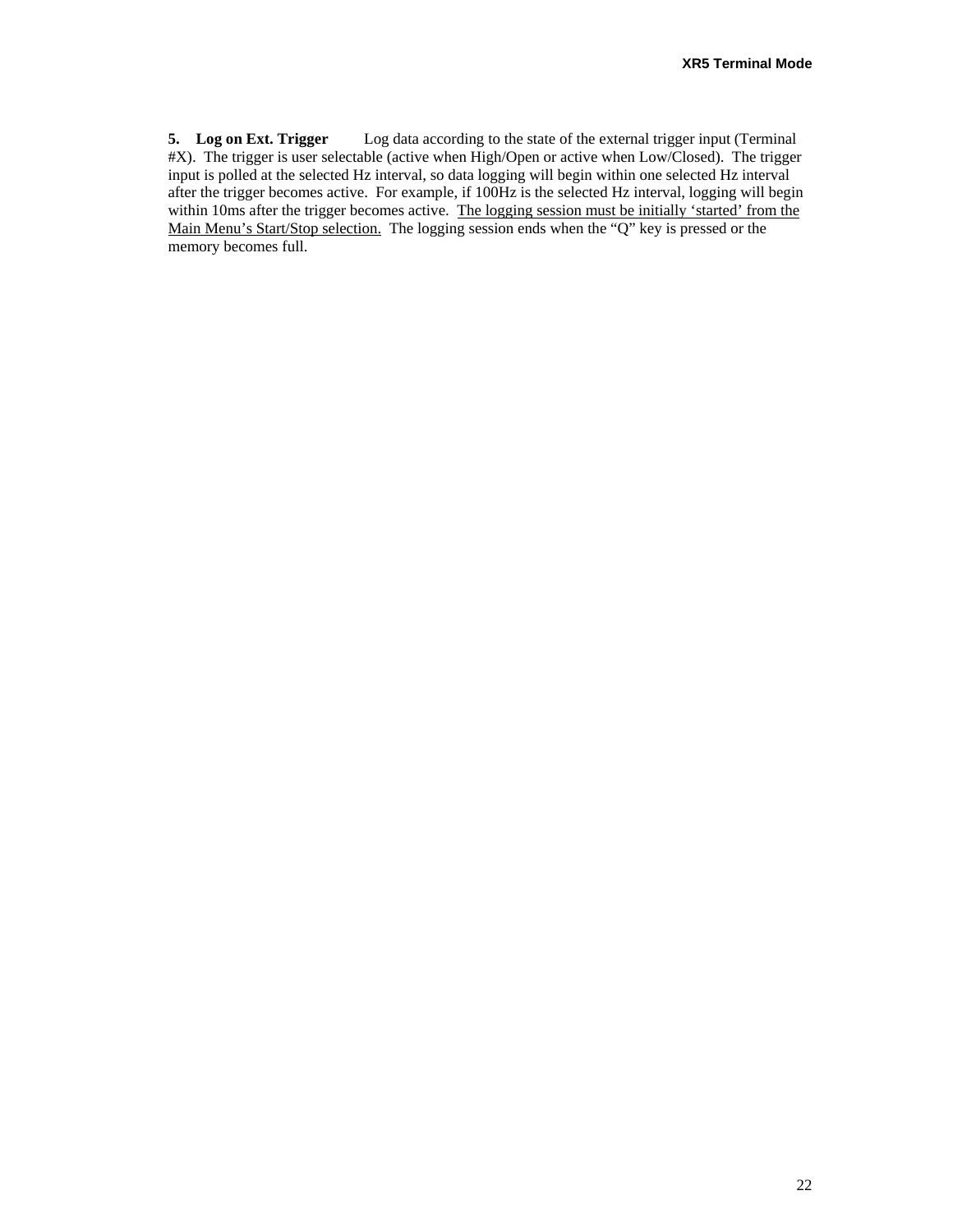#### **Setup** (continued)



```
7. Other
```
- 1. Temperature Scale Select Fahrenheit or Celsius.
- **2. ID#:** May be used as a "permanent" identification number or label for the XR5.
- **3. Security** 
	- **1.** Change password The XR5 is shipped with the password 'password'.

 *IMPORTANT! You can not change the password unless you know the current password.* 

- **2. Security Level** 
	- **1. Password -> Setup:** Password is required to make changes to Setup parameters.
	- **2. Password -> System:** Password is required before any user interaction can take place.
	- **3. No Password:** Password functions disabled.
- **4. Real Time Mode Settings** *(See page 14 for detailed description)*
	- **1. Timestamp:** Show/Hide.
	- **2. Auto Stop:** The number of hours before the Real Time Mode will automatically stop (if the Real Time Mode is continuously active). Enter 0 to disable.
	- **3. Update Interval:** Controls when Real Time readings are updated.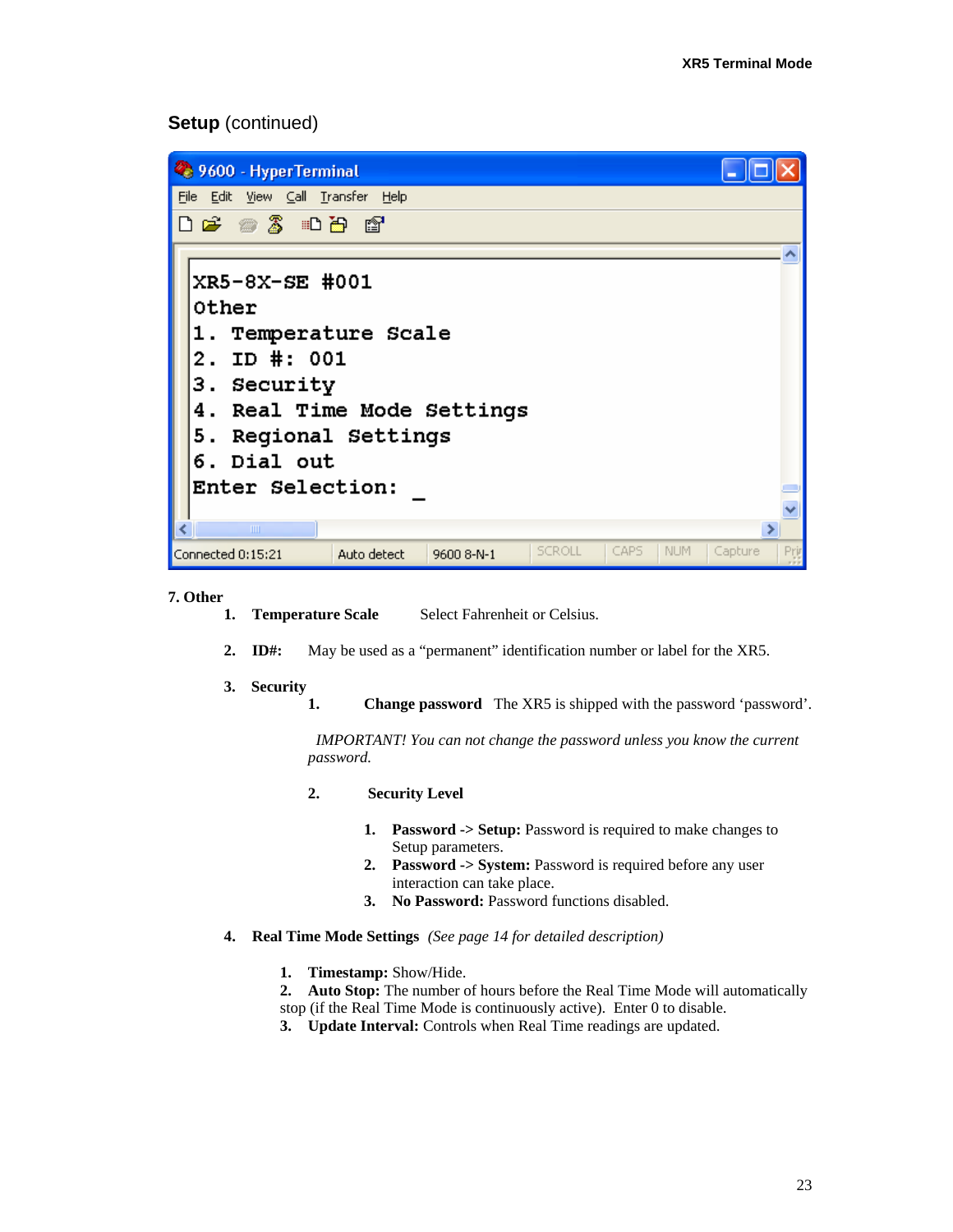#### **5. Regional Settings**

Select decimal point symbol, data value separator & time format to conform to your international region.

- **1. Decimal Point** [ . ]\* or [ , ]
- **2. List Separator** [ , ]\* or [ ; ]
- **3. Date Separator** [ / ]\* or [ . ]
- **4. Date/Time Format** [ mm/dd/yy ]\* or [ dd/mm/yy ] \* select for USA.
- **6. Dial out** *Please see pages 46 49 for details*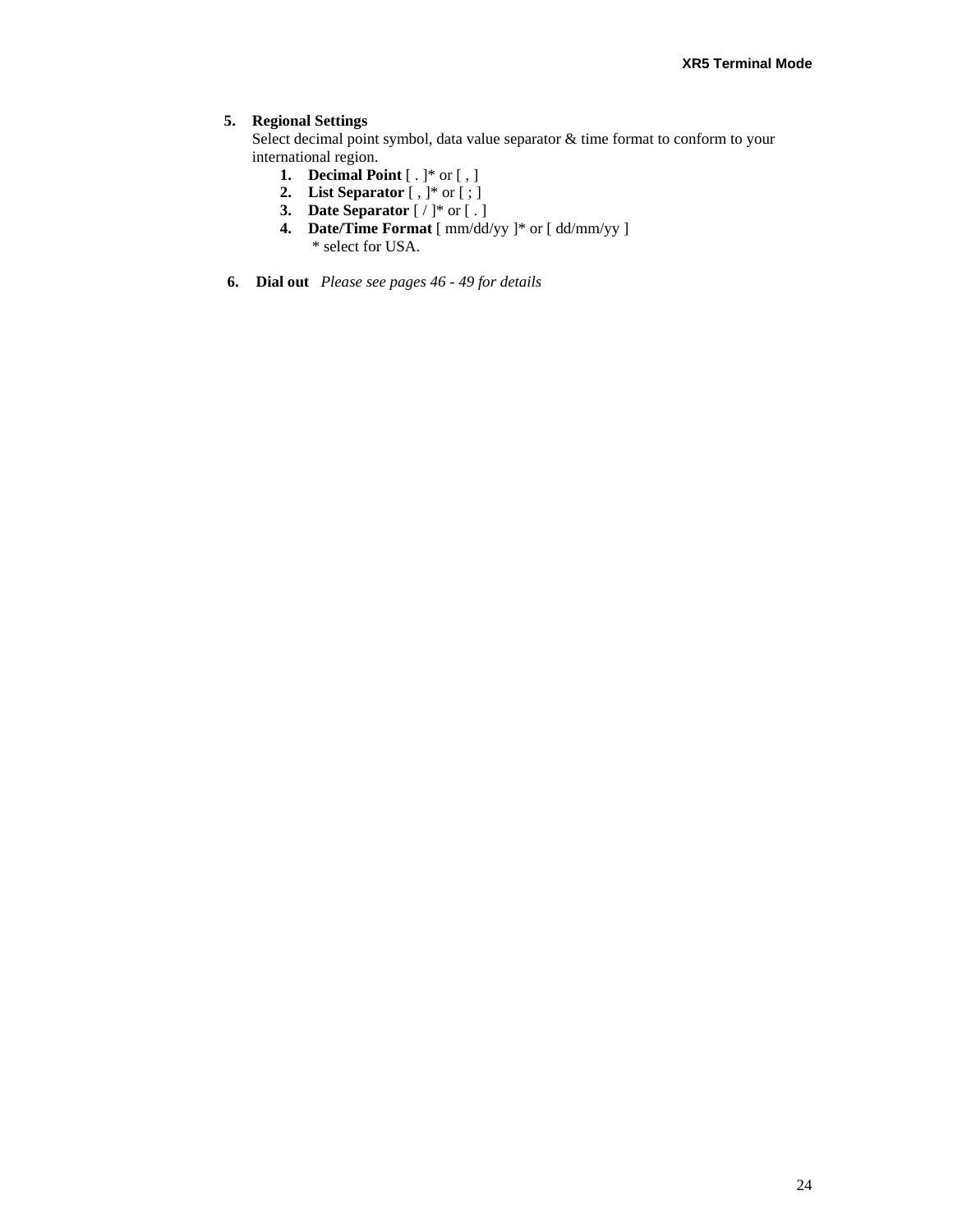# **Main Menu | 5. Start/Stop**



#### **1. Start Logging**

Starts a logging session for all logging modes except Cycle, Preset, and Preset/Wrap (which automatically start at a pre-selected time).

#### **2. Stop Logging**

If Manual slow logging mode is selected:

Logging stops but logging session remains "open". In Manual slow logging mode, if logging is re-started (using menu choice #1), prior logged data is retained.

For all other slow logging modes: Permanently ends the logging session.

#### Fast Logging:

If Fast Logging is active, press the "Q" key to stop logging; the XR5's menu screens are disabled while Fast Logging is active.

#### **3. Erase Logged Data**

Use to maximize the capacity of the XR5 to store new data. Be careful using this selection! Once logged data is erased, it can not be recovered. Only Logged Data is erased. The setup configuration is retained.

*Nate: Logged data is erased (an OK/Cancel message first appears) whenever the user changes a logging related Setup parameter.*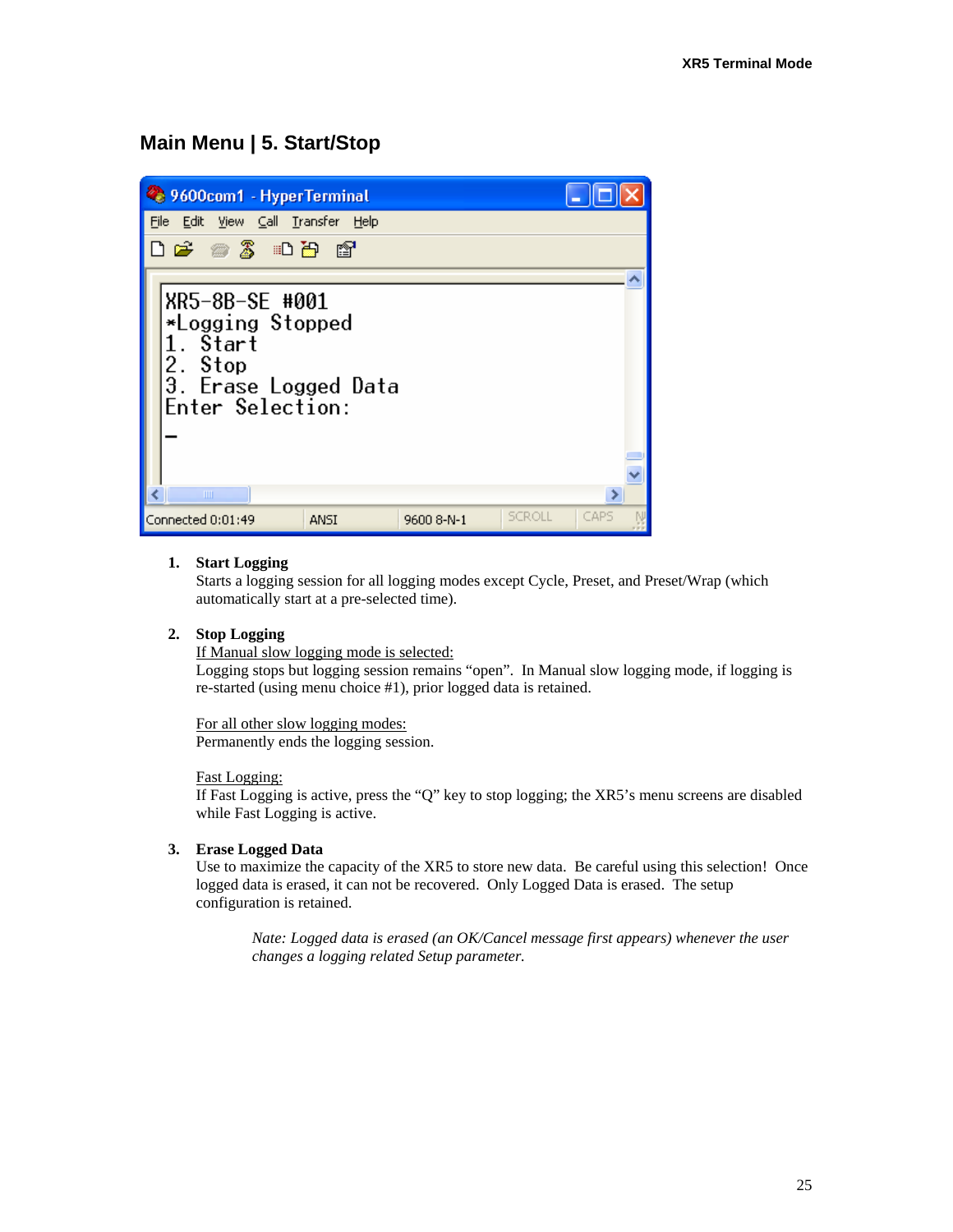# **SMS Message Setup**

**[Requires optional Pace GSM Modem Package]** 

**4. SMS Message Setup** A unique alarm message may be entered for each channel.

*Reached from: Main Menu | 4. Setup | 4. Channel Setup | 6. Alarms | Channel # | 4. SMS Message Setup* 

**1. Phone # with country code.** Enter your GSM cell phone number. Enter the same number you would use to call the cell phone.

**2. Message.** Enter a text message that describes the alarm, including a site description. Up to 59 characters may be entered. For example, "Temperature Alarm, ABC Cold Storage, 121 Central St, Unit 4". The current reading and time stamp are appended to this Message when it is sent to the cell phone.

For a channel to generate an SMS Alarm message, its Alarm State must be set to ON and the desired High and Low alarm limits entered.

#### **9. SMS Message control.** (Common to all channels).

*Reached from: Main Menu | 4. Setup | 4. Channel Setup | 6. Alarms | 9. SMS Message Setup* 

**1. Disable** No SMS messages will be sent.

**2. Enable** An SMS message is sent when an alarm condition occurs. If the alarm condition is maintained, additional SMS messages are sent at the user-selected Message Repeat Time.

#### **Message Repeat Time**

Specifies the repeat rate of an SMS alarm message when an alarm condition is maintained.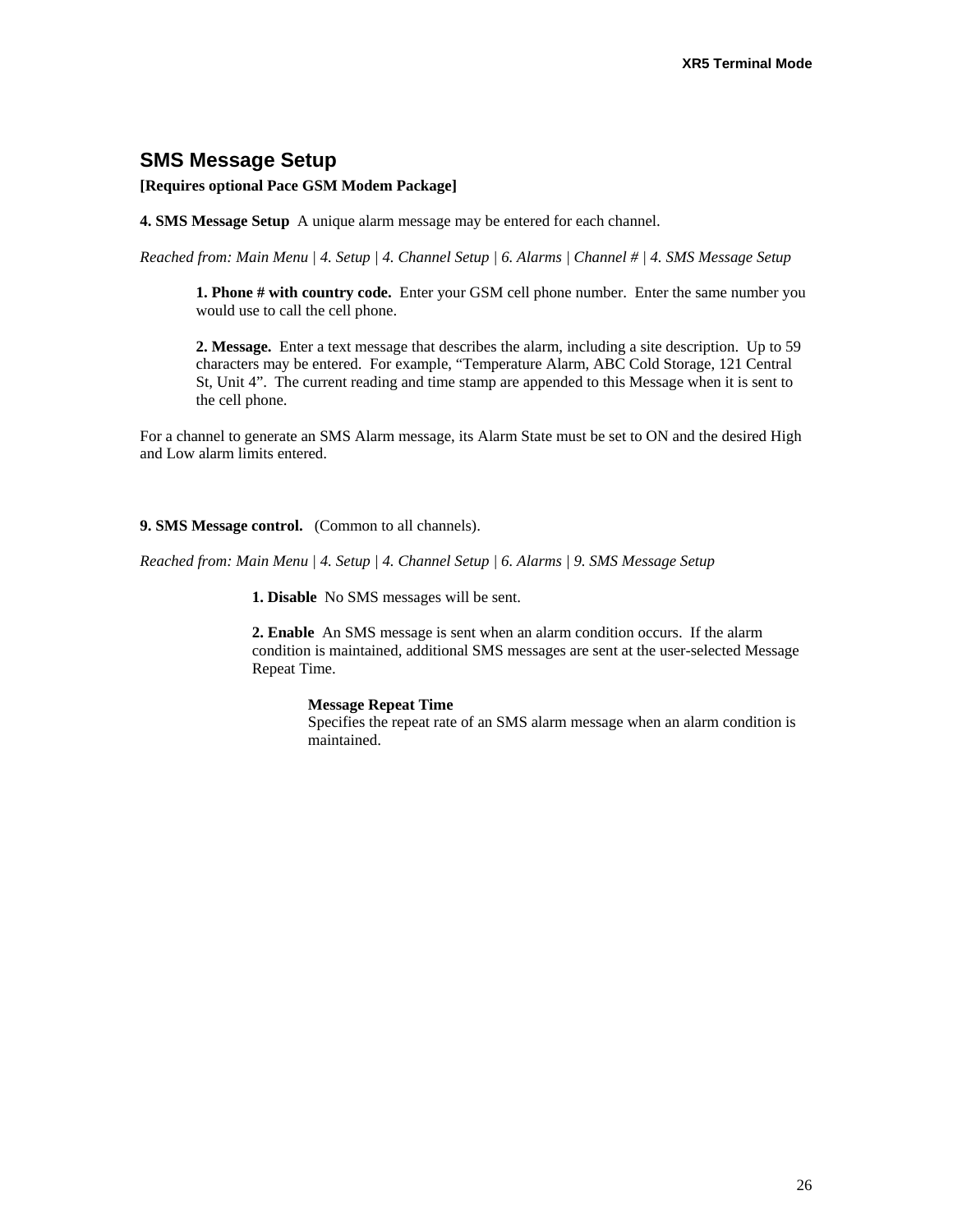# **Appendix**

# **XR5 Data Loggers**

# **Screw Terminal Assignments**

Q Regulated 9vdc Power Input. Not required. Powers XR5 if present, otherwise power is supplied from internal batteries.

*Warning: Voltage levels higher than 11v on terminal Q can damage the XR5. Do not use an unregulated 9vdc Power Supply. Use PACE part # PS-9V (120vac adapter) to externally power the XR5.*

- C Ground<br>X Channe
- X Channel X Pulse input or External Trigger input (user selectable).<br>Y Channel Y Pulse input
- Y Channel Y Pulse input
- Z Channel Z Pulse input or External Alarm output (user selectable).
- D 2.5 vdc precision excitation (typically used to excite potentiometers).
- E 5.0 vdc precision excitation (typically used to power pressure and humidity sensors and accelerometers).
- E 5.0 vdc precision excitation (two terminals are provided for 5v excitation).
- 1 Channel 1 input
- C Ground<br>2 Channel
- 2 Channel 2 input<br>3 Channel 3 input
- 3 Channel 3 input
- C Ground
- 4 Channel 4 input<br>5 Channel 5 input
- 5 Channel 5 input
- C Ground
- 6 Channel 6 input
- 7 Channel 7 input
- C Ground
- 8 Channel 8 input

# **Screw Terminal use**

CAREFUL! Before inserting a wire into a terminal, use a screwdriver to rotate the terminal screw counter-clockwise until the terminal's clamp cage is fully open.

Use stranded wires if more than one wire must be terminated in a screw terminal. Mixing solid and stranded wires, or using multiple solid wires in a single terminal can result in faulty connections.

# **LED Functions**

| Green | Logging Session Active. | If Slow Logging is active, blinks every 5 seconds.<br>If Fast Logging is active, blinks every 1 second or multiple<br>times per second depending on fast logging rate selected.<br>If Cycle Logging Slow is active, the Green LED is OFF while<br>the XR5 is in the "pause" part of the logging cycle. |
|-------|-------------------------|--------------------------------------------------------------------------------------------------------------------------------------------------------------------------------------------------------------------------------------------------------------------------------------------------------|
| Red   | Alarm.                  | If Slow Logging is active, blinks every 5 seconds if an<br>alarm becomes active. Continues blinking until a new<br>Logging session is started (irrespective of alarm status).<br>Disabled (always off) if Fast Logging is active.                                                                      |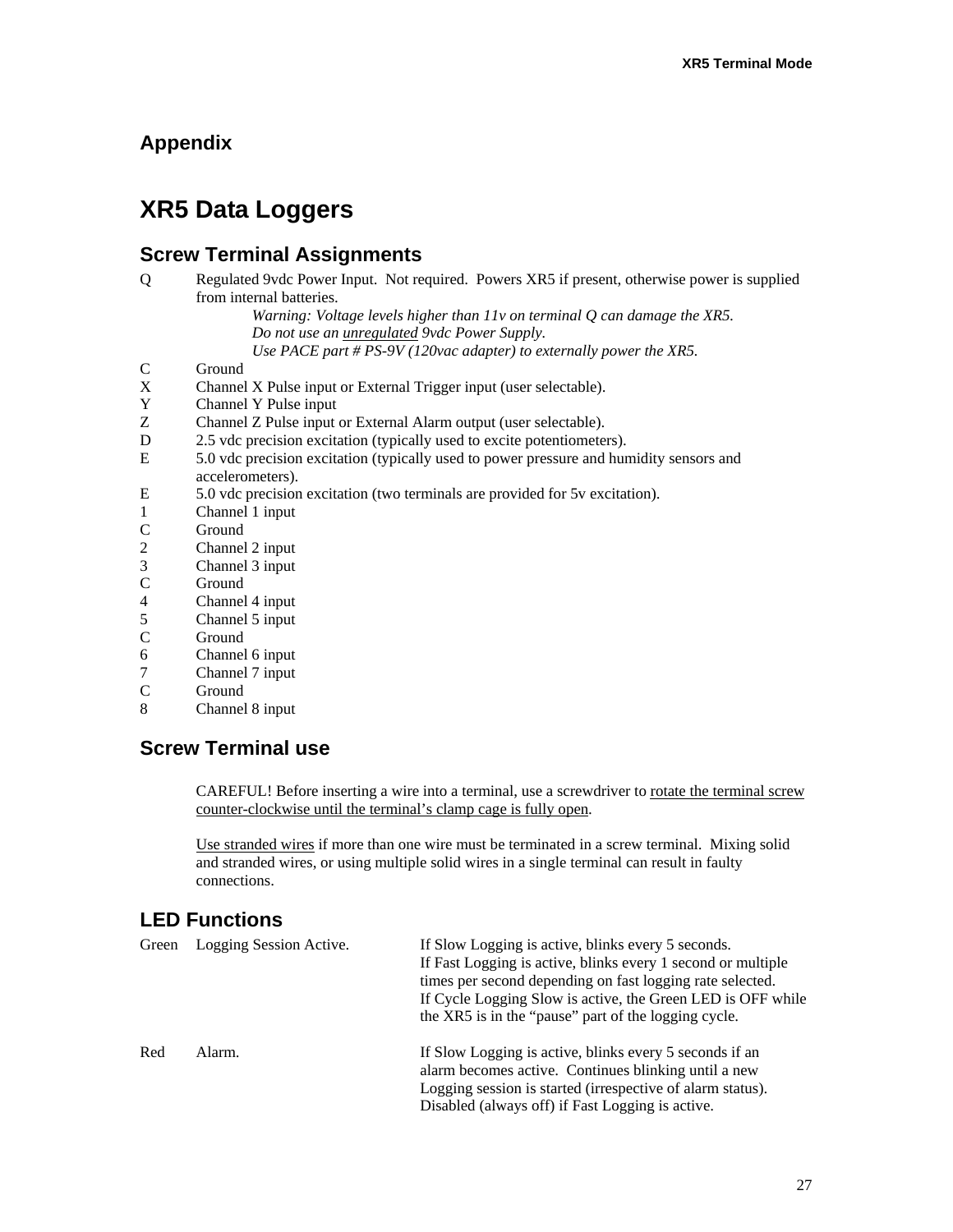### **Available models**

The XR5 Data Logger is available in three analog input configurations:

| XR5-8A-SE | Channels 1-8 'Type A' inputs.                                         |
|-----------|-----------------------------------------------------------------------|
| XR5-8B-SE | Channels 1-8 'Type B' inputs.                                         |
| XR5-8X-SE | Channels 1,2,3,4: 'Type A' inputs; Channels 5,6,7,8: 'Type B' inputs. |

#### **Extended memory option:**

An extended memory version (260,250 readings) of each of the above models is available. Add a "–M" to the model number to specify the extended memory version.

'TYPE A' INPUT

User selectable for Temperature, Switch Closure, 0-2.5v or Resistance.

| Temperature: | Connects to a PACE PT900 series Temperature Probe.             |
|--------------|----------------------------------------------------------------|
|              | Switch closure: Connect to an unpowered contact closure.       |
| $0-2.5v$ :   | 0 to 2.5 volt input, 10Mohm input impedance.                   |
| Resistance:  | Connect to a 2-wire resistance (midpoint $=$ 30k ohms, highest |
|              | resolution is from 1k to 300k ohms).                           |

For 4-20ma signals, use a 0-2.5v input with a shunt resistor (part# INP-124ohm). When monitoring multiple 4-20ma signals, all shunt resistors connect to a shared common.

External 'Input Cables' are available to convert any 'Type A' input to a 'Type B' 0-5v input, or a 0-10v, 0-15v, 0-30v, or 0-60v input. See page 40 for details.

#### 'TYPE B' INPUT

Fixed 0-5v input with 100k input impedance.

Connect to any PACE Pressure Sensor.

External 'Input cables' (see page 40) do not work with 'Type B' inputs.

'Type B' inputs may be modified at the factory for a fixed range of 0-15.3v or 0- 30.6v (100k input impedance).

*Note: All XR5 SE models have three 24 bit pulse inputs (X, Y and Z).*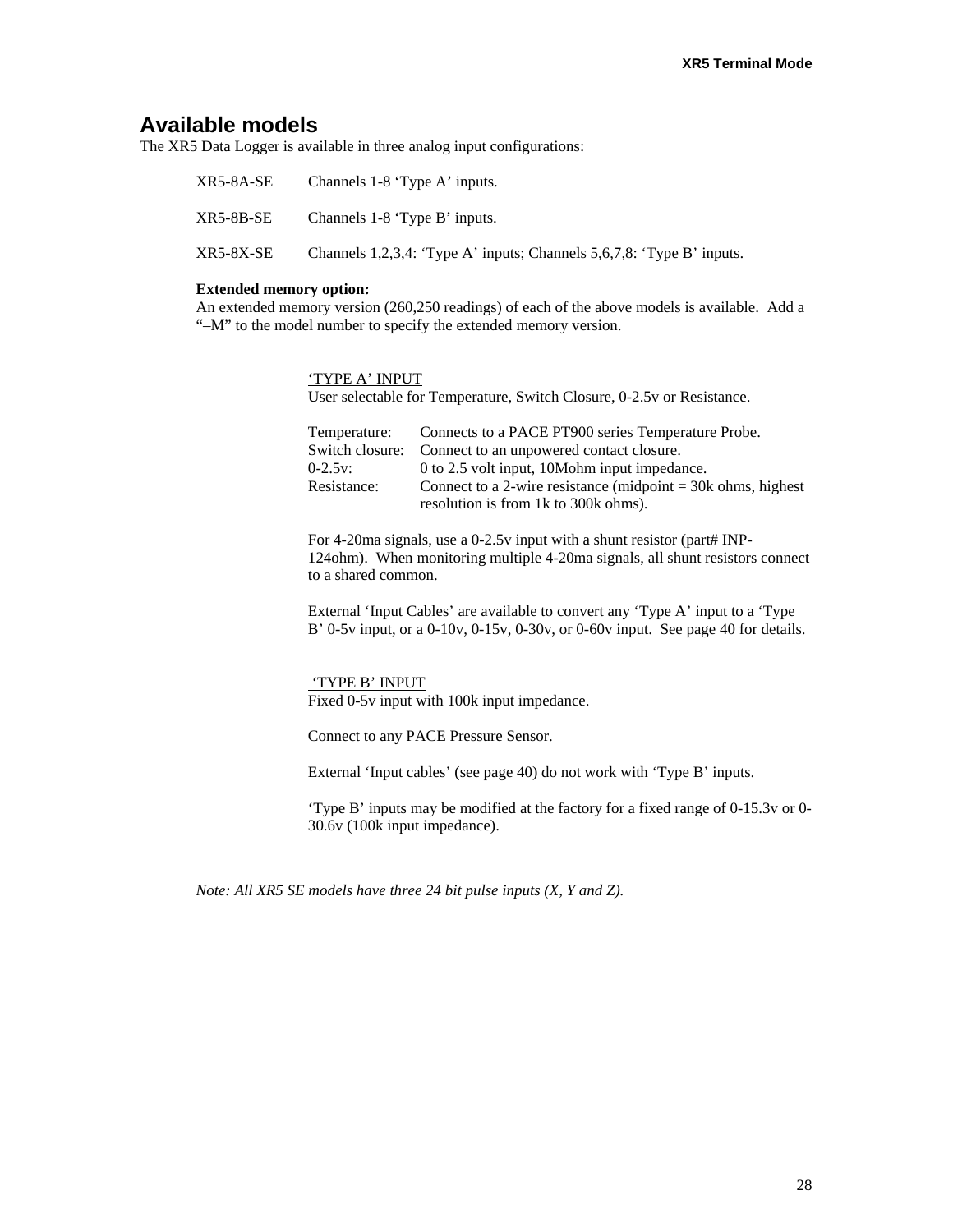# **Selection guide**

#### **XR5-8A-SE**

If your primary need is for up to eight channels of temperature, contact closures, 0-2.5v or 4-20ma signals, or up to 4 temperature and 4 humidity, we would recommend the '8A-SE'. PACE Pressure Sensors do not directly connect to the '8A-SE'.

#### **XR5-8B-SE**

If you need to log primarily 0-5v signals (which accept a 100k load), and/or PACE Pressure or AC Current Sensors, the '8B-SE' is a good choice. The '8B-SE' will not accept PACE Temperature Probes, AC Voltage Sensors or Contact closures.

#### **XR5-8X-SE**

If you need to simultaneously log Pressure, and Temperature the '8X-SE' is a good choice. All PACE sensors and probes directly connect to the '8X-SE'.

#### PULSE INPUTS

All XR5 SE models have 3 pulse inputs, which may be directly connected to pulse output Wind Speed or KWH Transducers, Rain Gages, Water Meters and Gas Meters. One pulse input may by used as a dedicated External trigger input (for the 'Log on Ext. Trigger' logging modes). One pulse input may be used as an Alarm Output.

#### ADDITIONAL COMMENTS

#### **XR5-8A-SE**

Direct connect to PACE sensors and probes (up to 8 of any type, or any combination of up to 8) except PACE Pressure Sensors.

Logs up to eight 0-2.5v or 4-20ma signals (each 4-20ma signal requires a PACE resistor #INP-124ohm). Log up to eight contact closures.

#### **XR5-8B-SE**

Eight fixed 0-5v inputs with 100k input impedance. Only PACE AC Current and PACE Pressure Sensors direct connect to the '8B-SE'.

#### **XR5--8X-SE**

Direct connect to all PACE sensors and probes (up to 2 Temp/RH Probes or up to 4 of any other type). Logs up to four 0-5v signals (which accept a 100k load), and up to four 0-2.5v signals or 4-20ma signals (each 4-20ma signal requires a PACE shunt resistor #INP-124ohm). Directly logs up to four contact closures.

The XR5-8X-SE is a versatile Data Logger. It will directly connect to all PACE sensors and probes. For example, you could connect 2 AC Amps sensors, 2 Pressure Sensors, one Temperature/Relative Humidity Probe, a second Temperature Probe, and one contact closure to a single XR5-8X-SE. The three pulse inputs (existing on all XR5 SE models) could be used to log Water consumption\*, kilowatt hours\*, and Gas consumption\*.

\*Pulse output sensors available from other vendors. See page 42 for more information.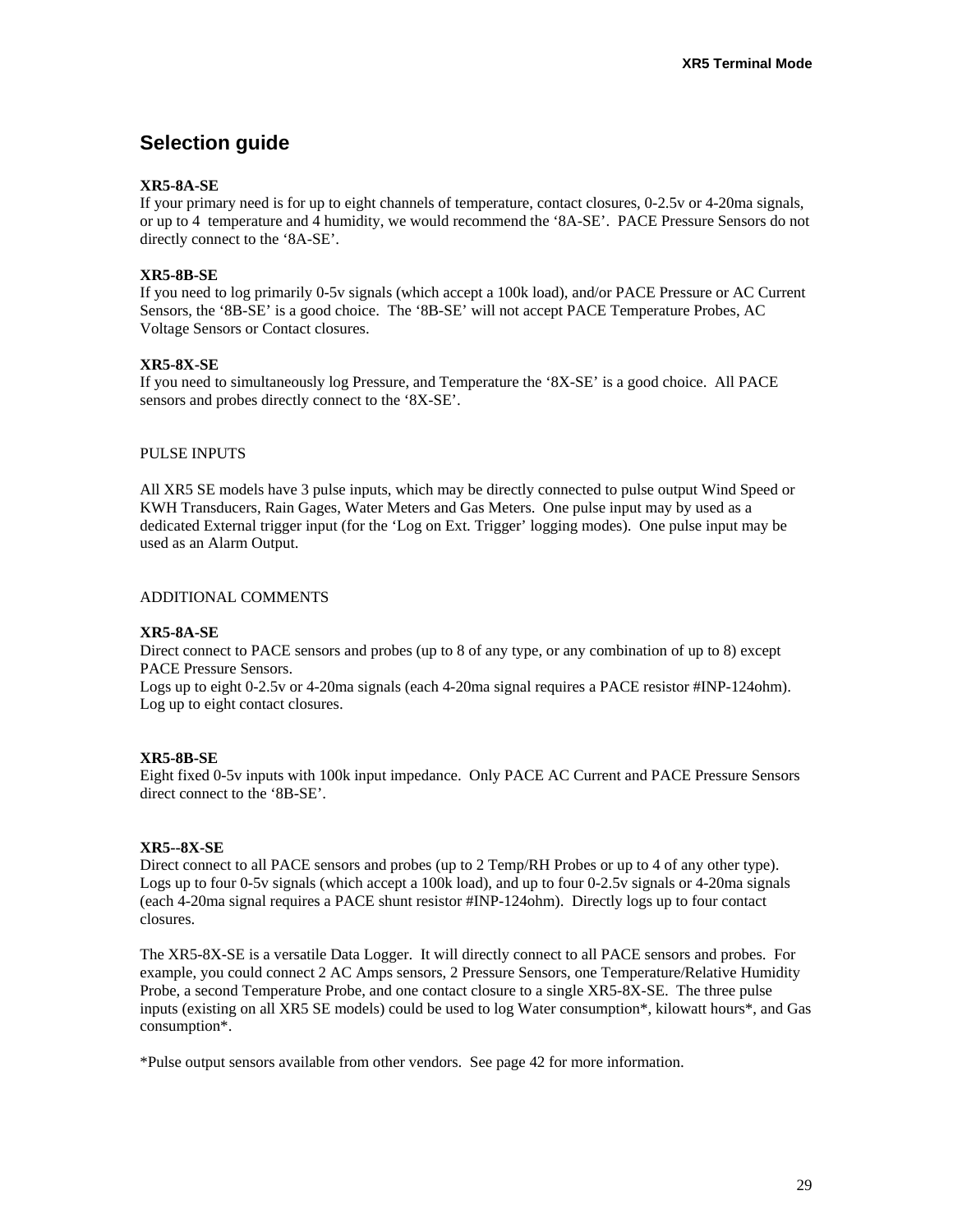# **Specifications**

| TYPE A $INPUT1$                                                         |                                                                  |
|-------------------------------------------------------------------------|------------------------------------------------------------------|
|                                                                         | Temperature Accuracy: $\frac{2}{1}$ +/- 0.15 °C from 10 to 40 °C |
|                                                                         | +/- $0.3^{\circ}$ C from -25 to 85 $^{\circ}$ C                  |
| Temperature Resolution: $0.02^{\circ}$ C at 25 <sup>°</sup> C (12 bits) |                                                                  |
|                                                                         | $0.06^{\circ}$ C or better from -25 to 75 $^{\circ}$ C           |
| Temperature Range: <sup>2</sup>                                         | -40 to $150^{\circ}$ C                                           |
| $0-2.5v$ range:                                                         | $+/-$ 0.25% F.S.<br>Accuracy:                                    |
|                                                                         | 1 part in 4095 (12 bits)<br>Resolution:                          |
|                                                                         | Input impedance: $>10$ Mohm (true for all logging modes and when |
|                                                                         | inactive or not logging).                                        |
| Switch closure:                                                         | Unpowered contact: Open = $1$ , Closed = 0                       |
|                                                                         | Voltage signal: 2V to $12V = 1$ , 0V to $1V = 0$ .               |

*1 See page 28 for available analog input configurations. 2 Assumes use of Pace PT900 series Temperature Probe or equal.* 

# $\overline{\text{TYPE B } \text{INPUT}^3}$

| $0-5v$ range | Accuracy:                  | $+/-$ 0.25% F.S.                                               |
|--------------|----------------------------|----------------------------------------------------------------|
|              | Resolution:                | 1 part in 4095 (12 bits)                                       |
|              | Input impedance: 100k ohms |                                                                |
|              |                            | $\beta$ See page 28 for available analog input configurations. |

#### PULSE INPUTS

*Three pulse inputs (X,Y,Z) are provided. Pulse inputs accept voltage pulses or dry (unpowered) contact closures. Two pulse inputs (X and Z) may be configured for alternate functions: X as an external trigger input, and Z as an alarm output.* 

| Pulse Type (selected in setup)                                                                           | Maximum Rate                                 |                                               | Minimum Hold Time | Debounce Time            |
|----------------------------------------------------------------------------------------------------------|----------------------------------------------|-----------------------------------------------|-------------------|--------------------------|
| <b>Mechanical Switch</b>                                                                                 | 15 Hz                                        | 30ms                                          |                   | 30 <sub>ms</sub>         |
| Solid State Switch                                                                                       | 900 Hz                                       | 0.5 <sub>ms</sub>                             |                   | 0.5 <sub>ms</sub>        |
| Maximum count (per Log Interval):<br>Active edge<br>Input Type                                           |                                              | 16,777,215<br>Falling edge<br>Schmitt Trigger |                   |                          |
| Dry contact                                                                                              |                                              |                                               |                   |                          |
|                                                                                                          | Bias voltage (from XR5)                      |                                               | 3.3v              |                          |
|                                                                                                          | Current when contact is closed               |                                               | 2.2 microamps     |                          |
| Voltage pulse                                                                                            |                                              |                                               |                   |                          |
|                                                                                                          | Positive range:                              |                                               | 2.3 to 3.6 v      |                          |
|                                                                                                          | Negative range                               |                                               | 0 to 0.6 $v$      |                          |
| Alarm Output                                                                                             | (If selected on Terminal Z)                  |                                               |                   |                          |
|                                                                                                          | 100k output impedance                        |                                               |                   | 0V inactive, 3.3V active |
| <b>INPUT PROTECTION</b><br>All analog and pulse inputs meet the following surge protection requirements: |                                              |                                               |                   |                          |
|                                                                                                          | IEC 61000-4-2 (ESD) 15kV (air) 8kV (contact) |                                               |                   |                          |
|                                                                                                          | IEC 61000-4-4 (EFT) 40Amps (5/50ns)          |                                               |                   |                          |
|                                                                                                          | Maximum Continuous fault voltage:            |                                               |                   |                          |
|                                                                                                          | Type $A(0-2.5v)$ input:                      |                                               | $+/-3.6v$         |                          |
|                                                                                                          | Type $B(0-5v)$ input:                        |                                               | $+/-7.25v$        |                          |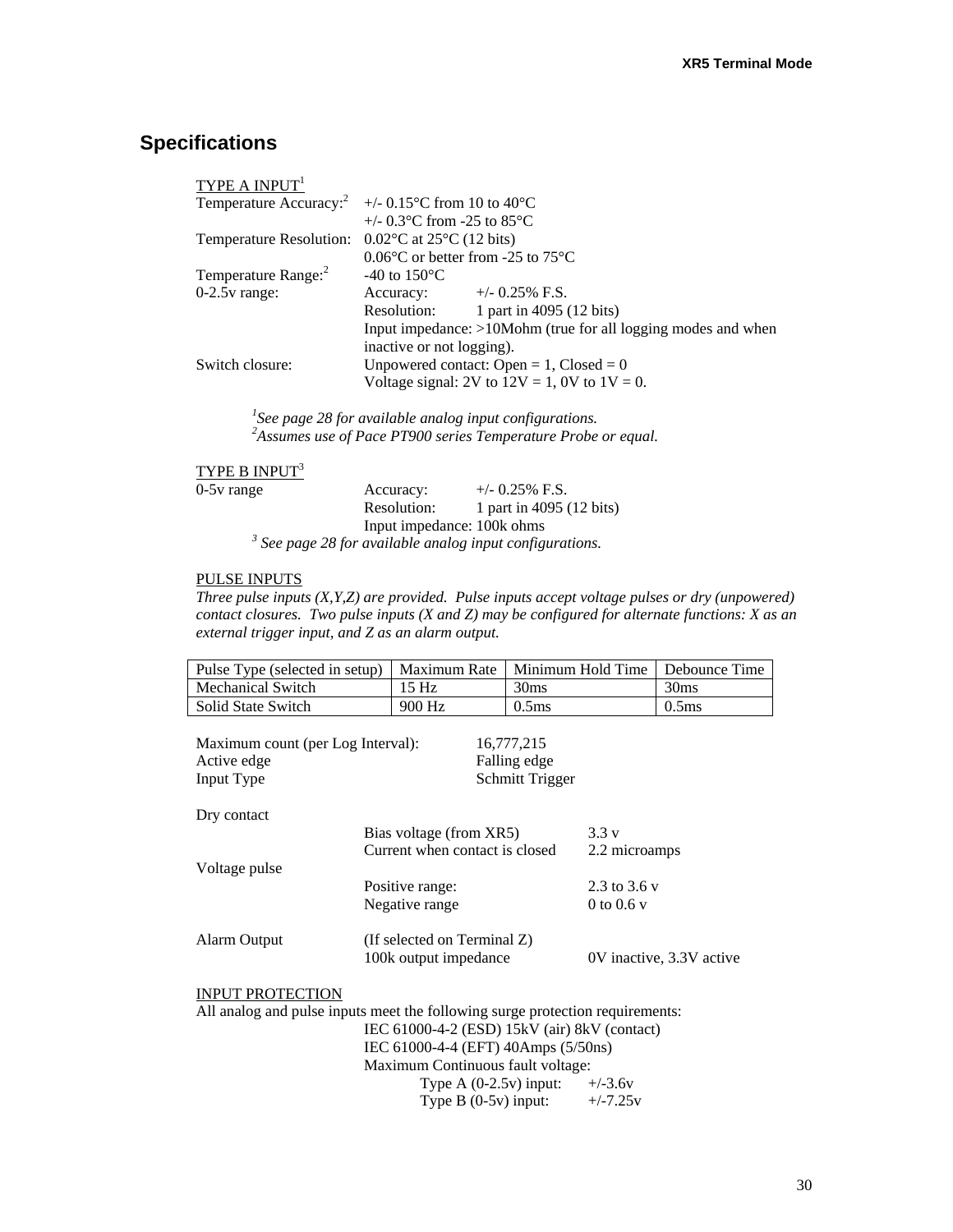### GENERAL SPECIFICATIONS

| Overall dimensions:                         | 4.88" length, 2.21" width, 1.28" height. (124mm x 56.2mm x 32.5mm).<br>Length includes mounting ears, width includes detachable terminal<br>block. |
|---------------------------------------------|----------------------------------------------------------------------------------------------------------------------------------------------------|
| Weight (with batteries):                    | 4.2 ounces; 120 grams                                                                                                                              |
| Mounting:                                   |                                                                                                                                                    |
|                                             | Two 0.187" dia. mounting holes on enclosure centerline, spaced 4.5"<br>$(114.3mm)$ apart.                                                          |
|                                             |                                                                                                                                                    |
| Input termination:<br>Screw terminals (20): | Detachable 20 position screw terminal block.<br>Recommended wire size: 16 to 28 awg, solid or stranded.                                            |
|                                             | Use stranded wire if multiple wires are terminated in a single terminal                                                                            |
|                                             | block.                                                                                                                                             |
| Operating limits:                           | -40 to 70 $^{\circ}$ C; -40 to 158 $^{\circ}$ F                                                                                                    |
|                                             | 5-90% R.H. non-condensing                                                                                                                          |
| Case material:                              | Tough, Flame Retardant ABS Plastic                                                                                                                 |
|                                             | UL flammability rating 94V-O                                                                                                                       |
| IP Protection rating:                       | IP <sub>50</sub>                                                                                                                                   |
| Memory capacity:                            | Time stamped, twelve bit readings:                                                                                                                 |
|                                             | Standard models: 63,642                                                                                                                            |
|                                             | Extended memory (-M) models: 260,250.                                                                                                              |
| Data retention:                             | Over 100 years with no power.                                                                                                                      |
| Number of channels:                         | Eight analog inputs channels, three pulse input channels.                                                                                          |
|                                             | Communication interface: Serial, 3 wire, EIA/TIA-562 signal levels (RS232 compatible), 9600                                                        |
|                                             | bps.                                                                                                                                               |
| LED indicators $(2)$                        | Green: 5 second blinks: Slow logging is active.                                                                                                    |
|                                             | Fast Logging is active.<br>Fast blinks:                                                                                                            |
|                                             | Red:<br>5 second blinks: One or more active Alarms.                                                                                                |
|                                             | Note: The Red LED does not function when Fast Logging.                                                                                             |
| Logging modes:                              | Manual Start/Stop, Pre-set Start/Stop, Log on Alarm, Cycle Logging                                                                                 |
|                                             | (start time, active period, pause period, stop time), Log on Ext. Trigger,                                                                         |
|                                             | Manual Start/Wrap, Preset Start/Wrap.                                                                                                              |
|                                             | Manual Start/Stop, Log on Alarm, Log on External Trigger and Cycle                                                                                 |
|                                             | Logging may have any number of individual data segments, limited                                                                                   |
|                                             | only be available memory.                                                                                                                          |
| Sampling modes:                             | Standard, Average* (1 second internal sampling), Peak* (1 second                                                                                   |
|                                             | internal sampling), Differential (Channel (x-1) minus Channel x, where                                                                             |
|                                             | x is channel 2, 4, 6, or 8).                                                                                                                       |
|                                             | *Peak and Average sampling are only available when using the                                                                                       |
|                                             | following Slow Logging modes: Manual, Preset, Manual Start/Wrap,                                                                                   |
|                                             | Preset Start/Wrap and Cycle.                                                                                                                       |
| Logging interval:                           | Any time interval from 1 second to 24 hours, plus 2Hz to 1000Hz for                                                                                |
|                                             | Fast Logging modes. During Fast Logging, the pulse inputs are                                                                                      |
|                                             | disabled, and the User interface is disabled except to stop logging.                                                                               |
| Alarming capabilities:                      | All eight analog channels have individually adjustable high and low                                                                                |
|                                             | alarm limits. Configurable alarm responses for all slow logging modes                                                                              |
|                                             | include activate Alarm output, dial out to a host computer (modem                                                                                  |
|                                             | required), send a descriptive SMS alarm message to a cell phone (GSM                                                                               |
|                                             | modem required). Alarms are disabled for all fast logging modes                                                                                    |
|                                             | except 'Log on Alarm'.                                                                                                                             |
| Real time mode:                             | Current readings of all active channels and optional time stamp.                                                                                   |
|                                             | Updated: When readings are logged to memory or at any time interval                                                                                |
|                                             | from 2 seconds to 24 hours (user selectable). Can be active while any                                                                              |
|                                             | slow logging mode is active with no effect on the logging session.                                                                                 |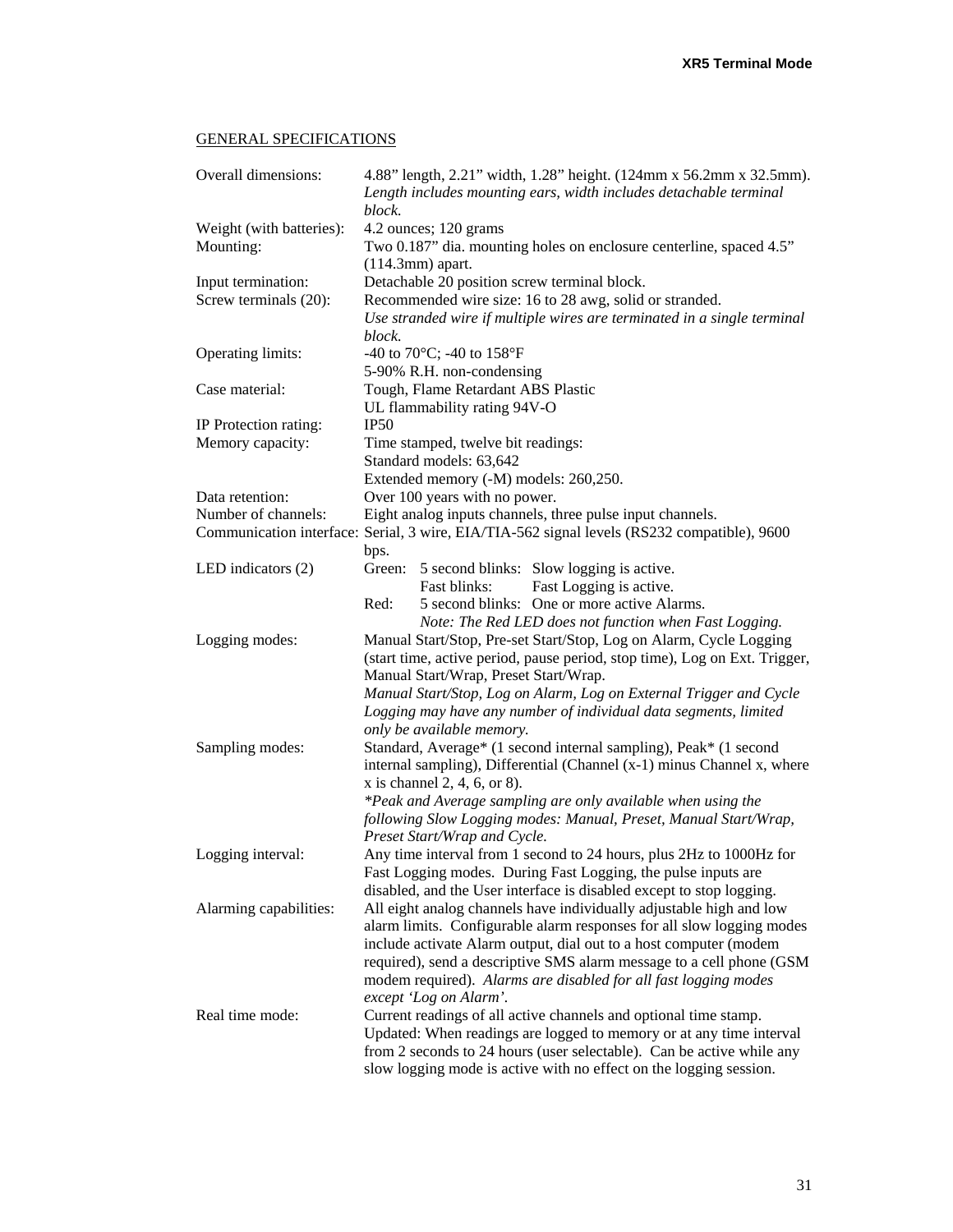| Data transfer:<br>Clock accuracy: | Excel or a text file viewer (like Notepad).<br>$+/- 1$ minute per month at 25 $\degree$ C. | Data may be transferred while any Slow Logging mode is active (or<br>when not logging). All data is transferred via the Xmodem protocol at<br>9600bps in a binary format. Pace LogXR Software must be used to<br>convert XR5 binary files into a readable text files compatible with                                                                                                                                                    |
|-----------------------------------|--------------------------------------------------------------------------------------------|-----------------------------------------------------------------------------------------------------------------------------------------------------------------------------------------------------------------------------------------------------------------------------------------------------------------------------------------------------------------------------------------------------------------------------------------|
|                                   | $+/- 2.5$ minutes per month from -10 to 60 $\degree$ C.                                    | Clock accuracy is also Time Stamp accuracy for all logging modes and                                                                                                                                                                                                                                                                                                                                                                    |
|                                   | logging intervals.                                                                         |                                                                                                                                                                                                                                                                                                                                                                                                                                         |
| Battery life:                     |                                                                                            | Battery life is dependent on logging rate and Real Time Mode use*                                                                                                                                                                                                                                                                                                                                                                       |
|                                   | Logging Interval                                                                           | <b>Battery</b> life                                                                                                                                                                                                                                                                                                                                                                                                                     |
|                                   | 1 second                                                                                   | 2 months                                                                                                                                                                                                                                                                                                                                                                                                                                |
|                                   | 10 seconds                                                                                 | 1 year                                                                                                                                                                                                                                                                                                                                                                                                                                  |
|                                   | 1 minute                                                                                   | 5 years                                                                                                                                                                                                                                                                                                                                                                                                                                 |
|                                   |                                                                                            | *Displaying data constantly in Real Time reduces battery life. For<br>example, if real time mode is constantly active (24/7) with a 2 second<br>update interval, the batteries will discharge in about 3 months.                                                                                                                                                                                                                        |
| Battery type:                     | Lithium, $\frac{1}{2}$ AA size, 3.6 volt (2 required).                                     |                                                                                                                                                                                                                                                                                                                                                                                                                                         |
| External power input:             | Voltage range: $8.0 - 10.0$ vdc (9vdc nominal)                                             |                                                                                                                                                                                                                                                                                                                                                                                                                                         |
|                                   | may damage the unit.                                                                       | Warning! A voltage higher than 11vdc on the External Power Input                                                                                                                                                                                                                                                                                                                                                                        |
|                                   | microamps (0.01 milliamps).                                                                | Maximum current draw (sampling and communication active) is<br>approx 5ma (higher if external sensors are drawing power from the<br>XR5's excitation terminals). Average power draw is approx 10                                                                                                                                                                                                                                        |
| <b>Excitation terminals:</b>      | limited).                                                                                  | E: 5vdc, maximum current draw $D + E$ terminals: 25ma. (current<br>D: 2.5vdc, maximum current draw: 5 ma. (current limited).<br>Note: Power from the excitation terminals is pulsed for the duration of<br>the selected Excitation Time, just prior to logging readings or reading<br>Real Time data. If Fast Logging $(2 Hz - 1000 Hz)$ , excitation terminals<br>are continuously powered ON for the duration of the Logging Session. |

*Specifications subject to change without notice. Revised 28 March 2005*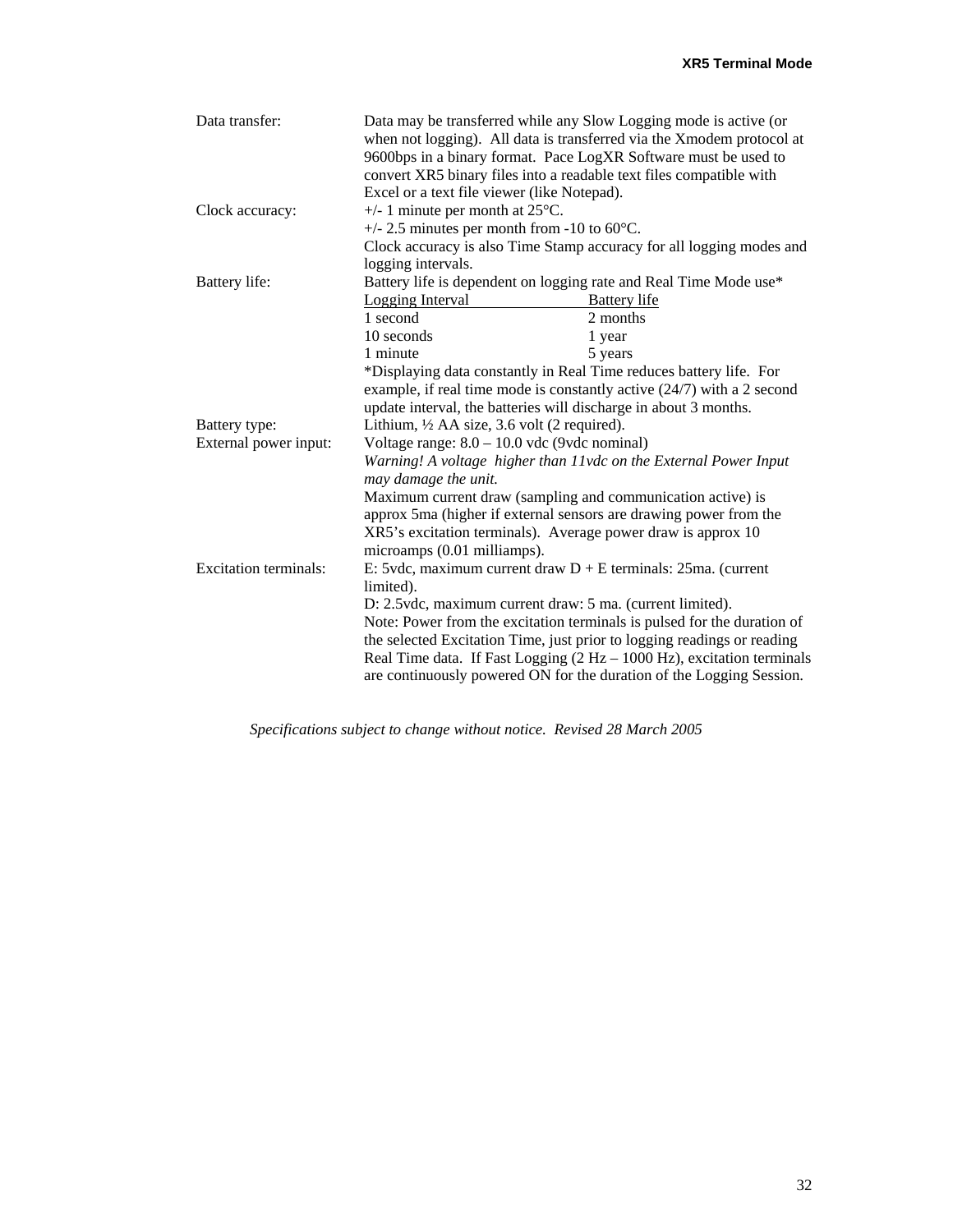# **Battery Replacement**

If the XR5's battery voltage reads below 5.4v, the batteries should be replaced (the battery voltage displays on the Status screen and in the header portion of all data files).

*Battery replacement clears the XR5's time clock. All other configuration settings and logged data are retained after battery replacement.* 

1. Remove the 4 screws from the underside of the XR5. Place the unit "right side up" on a flat surface.

2. Starting at the end opposite the round communication jack, carefully lift off the top of the enclosure.

3. Remove the two batteries by pulling each one straight up using your thumb and forefinger.

4. Install 2 new batteries, following the polarity markings on the battery holder (+ terminal towards the middle of the XR5).

5. Align one end of the cover on the communication jack, and then bring the opposite end down so that it gently "snaps" over the end of the 20 position terminal block.

6. Re-install the 4 screws – **do not to over-tighten.**

7. **After replacing the batteries, the XR5's Time Clock must be re-set from the Setup Menu.**

# **External Power Supply**

Pace Scientific offers a regulated 9vdc power supply for the XR5 Data Logger, part # PS-9V.

| Wiring:      |                 |              |  |  |
|--------------|-----------------|--------------|--|--|
| Color        | <b>Function</b> | XR5 Terminal |  |  |
| <b>Black</b> | Ground          | 'C' terminal |  |  |
| White/Black  | $+9$ volts      | 'O' terminal |  |  |

When the external supply is active, the internal batteries are not used. The internal batteries power the XR5 upon loss of 9v external power. The battery voltage displays in the Status Screen and in the header portion of all data files. Actual battery voltage continues to display in the Status Screen even if the XR5 is powered externally. Although not recommended, the XR5 will run on external power if the internal batteries are discharged or not present.

Other regulated 9vdc power supplies may be used, but it is the user's responsibility to insure that the Q terminal does not go above 10vdc (continuous).

*WARNING! Using an Unregulated 9vdc power supply would expose the Q terminal to voltages above 11vdc and damage the XR5.* 

*If the XR5Data Logger is externally powered at all times, its batteries will remain in good condition for at least 10 years.*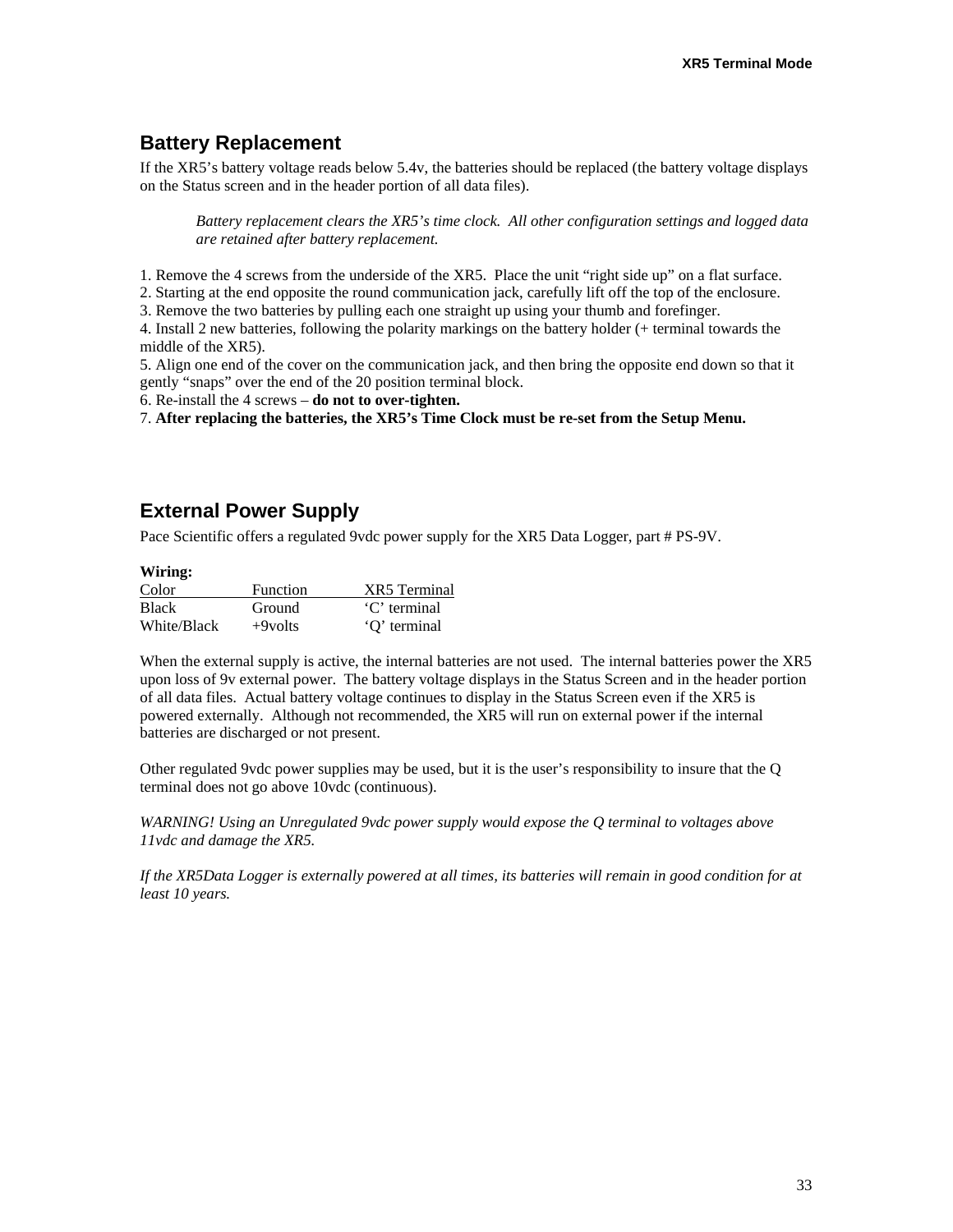# **Temperature Probes**

Pace PT900 Series Temperature Probes may be directly connected to the XR5-8A-SE and XR5-8X-SE. Using PACE temperature probes, system accuracy is  $+/0.15^{\circ}$ C and resolution is 0.02°C at 25°C. Other thermistor probes which conform to the PACE PT900 resistance vs temperature table may also be used – contact PACE for details.

#### **Compatibility**

| Model            | Maximum # of PT900 Series Probes |
|------------------|----------------------------------|
| XR5-8A-SE        |                                  |
| XR5-8B-SE        |                                  |
| <b>XR5-8X-SE</b> |                                  |

#### **XR5 Setup**

Select 'Temp' for the channel that will connect to the Temperature Probe. See page 16 for details.

#### **Wiring**

Connect one lead of the Temperature Probe to the Channel #. Connect the other lead to 'C'.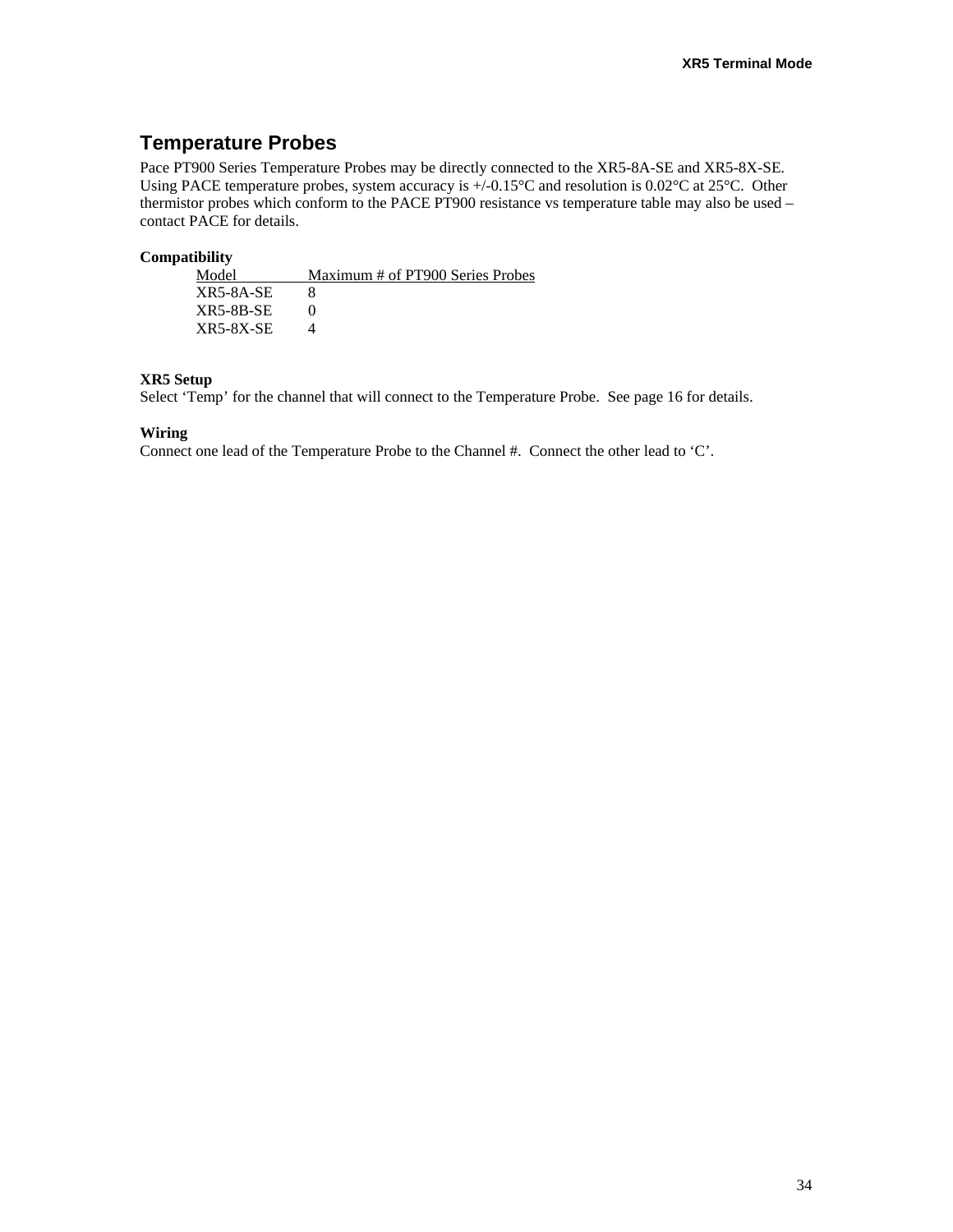### **Temperature / RH Probe**

The PACE TRH-160 Temperature / Humidity Probe connects directly to two Type A inputs (one input for Temperature and one for Humidity). Up to 4 PACE TRH-160 Probes may be connected to the XR5-8A-SE. Accuracy is +/-2%RH and +/-0.15°C at 25°C.

#### **XR5 Setup**

Select the 'Temp' input range for the channel that will log Temperature (see page 16 for details). Use a 0-2.5v input range for the channel that will log Relative Humidity.

#### **Compatibility**

| Model       | Maximum # of TRH-160 Probes |
|-------------|-----------------------------|
| $XR5-8A-SE$ |                             |
| $XR5-8B-SE$ |                             |
| $XR5-8X-SE$ |                             |

#### **Wiring**

| Lead         | <b>XR5</b> Terminal | Function                     |
|--------------|---------------------|------------------------------|
| Red          | $1, 3, 5,$ or $7$   | Temperature                  |
| <b>Black</b> | C                   | Ground                       |
| Green        | 2, 4, 6, or 8       | <b>Relative Humidity</b>     |
| White        | F                   | 5y Excitation for RH Sensor. |

NOTE: For compatibility with LogXR Software, please select an odd numbered channel for TRH-160's temperature lead, and the very next (higher) channel number for the humidity lead. For example, use channel 3 for temperature and channel 4 for humidity.

#### **Scaling Values**

Enter the Slope and Offset values listed on the TRH-160 Probe. See page 17 for details on entering scaling values.

#### **Excitation Time**

The TRH-160 requires 150ms Excitation time. (see page 18 for details).

#### **Temperature Compensation**

If the TRH-160 Probe is used in a temperature range from 15 to  $35^{\circ}$ C (59 to 95 $^{\circ}$ F), temperature compensation is not required. If any temperature data is outside this range, the following temperature compensation formula should be applied to the RH data set for best accuracy:

$$
RHC = RH/(1.0546 - 0.00216 * T)
$$

Where:

RH = %RH (not temperature compensated).  $T =$  Temperature of TRH-160's temperature sensor (in  $^{\circ}$ C). RHc = %RH (compensated for TRH-160 Probe temperature).

*Temperature compensation is built into Pace LogXR Software.* 

#### **Installation Orientation**

In moist environments, the TRH-160 Probe should be mounted with the stainless steel filter pointing down. This will allow any water condensate to drain out the sensor and not collect inside the sensor where it could damage the electronic circuitry within the body of the probe.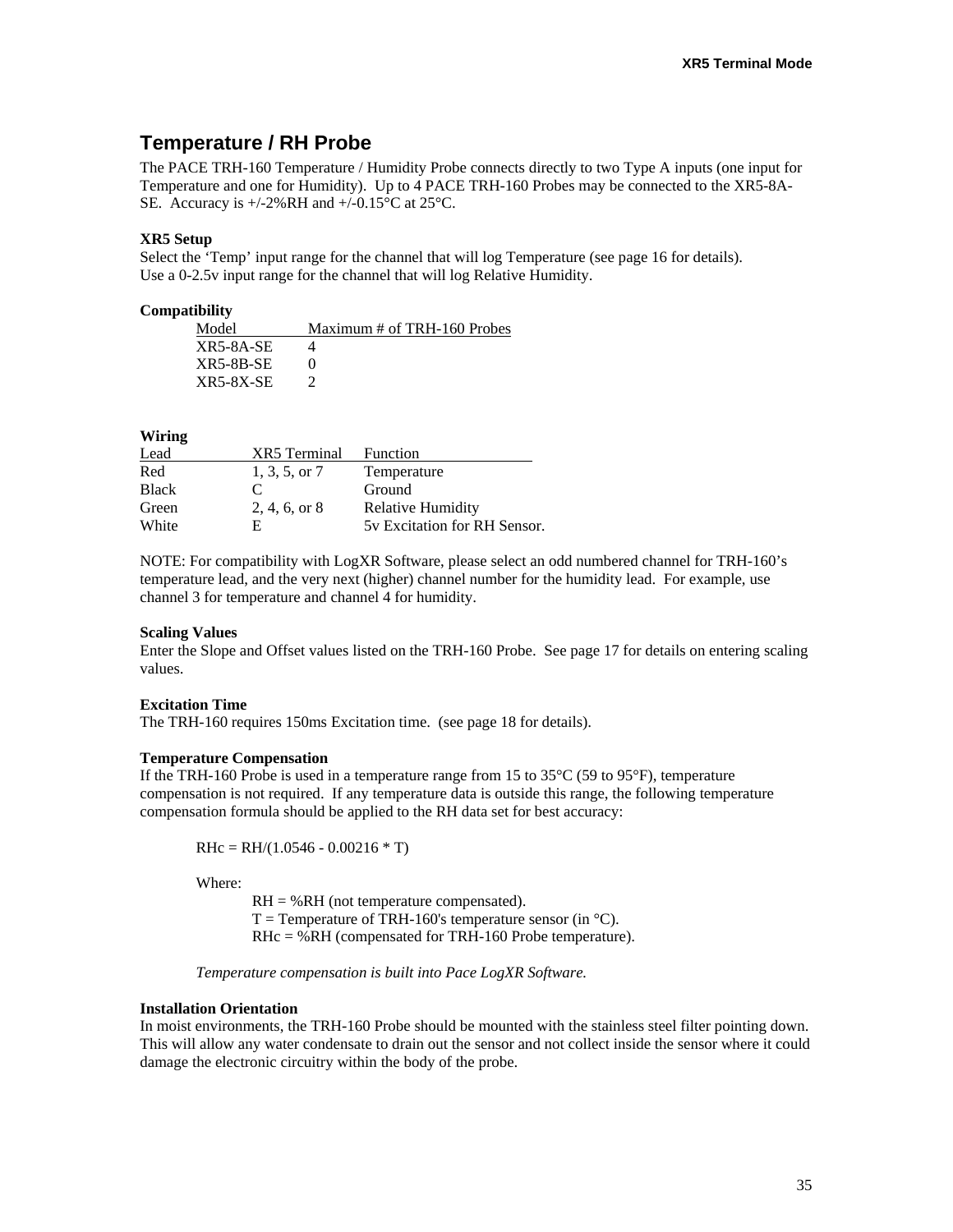# **Pressure Sensors**

PACE offers a variety of direct-connect Pressure Sensors for the XR5 SE Data Logger. All require no external power.

### **P1000 and P1500 / P1510 Pressure Sensors**

Connect directly to an XR5 SE Data Logger's 0-5v input channel; no external power required. Recommended for high and low side refrigeration and air conditioning systems, chilled water, hot water, air, gas, oil and steam pressure. P1000 pressure ranges are currently stocked include 0-5 psig, 0-25 psig, Vac (-15) to 120 psig and VAC (-15) to 600 psig. P1500 Pressure Sensors are available in 0-100, 0-250, 0- 500, 0-1000, 0-2500, 0-5000, and 0-10,000 psig ranges.

#### **Compatibility**

| Model            | $Max \# of P1000$ Sensors | Max # of $P1500 / P1510$ Sensors                   |
|------------------|---------------------------|----------------------------------------------------|
| XR5-8A-SE        |                           |                                                    |
| XR5-8B-SE        |                           | 5 (due to higher power requirement of P1500/P1510) |
| <b>XR5-8X-SE</b> |                           |                                                    |

#### **Wiring**

| P1500 or P1000 if leads are Green, Black and White |                                |            |  |
|----------------------------------------------------|--------------------------------|------------|--|
| Lead Color                                         | <b>XR5</b> Terminal Function   |            |  |
| <b>Black</b>                                       | €                              | Ground     |  |
| White                                              | E.                             | Excitation |  |
| Green                                              | Any 0-5y input Pressure Signal |            |  |

| P1500 or P1510 if leads are Red, Black and White |                       |                                |  |
|--------------------------------------------------|-----------------------|--------------------------------|--|
| Lead Color                                       | XR5 Terminal Function |                                |  |
| Black                                            | $\mathbf{C}$          | Ground                         |  |
| Red                                              | E.                    | Excitation                     |  |
| White                                            |                       | Any 0-5y input Pressure Signal |  |

| P1000 if leads are Red, Yellow and White |                                |            |  |
|------------------------------------------|--------------------------------|------------|--|
| Lead Color                               | <b>XR5</b> Terminal Function   |            |  |
| White                                    | €                              | Ground     |  |
| Red                                      | E                              | Excitation |  |
| Yellow                                   | Any 0-5y input Pressure Signal |            |  |

#### **XR5 Setup**

Use a 0-5v input range for the pressure sensor's input channel.

#### **Excitation Time**

All P1000 Pressure Sensors require 30ms of Excitation time All P1500 / P1510 Pressure Sensors require 150ms of Excitation time (see Setup, page 9 for details).

#### **Scaling Values**

The Slope and Offset scaling values for PACE Pressure Sensors are listed below. The values are listed for units of PSI. To read pressures in a different measurement unit, contact PACE Technical Support for the Slope and Offset values. See page 16 for additional details on Slope / Offset scaling values.

| Model             | Range                  | Slope  | Offset   |
|-------------------|------------------------|--------|----------|
| P <sub>1000</sub> | $0 - 5$ psig           | 1.25   | $-0.62$  |
|                   | $0 - 25$ psig          | 6.25   | $-3.12$  |
|                   | Vac $(-15) - 120$ psig | 33.75  | $-31.87$ |
|                   | Vac $(-15) - 600$ psig | 153.75 | $-91.87$ |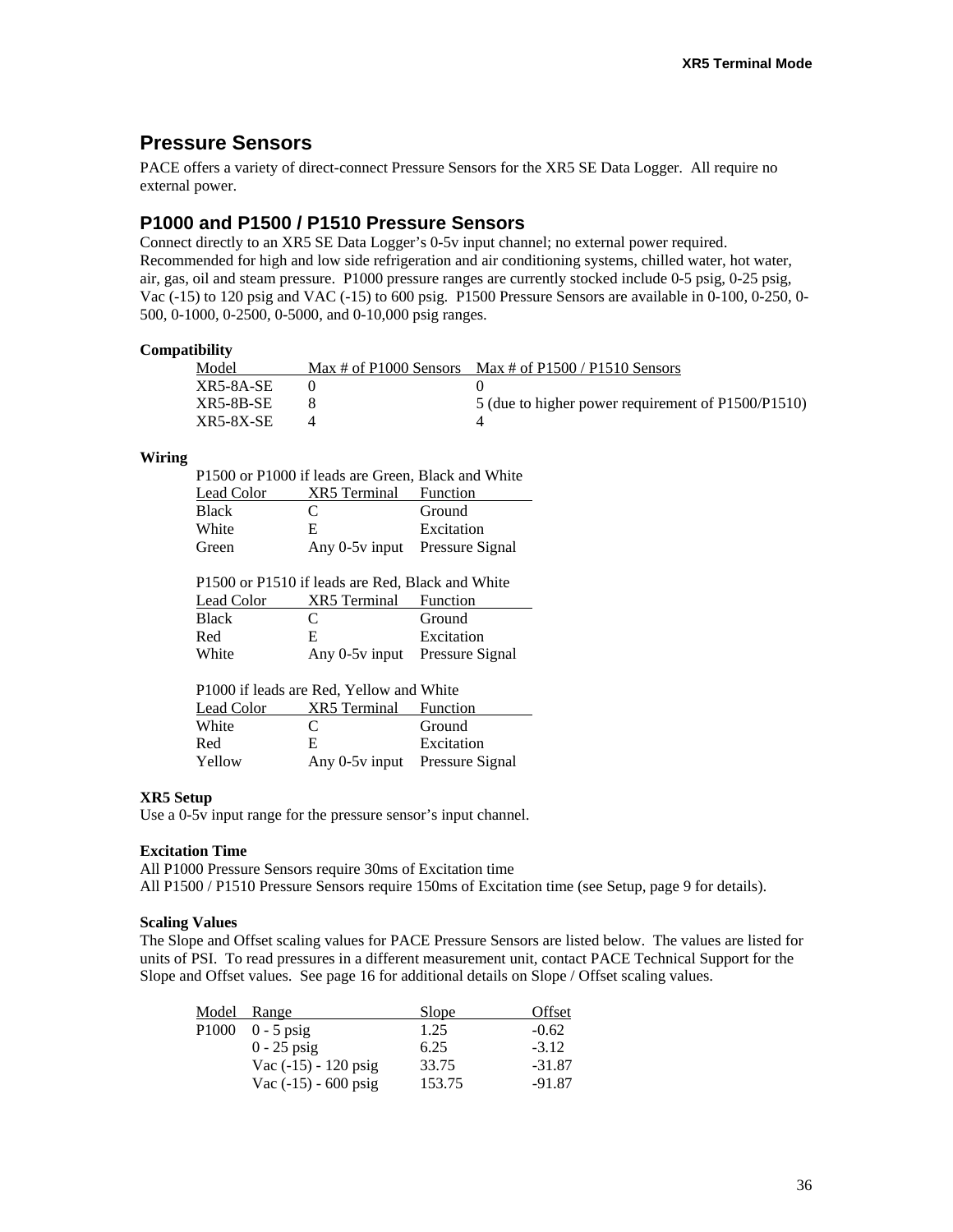|  | Model                                 | Range             | Slope | Offset   |
|--|---------------------------------------|-------------------|-------|----------|
|  | P <sub>1500</sub> / P <sub>1510</sub> | $0-25$ psig       | 6.25  | $-3.15$  |
|  |                                       | $0-50$ psig       | 12.0  | $-6.25$  |
|  |                                       | $0-100$ psig      | 25.0  | $-12.5$  |
|  |                                       | $0-250$ psig      | 62.5  | $-31.5$  |
|  |                                       | $0 - 500$ psig    | 125   | $-62.5$  |
|  |                                       | $0 - 1000$ psig   | 250   | $-125$   |
|  |                                       | $0 - 2500$ psig   | 625   | $-312$   |
|  |                                       | $0 - 5000$ psig   | 1250  | $-625$   |
|  |                                       | $0 - 7,500$ psig  | 1875  | $-937.5$ |
|  |                                       | $0 - 10,000$ psig | 2500  | $-1250$  |
|  |                                       |                   |       |          |

#### **P300 Pressure Sensors**

For indoor air applications including Lab/Clean Room Pressurization, Filter Differential Pressure, Fan Static Pressure, Absolute Pressure and Barometric Pressure. *Pressure media: dry air, nitrogen, oxygen, hydrogen, helium, neon, argon, krypton, xenon.*

#### **Compatibility**

| Model       | Maximum # of P300 Sensors |
|-------------|---------------------------|
| $XR5-8A-SE$ |                           |
| $XR5-8B-SE$ |                           |
| $XR5-8X-SE$ |                           |

#### **Wiring**

| Lead Color   | <b>XR5</b> Terminal Function   |            |
|--------------|--------------------------------|------------|
| <b>Black</b> | $\mathbf{C}$                   | Ground     |
| White        | E.                             | Excitation |
| Green        | Any 0-5v input Pressure Signal |            |

#### **XR5 Setup**

Use a 0-5v input range for the channel that will log the pressure sensor.

#### **Excitation Time**

All PACE Pressure Sensors require 30ms of Excitation time (see page 9 for details).

#### **Scaling Values**

The Slope and Offset scaling values for PACE Pressure Sensors are listed below. To read pressures in a different measurement unit, contact PACE Technical Support for the Slope and Offset values. See page 17 for details on entering scaling values.

| Model | Range                          | Slope | Offset   |
|-------|--------------------------------|-------|----------|
| P300  | 0-1 inch H20 gauge             | 0.25  | $-0.16$  |
|       | 0-5 inch H20 gauge             | 1.25  | $-0.31$  |
|       | 0-10 inch H20 gauge            | 2.5   | $-0.62$  |
|       | 0-30 inch H20 gauge            | 7.5   | $-1.87$  |
|       | $\pm 1$ inch H2O Differential  | 0.5   | $-1.12$  |
|       | $\pm$ 5 inch H2O Differential  | 2.5   | $-5.62$  |
|       | $\pm 10$ inch H2O Differential | 5.0   | $-11.25$ |
|       | $\pm 30$ inch H2O Differential | 15.0  | $-33.75$ |
|       | 0-15 psig or psia              | 3.33  | $-0.83$  |
|       | 0-30 psig or psia              | 6.67  | $-1.67$  |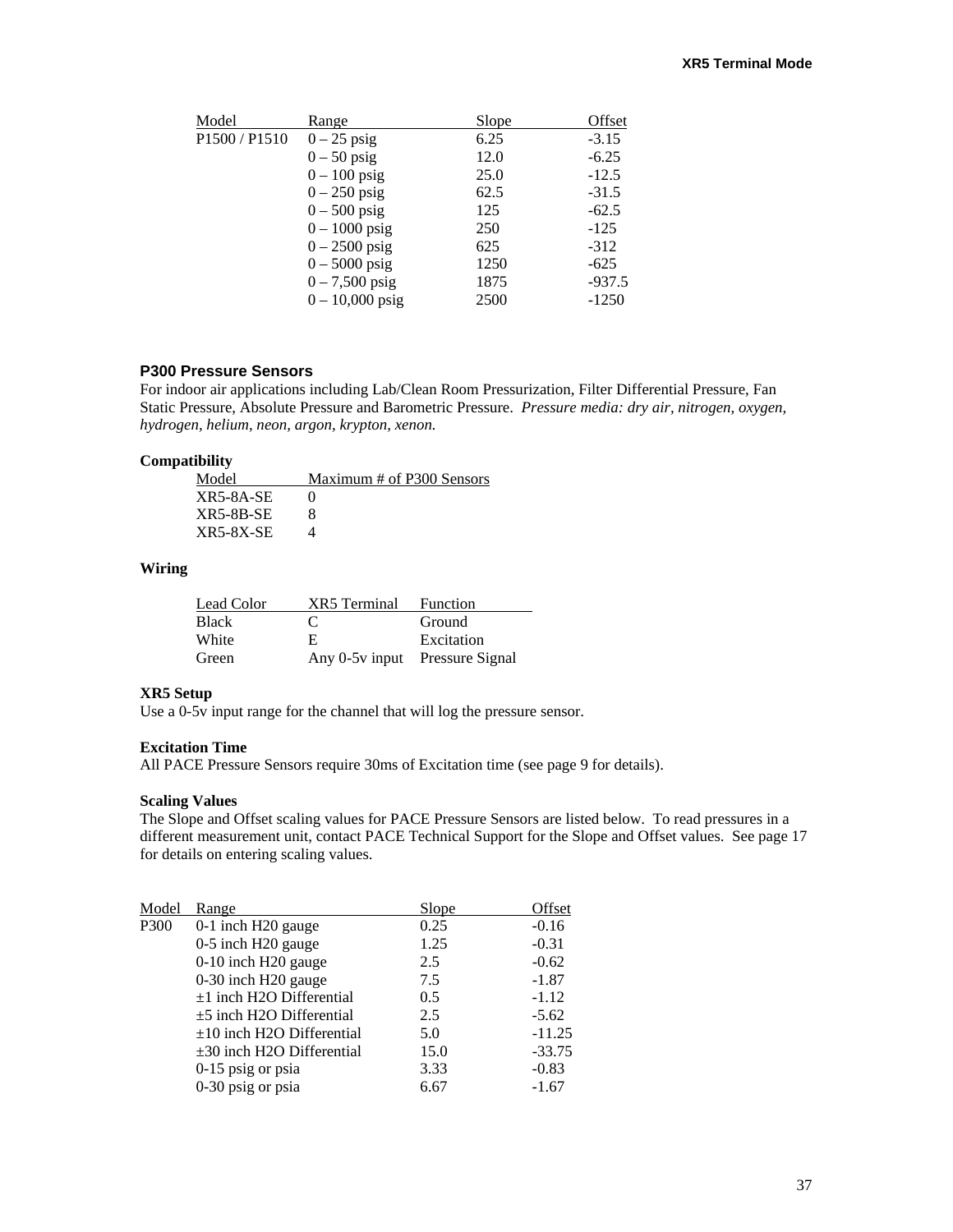# **AC Current Sensors**

Connect directly to an XR5 input channel; no external power required. Self powered, split core design in a rugged plastic housing.

#### **Compatibility**

| Maximum # of PACE AC Current Sensors |
|--------------------------------------|
|                                      |
|                                      |
|                                      |
|                                      |

**Wiring** 

| Lead Color   | XR5 Terminal                 | Function |
|--------------|------------------------------|----------|
| <b>Black</b> |                              | Ground   |
| Red          | Any $0-2.5v$ or $0-5v$ input | Signal   |

#### **XR5 Setup**

Pace Current Sensors may be connected to either 0-5v input or a 0-2.5v input. Using a 0-2.5v input causes the AC amps range to be reduced by a factor of 2.

Enter the Slope and Offset scaling values listed below.

#### **Using a 0-2.5v input:**

| Model          | <u>Range (ac amps) Slope</u> |       | Offset | Resolution          |
|----------------|------------------------------|-------|--------|---------------------|
| SC100A         | 0-50                         | 20.0  | 0.0    | $0.01$ amps         |
| SC200A         | $0-100$                      | 40.0  | 0.0    | $0.02 \text{ amps}$ |
| SC500A         | $0-250$                      | 100.0 | 0.0    | $0.06 \text{ amps}$ |
| <b>SC1500A</b> | $0 - 750$                    | 300   |        | $0.18 \text{ amps}$ |

#### **Using a 0-5v input:**

| Model          | Range (ac amps) Slope |       | Offset | Resolution          |
|----------------|-----------------------|-------|--------|---------------------|
| $SC100A*$      | $0-100$               | 20.0  | 0.0    | $0.02 \text{ amps}$ |
| SC200A         | $0-200$               | 40.0  | 0.0    | $0.05$ amps         |
| SC500A         | $0 - 500$             | 100.0 | 0.0    | $0.12 \text{ amps}$ |
| <b>SC1500A</b> | $0-1500$              | 300   |        | $0.36 \text{ amps}$ |

\*Because of its higher output impedance, we recommend connecting the SC100A to a 0-2.5v input for best accuracy. For all other PACE AC Current Sensors, using either a 0-2.5v or 0-5v input will give excellent performance.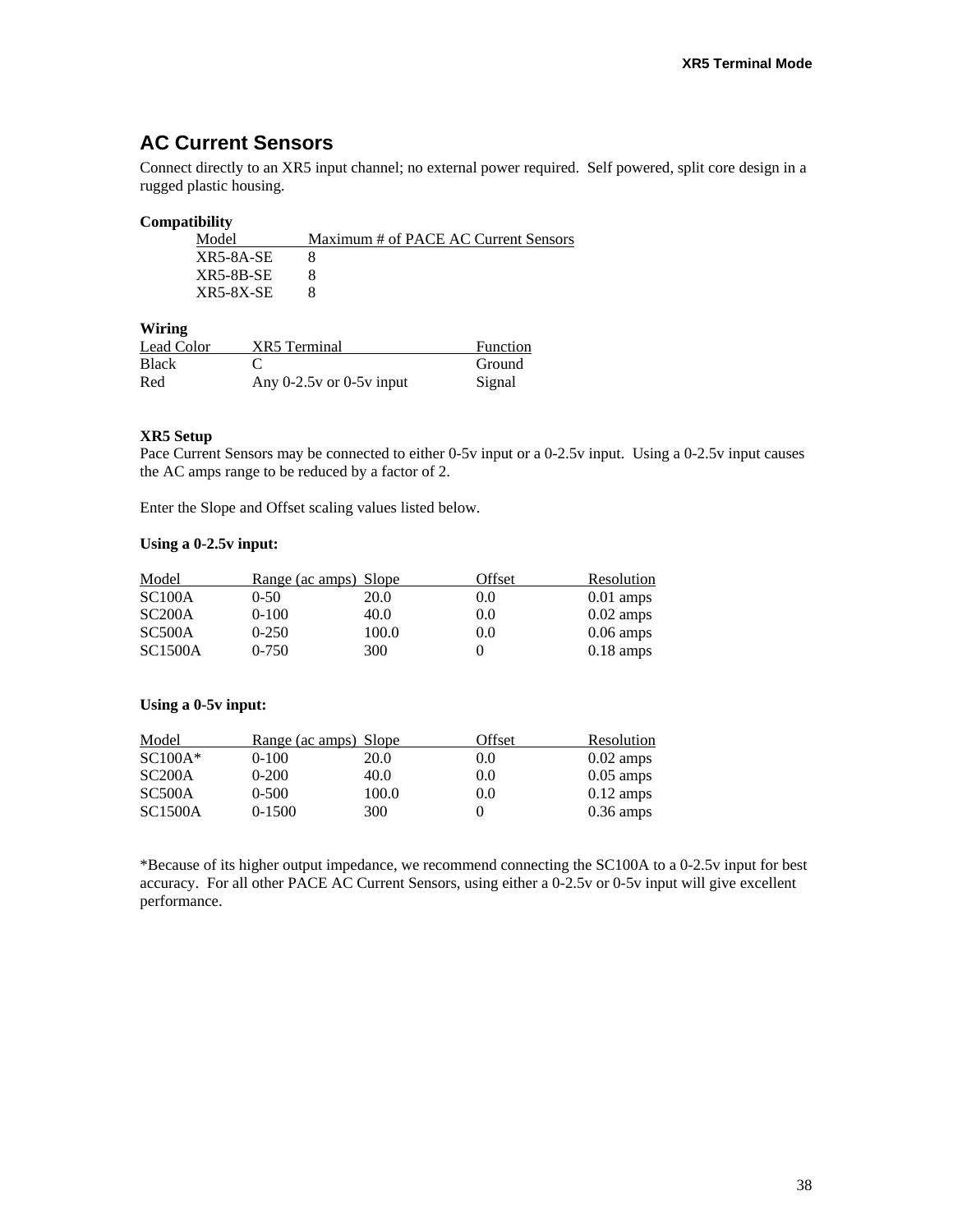### **AC Voltage Sensors**

Connect directly to an XR5 input channel; no external power required. Self powered design in a rugged plastic housing.

WARNING - SHOCK HAZARD!! - Disconnect AC Power BEFORE connecting sensor to AC Voltage Source.

IMPORTANT! AC Voltage Sensor(s) must be mounted in a box, panel or suitable enclosure.

#### **Compatibility**

| Model     | Maximum # of SVN Series AC Voltage Sensors |
|-----------|--------------------------------------------|
| XR5-8A-SE |                                            |
| XR5-8B-SE |                                            |
| XR5-8X-SE |                                            |

#### **Wiring**

Follow wiring instructions printed on sensor.

Special notes for SVN600 AC Voltage Sensor:

The SVN600 AC Voltage Sensor must be wired to the included potential transformer. Follow the wiring diagram on the sensor. Sensor and transformer must be mounted in a box or suitable enclosure.

#### IMPORTANT!

The potential transformer's serial number must match the serial number on the AC Voltage Sensor. Transformer and sensor are factory calibrated as a pair.

Once wired, the potential transformer's input leads can be connected to AC voltages within the range of 0 to 600vac.

#### **XR5 Setup**

Use a 0-2.5v input range for the channel that will log the AC Voltage.

Enter the Slope and Offset scaling values listed below.

| Model         | Range (ac volts) Slope |     | <b>Offset</b> | Resolution  | XR5 input |
|---------------|------------------------|-----|---------------|-------------|-----------|
| <b>SVN300</b> | $0 - 300$              | 20  |               | $0.07$ volt | $0-2.5v$  |
| <b>SVN600</b> | 0-600                  | 240 |               | $0.15$ volt | $0-2.5v$  |

First generation PACE AC Voltage Sensors may be connected to a XR5 0-2.5v input. The AC Input Voltage Range of the SV300 and SV600 is half scale when used with the XR5.

| Model             | Range (ac volts) Slope |     | <b>)ffset</b> | <b>Resolution</b> | XR5 input |
|-------------------|------------------------|-----|---------------|-------------------|-----------|
| SV300             | $-150$                 | 60  |               | $0.04$ volt       | $0-2.5v$  |
| SV <sub>600</sub> | 0-300                  | 120 |               | $0.08$ volt       | $0-2.5v$  |

*PACE AC Voltage Sensors are not recommended for use with the XR5's 0-5v input range. Doing so will result in a measurement error of about 4%.*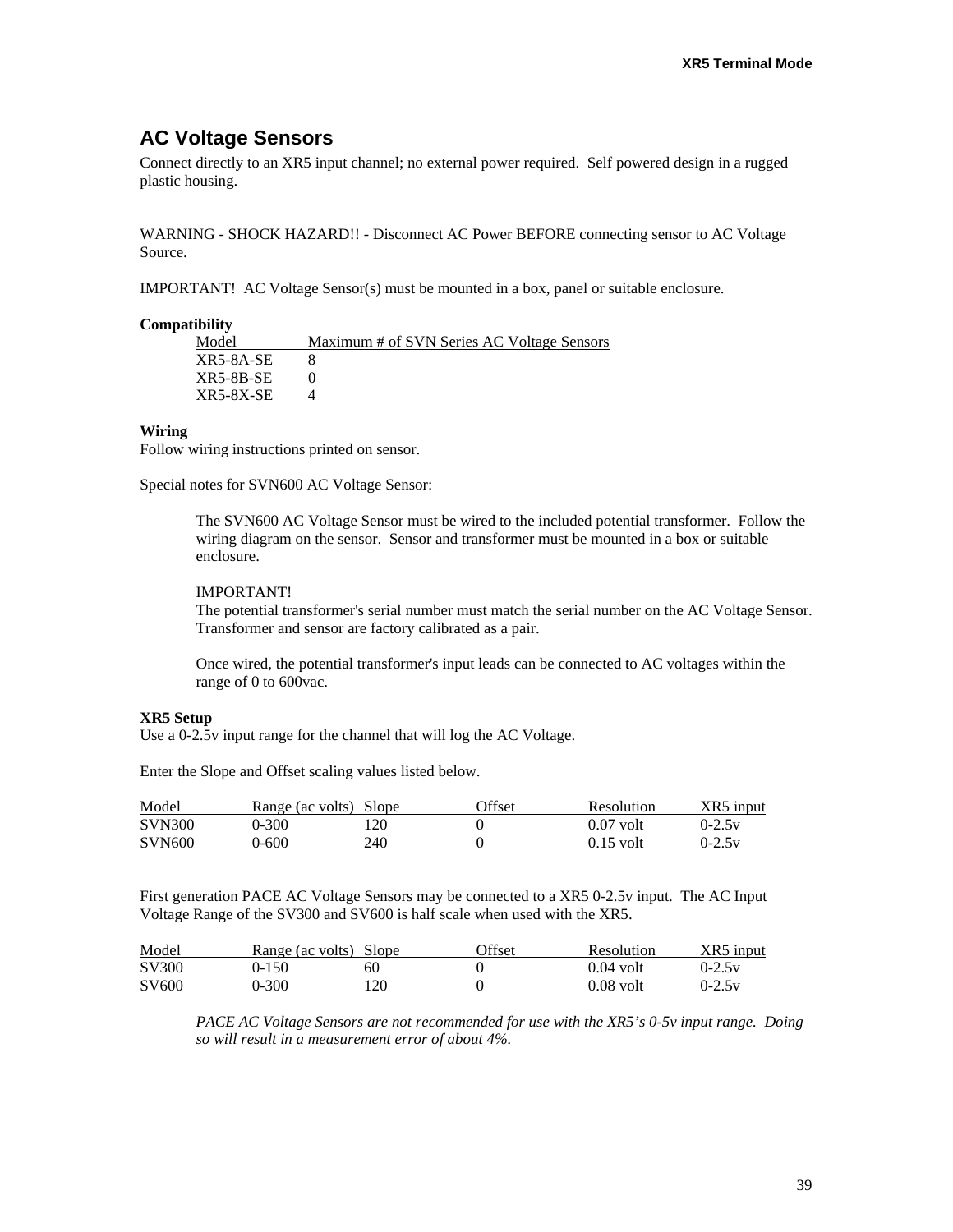# **Additional Voltage Ranges**

Pace offers external 'INP Cables' that provide alternate input ranges for any 0-2.5v 'Type A' analog input.

| Part #        | <b>Input Range</b> | <b>Input Impedance</b> |
|---------------|--------------------|------------------------|
| $INP-5V$      | $0-5$ vdc          | 100k                   |
| $INP-10V$     | $0-10$ vdc         | 100k                   |
| $INP-15V$     | $0-15$ vdc         | 100k                   |
| $INP-30V$     | $0-30$ vdc         | 100k                   |
| $INP-60V$     | $0-60$ vdc         | 100k                   |
| $INP-124$ ohm | $4-20ma$           | $124$ ohm              |

*Pace INP Cables can not be used on 0-5v 'Type B' inputs.* 

#### **XR5 Setup**

Select the 0-2.5v input range, and enter the following scaling values to read the input signal as a voltage.

| Part #    | Input Range | Slope | Offset |
|-----------|-------------|-------|--------|
| $INP-5V$  | $0-5$ vdc   |       | U      |
| $INP-10V$ | $0-10$ vdc  |       | 0      |
| $INP-15V$ | $0-15$ vdc  |       | O      |
| $INP-30V$ | $0-30$ vdc  | 12    | 0      |
| $INP-60V$ | $0-60$ vdc  | 24.05 |        |
|           |             |       |        |

INP-124ohm 4-20ma (see page 44 for slope and offset calculation for 4-20ma signals)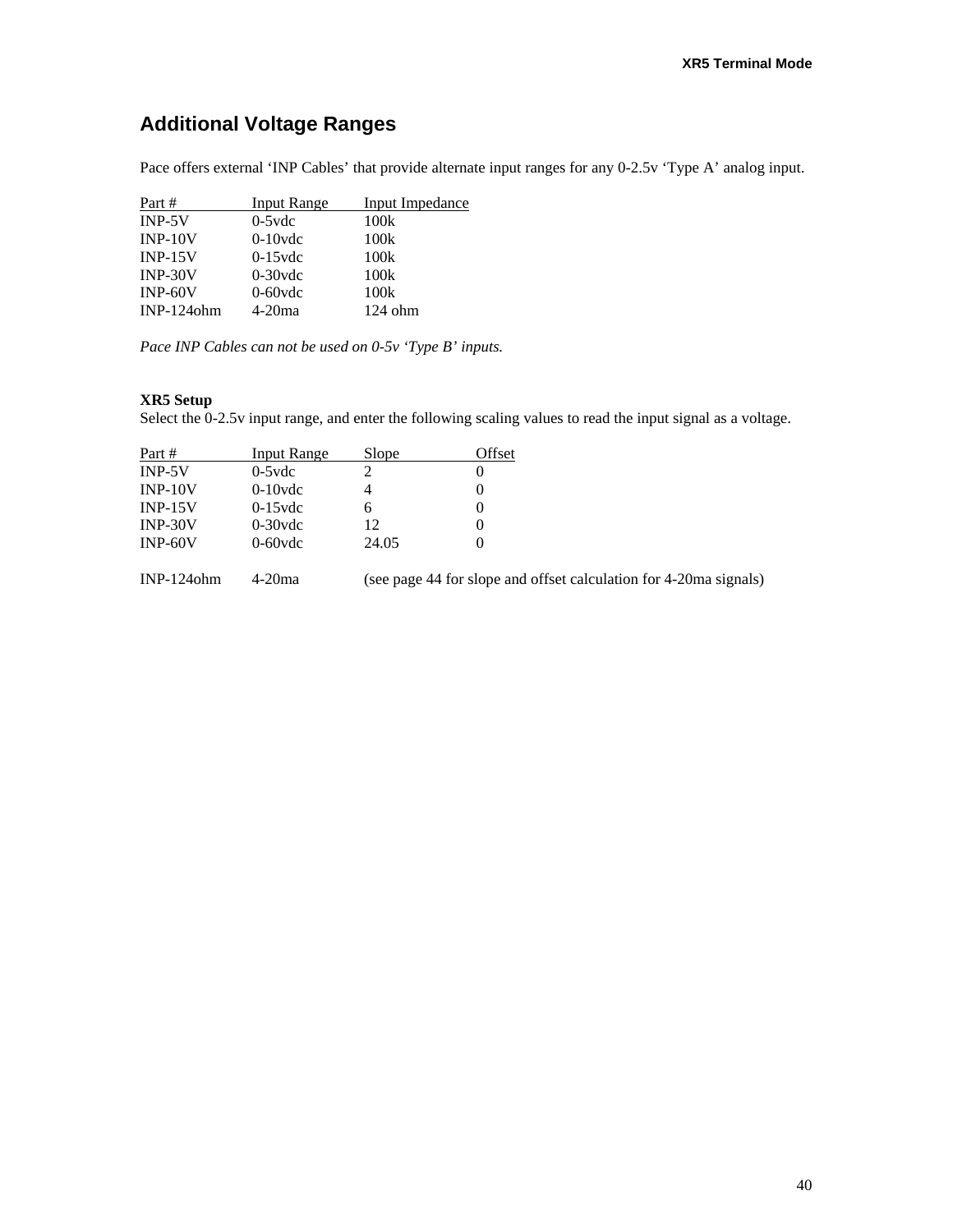# **Potentiometer Applications**

The XR5 Data Logger can log analog readings from potentiometric devices. The potentiometer should be 10kohms or higher. Potentiometric devices include inclinometers and linear displacement sensors.

Important: Wires should be kept as short as possible. The D terminal is the internal 2.5v reference for the XR5's A/D converter. Noise conducted on wires connected to the D terminal can result in noise and measurement errors in Real Time and Logged data. If long wires are necessary we recommend connecting an external 2.5v supply to the potentiometer in place of the D terminal. Powering a 2.5v reference from the XR5's E terminal is a self-powered solution if long wires are necessary – contact PACE for details.

#### **Compatibility**

| Model            | Maximum # of Potentiometric Sensors |
|------------------|-------------------------------------|
| XR5-8A-SE        |                                     |
| $XR5-8B-SE$      |                                     |
| <b>XR5-8X-SE</b> |                                     |

#### **XR5 Setup**

Use a 0-2.5v input range for the channel that will log the potentiometer.

#### **Scaling**

Depends on the application. To log potentiometer readings as % of full scale [0 to 100] use a Slope of 40 and an Offset of 0.

#### **Wiring**

Drawing shows potentiometer connected to channel 1, but any channel with a 0-2.5v range can be used.

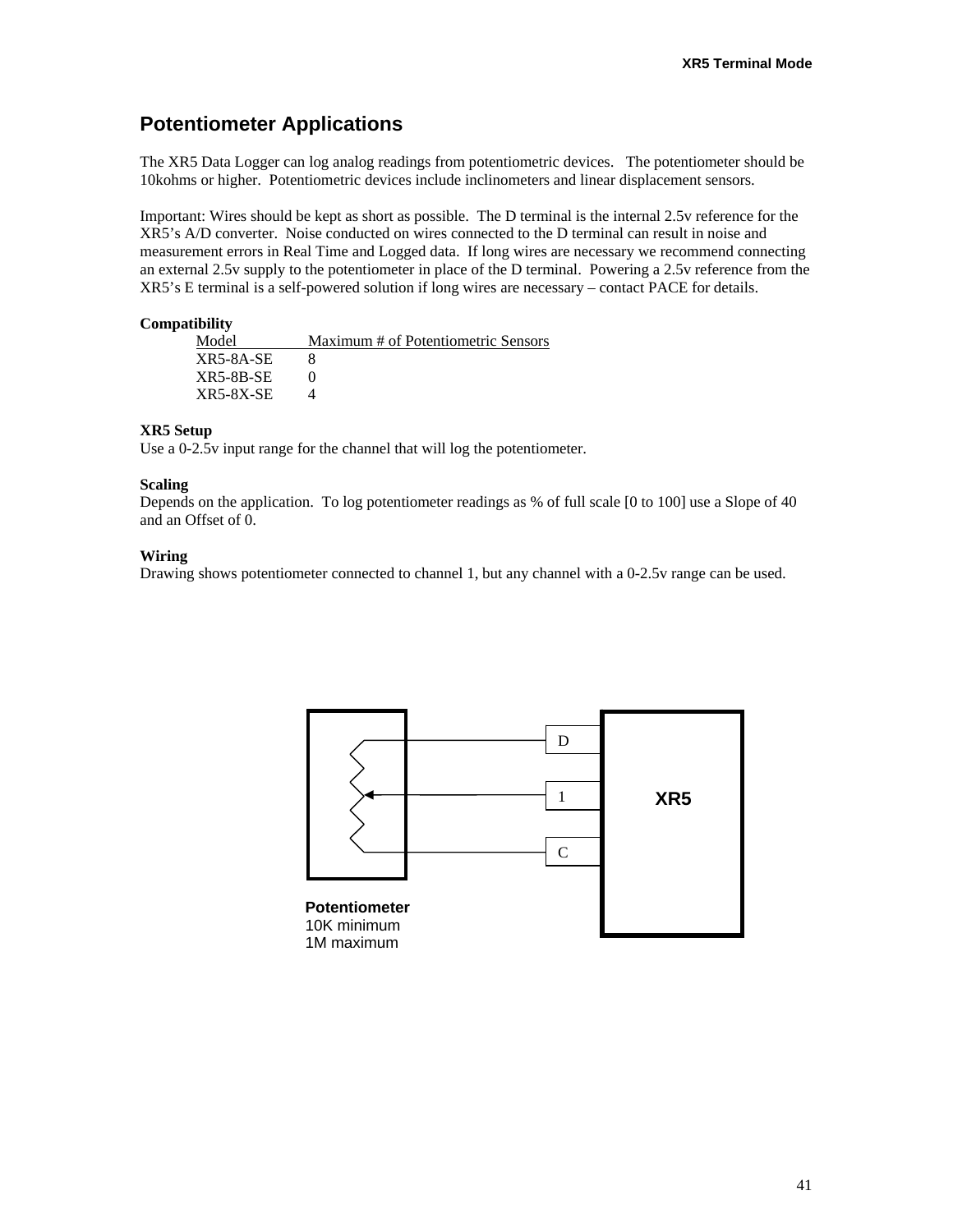### **Non-PACE Sensor Requirements**

The XR5 Data Logger will accept a variety of sensors from other manufacturers. Sensors must meet the following requirements:

#### **Sensors powered by XR5's internal batteries**

| <b>Excitation voltage</b>       | 5 volts de                                                     |
|---------------------------------|----------------------------------------------------------------|
| Maximum current draw            | 25ma (total draw for all sensors powered from the E terminals) |
| Maximum warm-up time 10 seconds |                                                                |
| Signal Output                   | A voltage output within the range of 0-5 vdc.                  |
| Output Signal Load              | 100k for XR5 0-5y input range.                                 |
|                                 | 10M for XR5 0-2.5v input range.                                |

#### **Voltage output sensors, externally powered**

| <b>Excitation voltage</b> | Any, user provides necessary power supply.                             |
|---------------------------|------------------------------------------------------------------------|
| Maximum current draw      | Any, user provides necessary power supply.                             |
| Warm-up time              | Any, if power is applied to sensor for duration of logging session.    |
| Signal Output             | A output voltage within the range of 0-5vdc. Examples: 1 to 3v; 0.5 to |
|                           | 4.5v, 0.25 to $4.75v$ .                                                |
| Output Signal Load        | 100k for XR5 0-5y input range.                                         |
|                           | 10M for XR5 0-2.5y input range.                                        |
|                           |                                                                        |

#### **4-20ma Sensors, externally powered**

| <b>Excitation voltage</b> | Any, user provides necessary current loop power supply.                 |
|---------------------------|-------------------------------------------------------------------------|
| Warm-up time              | Any, if power is applied to sensor for duration of logging session.     |
| Signal Output             | $4-20ma$                                                                |
| Output Signal Load        | 124 ohms for XR5 0-2.5 v input range (use PACE # INP-124 ohm resistor). |

Important: XR5 inputs are not isolated; multiple 4-20ma signals share a common ground. In some cases, 4- 20ma isolators may be required. See next page for more details.

### **Pulse Output Sensors**

All XR5 SE Data Loggers have 3 pulse inputs with the following specifications:

Each Pulse Input can be set for a Mechanical Switch (dry contact) or a Solid State Pulse.

| Mechanical Switch: | Maximum Rate                    | 15 <sub>Hz</sub> |
|--------------------|---------------------------------|------------------|
|                    | Debounce & Min. Hold Time       | $30 \text{ ms}$  |
| Solid State Pulse: | Maximum Rate                    | 900 Hz           |
|                    | Debounce & Min. Hold Time       | $0.5$ ms         |
| Voltage Pulse      | Positive amplitude range:       | 2.3 to 3.6 v     |
|                    | Positive-going input threshold: | 2.3v             |
|                    | Negative-going input threshold  | 0.6v             |
| Dry Contact        | Bias (pull-up) voltage          | 3.3v             |
|                    | Bias resistance                 | 1.5 Mohm         |
|                    |                                 |                  |

#### **Guidelines for compatible devices:**

For remote installations, a device that employs an unpowered magnetic reed switch to generate pulses is preferred because no power is required. A magnetic reed switch is used in tipping bucket rain gages and many gas and water meters. A device which outputs an electrical pulse will work if the pulse frequency is 30Hz or less and the pulse amplitude (with respect to ground) is between 2.5 volts and 3.6 volts. A device with an "open collector" pulse output will work, but a constant external power source (3 to 3.6 volts dc) must be supplied for the duration of the logging session.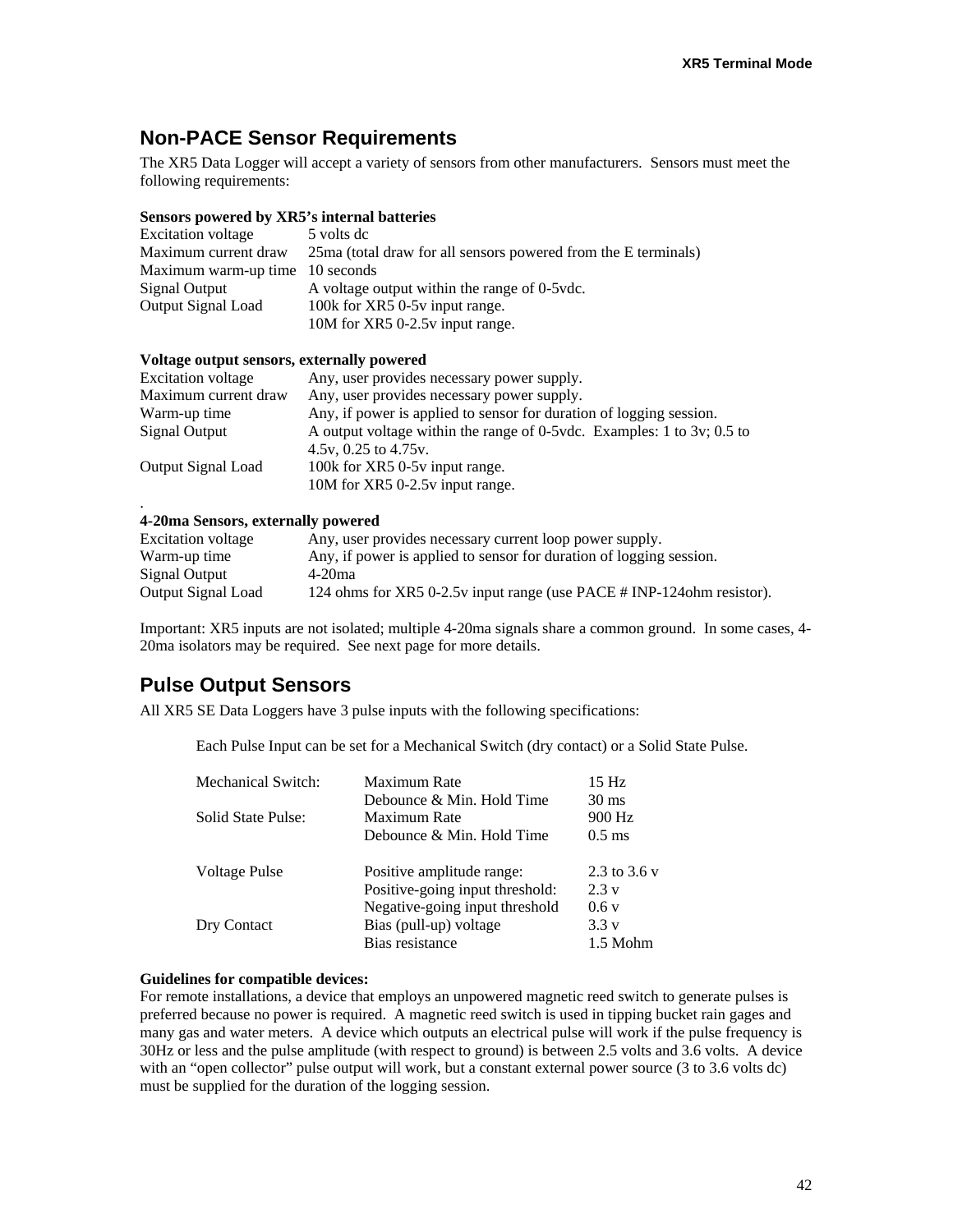# **Current Loop Applications**

An XR5 Data Logger's 0-2.5v input can be configured to directly monitor a current loop if a PACE INP-124ohm resistor is wired to its terminal block.

PACE offers a precision, low temperature coefficient, 124 ohm resistor for current loop applications - part # INP-124ohm. A common 120 ohm resistor may be used with reduced accuracy – if you do so, we strongly recommend soldering stranded wires to each resistor lead. Terminating a resistor's solid wire with another wire in the terminal block can result in a poor electrical connection.

#### WARNING

XR5's inputs are not isolated; all inputs share a common ground, which is also the XR5's RS232 ground. The Data Logger's 'C' terminal should be wired to the negative terminal of the Current Loop power supply. If this can not be done, do not communicate with the XR5 using a grounded PC. If you must communicate to the XR5 using a grounded PC and the negative terminal of the current loop power supply is not at earth ground, use an RS232 isolator between your grounded PC and the XR5. Call PACE technical support for a recommended model.

#### **Compatibility**

Model Maximum # of Current Loops XR5-8A-SE 8  $XR5-8B-SE$  0 XR5-8X-SE 4

#### **XR5 Setup**

Use a 0-2.5v input for the channel that will log the current loop.

#### **Scaling**

See page 44 for Slope / Offset calculation examples.

#### **Wiring (assumes current loop on channel 1)**

| Lead          | XR5 Terminal | 4-20ma Transmitter |
|---------------|--------------|--------------------|
| $124$ ohm     | 1*           |                    |
| $124$ ohm     | C            |                    |
| Loop PS $(-)$ | C            |                    |
| Loop PS $(+)$ |              | $+$ terminal       |
|               | 1∗           | - terminal         |

\*Substitute the actual channel # for 1 if using a different XR5 channel.

# **ES-1 External Switch**

PACE offers an external switch designed for battery powered 4-20ma current loop applications. The external switch is wired in series with the current loop. Sensing wires from the ES-1 are wired to an XR5 Data Logger's E and C terminals. In this way an external battery can be switched on, powering the current loop just prior to logging transmitter readings, and then be switched off. With the ES-1, a remote site can log readings from 4-20ma transmitters for extended periods of time using a relatively small external battery to power the current loop.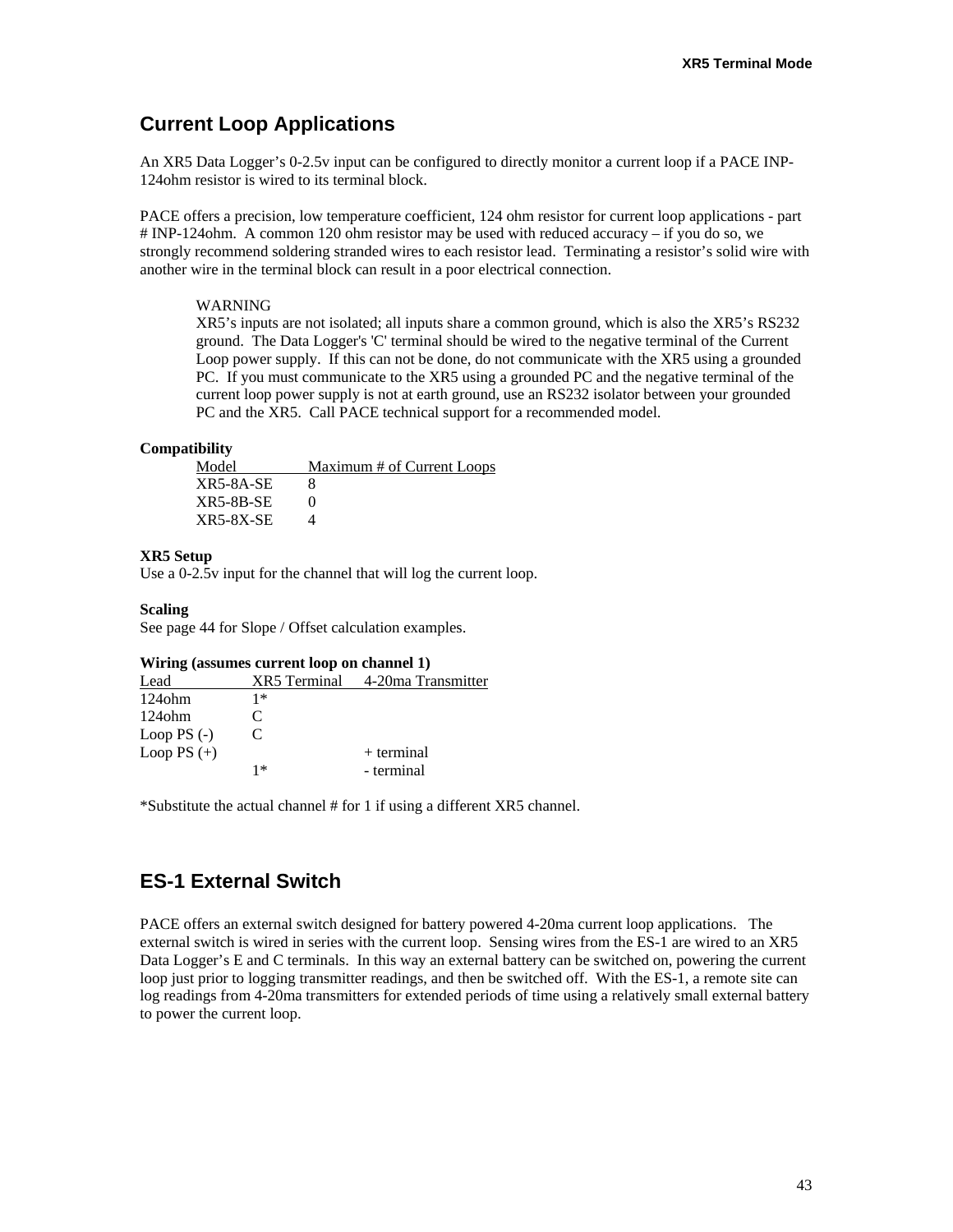# **Calculating Slope and Offset**

### **4-20 ma Transmitters**

*Please note: Our free LogXR Software has a "Calculate Slope and Offset" button in the Setup screen's Channel tab that can calculate a 4-20ma transmitter's slope and offset for you. Simply fill in the blanks and click "Calculate" and the slope and offset values are displayed.* 

Use the following formula to calculate Slope and Offset values:

Transmitter reading at 20ma – Transmitter reading at 4ma Slope = ---------------------------------------------------------------------- Input voltage at 20ma – Input voltage at 4ma

Offset = Transducer reading at  $4ma + (-1 * slope * Input Voltage at 4ma)$ 

#### **Example 1: Level Transmitter with a measurement range of 0 to 25,000 liters.**

0 liters = 4ma, 25,000 liters = 20ma. Input voltage = resistance  $*$  current. Using INP-124ohm resistor, Slope / Offset calculations would be as follows:

Slope =  $25,000 - 0$  / ((124  $*$  0.020) – (124  $*$  0.004)) =  $25,000$  / (2.48 – 0.496) = 12601

Offset =  $0 + (-1 * 12601 * 124 * 0.004) = -6250$ 

For a 4-20ma Transmitter with a range of 0 to 25,000 liters: Slope =  $12601$ , Offset =  $-6250$  (using a 124 ohm resistor).

#### **Example 2: Temperature Transmitter with a measurement range of 0 to 1000ºC.**

 $0^{\circ}C = 4$ ma, 1000°C = 20ma. Input voltage = resistance \* current. Using INP-124ohm resistor:

Slope =  $1000 - 0$  / ((124 \* 0.020) – (124 \* 0.004)) =  $1000$  / (2.48 – 0.496) = 504

Offset =  $0 + (-1 * 504 * 124 * 0.004) = -250$ 

For a 4-20ma Transmitter with a range of 0 to 1000ºC: Slope = 504, Offset =  $-250$  (using a 124 ohm resistor).

#### **Example 3: Differential Pressure Transmitter with measurement range of +/-10inch W.C.**

 $(-10inch = 4ma, +10inch = 20ma, 0inch = 12ma)$ . Input voltage = resistance \* current. Using INP-124ohm resistor, Slope / Offset calculations would be as follows:

Slope =  $10 - (-10) / ((124 * 0.020) - (124 * 0.004)) = 20 / (2.48 - 0.496) = 10.08$ 

Offset =  $-10 + (-1 * 10.08 * 124 * 0.004) = -15.00$ 

For a 4-20ma Transmitter with a range of -10 inch water column to 10 inch water column: Slope =  $10.08$ , Offset =  $-15.00$  (using a 124 ohm resistor)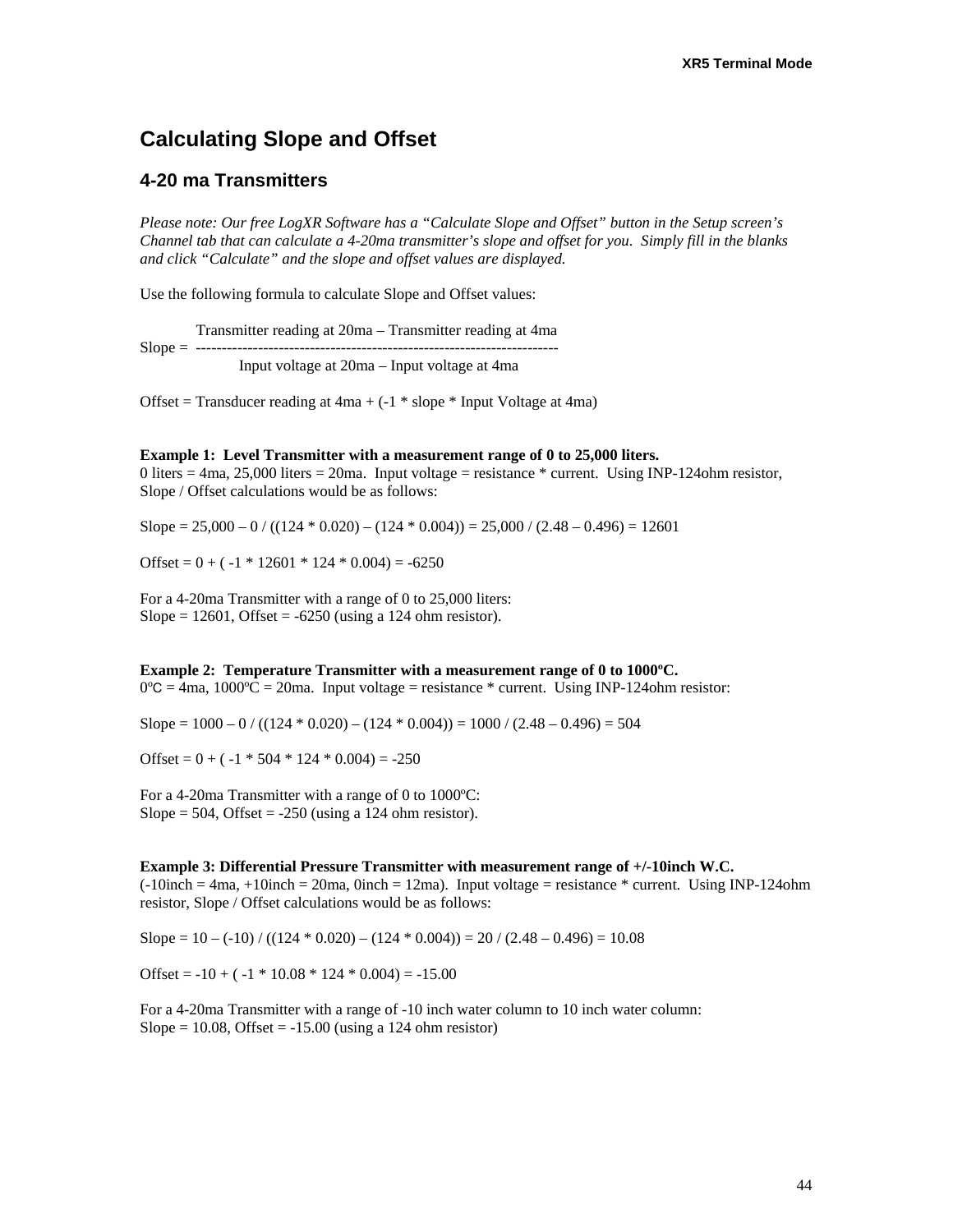# **Calculating Slope and Offset**

#### **Voltage output Transducers**

*Please note: Our free LogXR Software has a "Calculate Slope and Offset" button in the Setup screen's Channel tab that can calculate a transducer's slope and offset for you. Simply fill in the blanks and click "Calculate" and the slope and offset values are displayed.* 

Use the following formulas to calculate Slope and Offset values:

 Transducer maximum reading – Transducer minimum reading Slope = --------------------------------------------------------------------------------------------------------------------- Transducer output voltage at maximum reading – Transducer output voltage at minimum reading

Offset = Transducer minimum reading + (-1 \* slope \* Transducer output voltage at minimum reading)

#### **Example 1: Pressure Transducer with a measurement range of 0 to 100 psig.**

0 psig =  $0.5v$ , 100 psig =  $4.5v$ 

Slope =  $100 - 0 / (4.5 - 0.5) = 100 / 4 = 25$ 

Offset =  $0 + (-1 \times 25 \times 0.5) = -12.5$ 

For a Pressure Transducer with a range of 0 to 100 psig, and a voltage output from 0.5v to 4.5v: Slope =  $25$ , Offset =  $-12.5$ 

**Example 2: Differential Pressure Transducer with a measurement range of -30 to +30inch W. C.**   $-30$  inch w.c.  $= 0.25v$ , 30 inch w.c.  $= 4.75v$ 

Slope =  $30 - (-30) / (4.75 - 0.25) = 60 / 4.5 = 13.33$ 

Offset =  $-30 + (-1 * 13.33 * 0.25) = -33.33$ 

For a Differential Pressure Transducer with a range of -30 to 30inch w.c., and a voltage output of 0.25v to 4.75v:  $Slope = 13.33, Offset = -33.33$ 

#### **Converting to other measurement units:**

The XR5 can scale transducer / transmitter readings to any desired measurement unit. For example, pressure readings can be scaled to Bar, pascal, millibar, inchMg, and any other unit of pressure. To do this, in the Slope formula (above), replace the transducer's maximum and minimum readings with equivalent readings in the desired pressure unit, and in the Offset formula (above), replace the transducer's minimum reading with the equivalent reading in the desired pressure unit.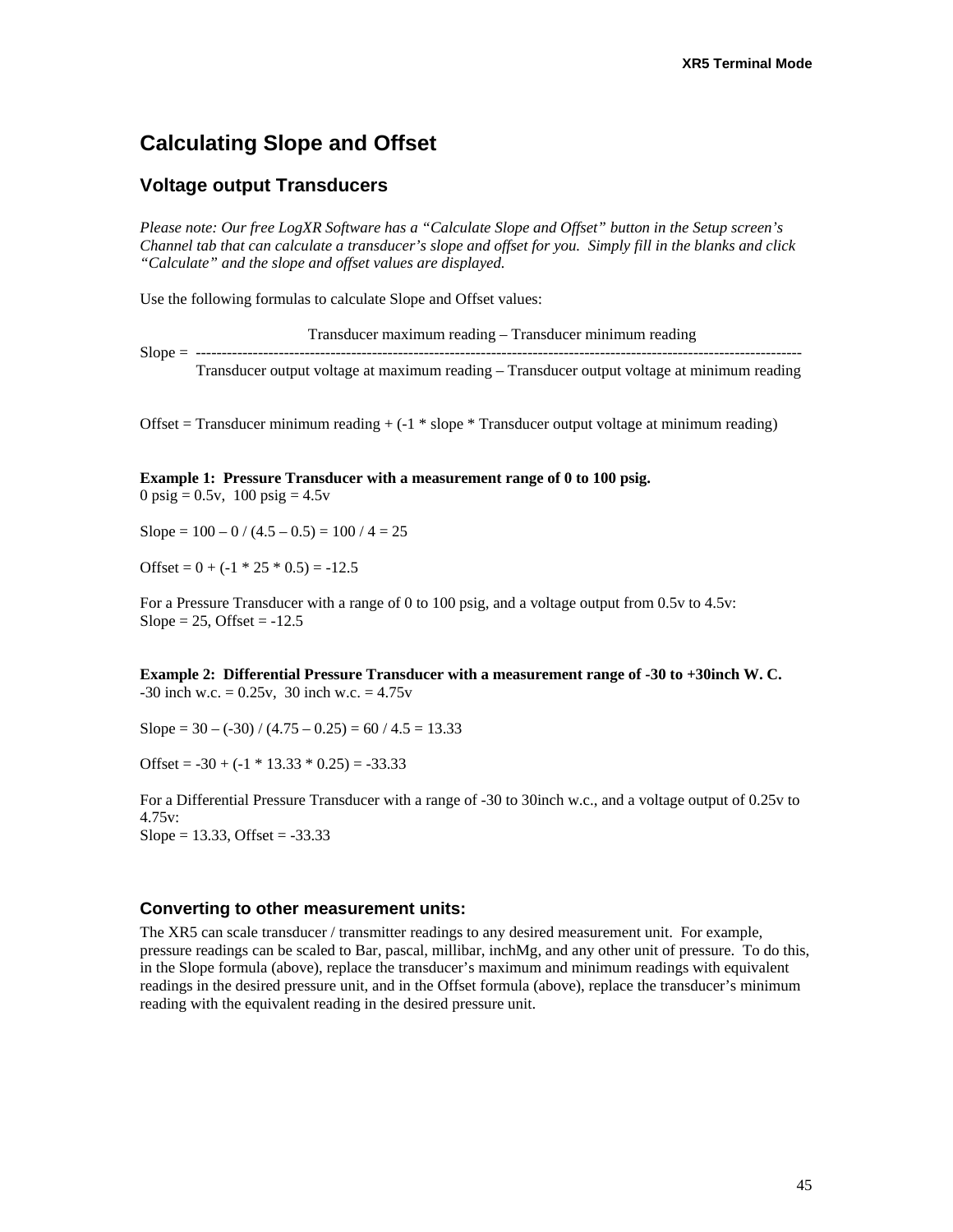# **Manual Dialout:**

# **Landline modem connected to the XR5**

An XR5's data may be transferred over phone lines by connecting a modem to the XR5 (the remote modem) and using a second modem with your Computer or PDA (the host modem). The following instructions explain how to set up an XR5 with a modem and call it from a local (Host) computer or PDA.

*IMPORTANT! It is strongly recommended that the following procedure be fully tested in a local setting (for example, in an office) using two phone lines, to confirm that the hardware has been correctly set up. Once the hardware is functioning correctly in a local setting, the XR5 and remote modem can be installed with confidence at the remote site.* 

#### **Required Hardware:**

Host Computer or PDA and modem (host modem) Remote modem IC211 Cable Two phone lines: one for the remote modem, and one for the host computer's modem

#### **Recommended Modem (2 recommended)**

Zoom Model 2949 or 2836 External Faxmodem. We recommend using this modem at the remote XR5 end and also at the Host end. However, using the Zoom 2949 or 2836 at the remote end with a different modem at the host end will often give satisfactory results.

#### **Remote Modem Initialization Strings**

The following strings must be sent to the remote modem. Use HyperTerminal or a similar program set to 9600 bps to send the strings to the modem. See page 7 for instructions on setting up HyperTerminal. The modem will store the parameters defined by this string in non-volatile memory, so that the parameters will be retained even if the modem is powered off.

| Note: In the following strings: |                      | " <enter>" is the Enter key.</enter> | " $0$ " is the number 0 not the letter O.                    |
|---------------------------------|----------------------|--------------------------------------|--------------------------------------------------------------|
| First String:                   | $AT&F\leq$ Enter $>$ |                                      | The modem should respond with "OK"                           |
| Second String:                  |                      |                                      | $AT&FE&D&KSO=1&W0<Enter> The modem should respond with "OK"$ |
| Third string:                   | $ATO1&W0\leq Enter$  |                                      | The modem will not respond.                                  |

#### **Remote Modem / XR5 Cable**

After the remote modem has been initialized, disconnect it from your computer or PDA and connect it to the remote phone line and the XR5 using the IC211Cable.

#### **Initiating the Dial-out**

1. Use your terminal emulator or communication program (like HyperTerminal) to initialize the host modem by keying AT&F<Enter>. The modem should respond with "OK".

2. Manually call the remote modem from your Computer or PDA by dialing the remote modem's phone number (still using the terminal emulator). The required key sequence to initiate a call is ATDTxxx<Enter> where xxx is the phone number of the remote modem. After the remote modem has

answered the call, the modems attempt to establish a connection (audible chimes). When the host modem responds with "CONNECT", the connection is successfully established. Once a connection has been established, the XR5 functions just as if it was connected directly to your Computer or PDA.

#### **Accessing the XR5**

While connected, data may be transferred from the remote XR5, a new logging session may be launched, Status and Real Time Mode may be displayed (as explained earlier in this manual). When you are finished accessing the XR5, terminate the phone connection by keying three plus signs "+++" and after a pause of at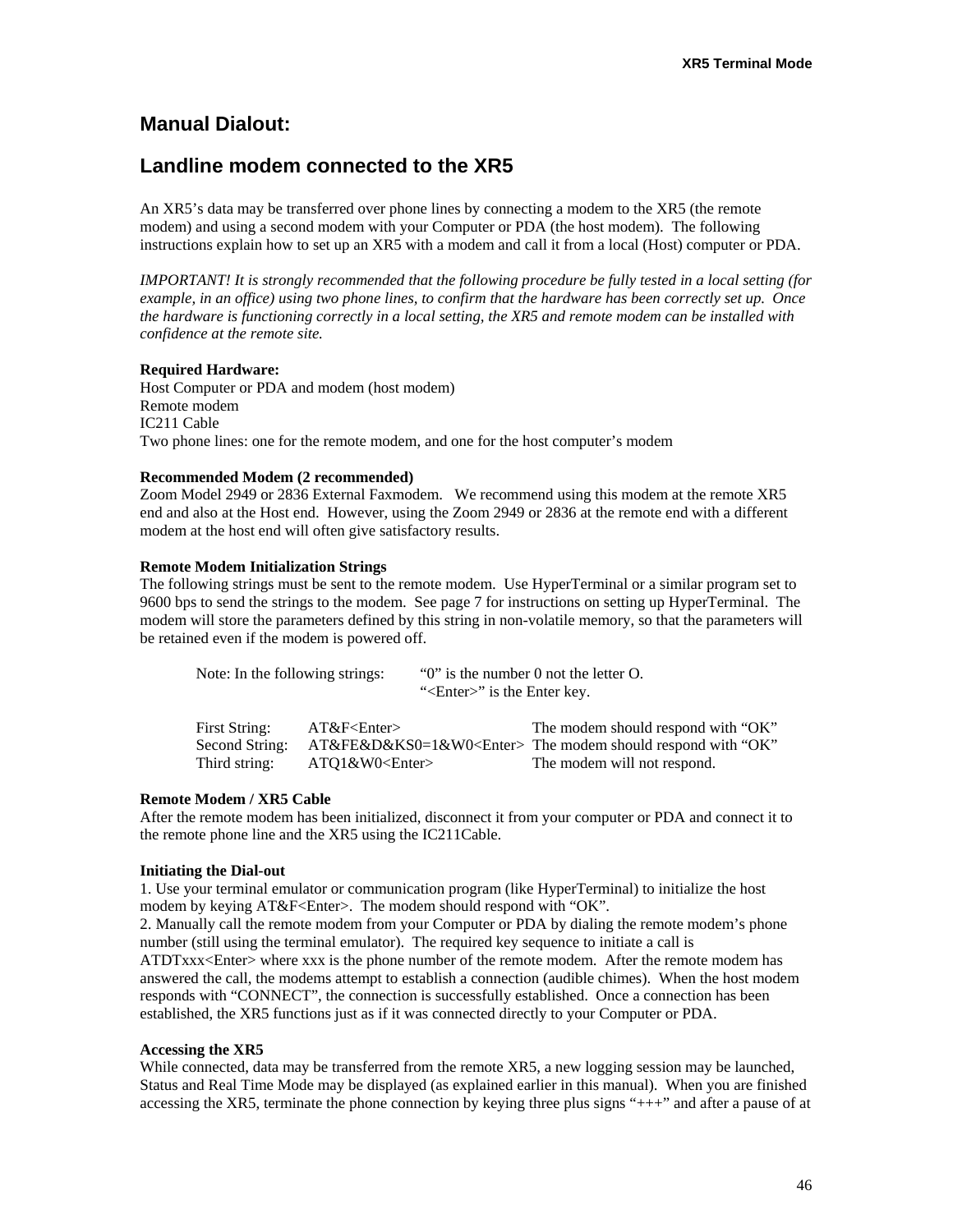least 1 second, key ATH<Enter>. Once the local modem goes "on hook", terminating the call, the remote modem will go "on hook" also, ending the Manual Dial-out session.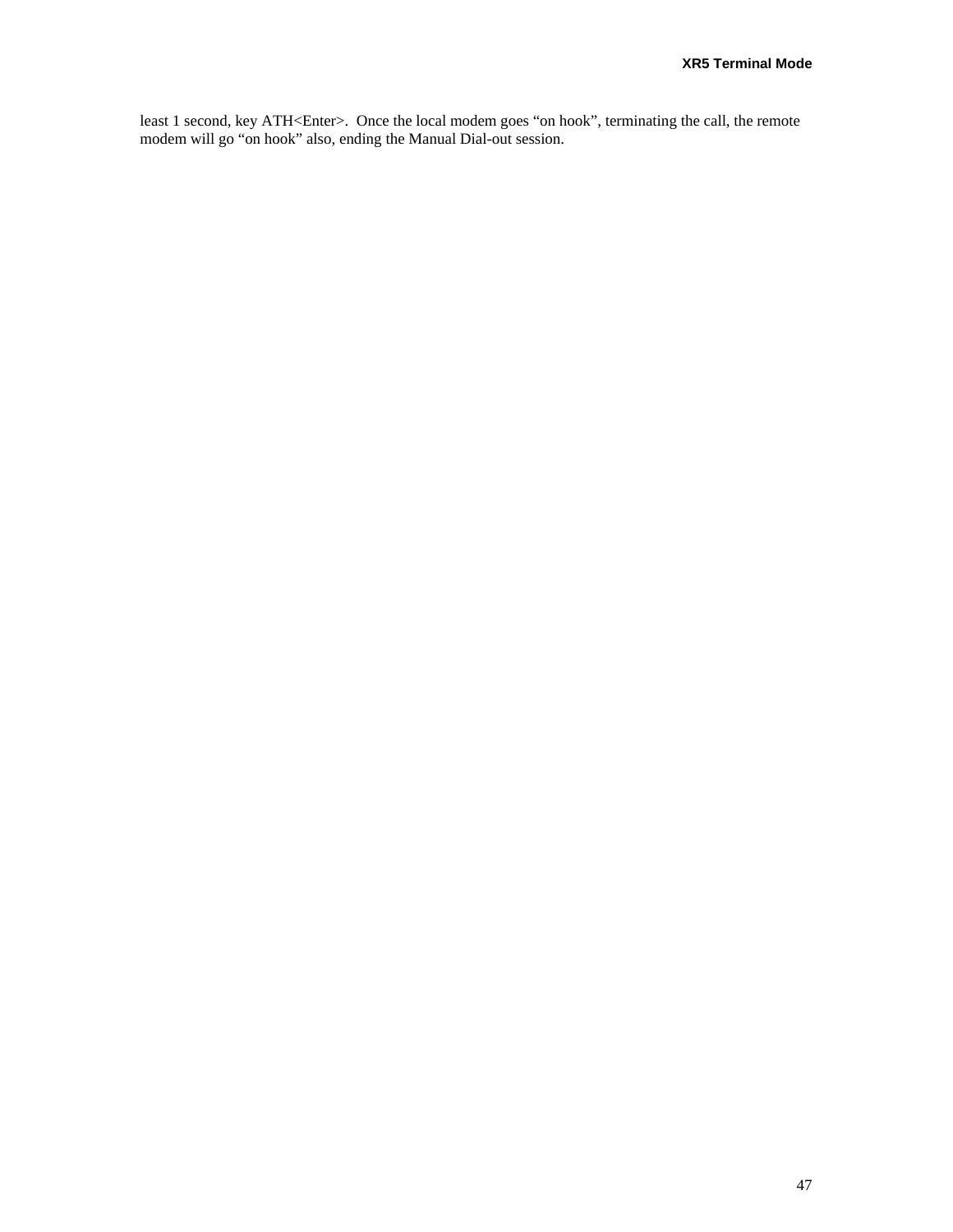# **Manual Dialout:**

# **GSM Cellular modem connected to the XR5**

An XR5's data may be transferred wirelessly by connecting a GSM Cellular modem to the XR5 and using a second modem with your Computer or PDA (the host modem). The following instructions explain how to set up an XR5 with a GSM Cellular modem and call it from a local (Host) computer or PDA.

*IMPORTANT! It is strongly recommended that the following procedure be fully tested in a local setting (for example, in an office) to confirm that the hardware has been correctly set up. Once the hardware is functioning correctly in a local setting, the XR5 and GSM modem can be installed with confidence at the remote site.* 

#### **Required Hardware:**

Host Computer or PDA and modem (host modem) Pace GSM Cellular modem package (see details below) A phone line for the host computer's modem

#### **Recommended Host Modem**

Zoom Model 2949 or 2836 External Faxmodem. An existing (different) internal or external modem may give satisfactory results.

# **GSM Modem Setup**

The Pace GSM Cellular Modem package consists of the following items:

Wavecom GSM modem, pre-configured to communicate with the XR5.

Model M1213A 900/1900MHz (North America and some South American countries) Model M1203A 900/1800MHz (Europe and Asia). To confirm the GSM frequency used in your country, please see <http://www.gsmworld.com/roaming/gsminfo/index.shtml>

GSM Antenna (magnetic mount with connecting cable) Antenna connector adapter (mates GSM Antenna cable to GSM modem) Power supply (linear 9vdc 1 amp) IC-W15 Communications cable, XR5 to modem

#### **Sim Card Installation**

The GSM modem requires a Sim card (available from a local cellular service provider) which has been set up for data calls. Install the Sim card by pushing the button on the side of the GSM modem to extract the SIM card carrier (use a pointed object like a ball point pen). Place the SIM card in the carrier with the gold pads on the SIM card facing up (visible). Slide the carrier back into the GSM modem (SIM card gold pads facing up), and press the carrier firmly in place.

#### **GSM Modem Mounting Brakets**

Metal brackets are included with the GSM modem and may be used to securely mount the modem if desired.

#### **Antenna Installation**

Screw the supplied Antenna connector adapter into the GSM modem's Coax connector. Screw the Antenna cable into the Antenna connector adapter. Place the Antenna on a suitable metallic surface (the Antenna contains an internal magnet to simplify mounting.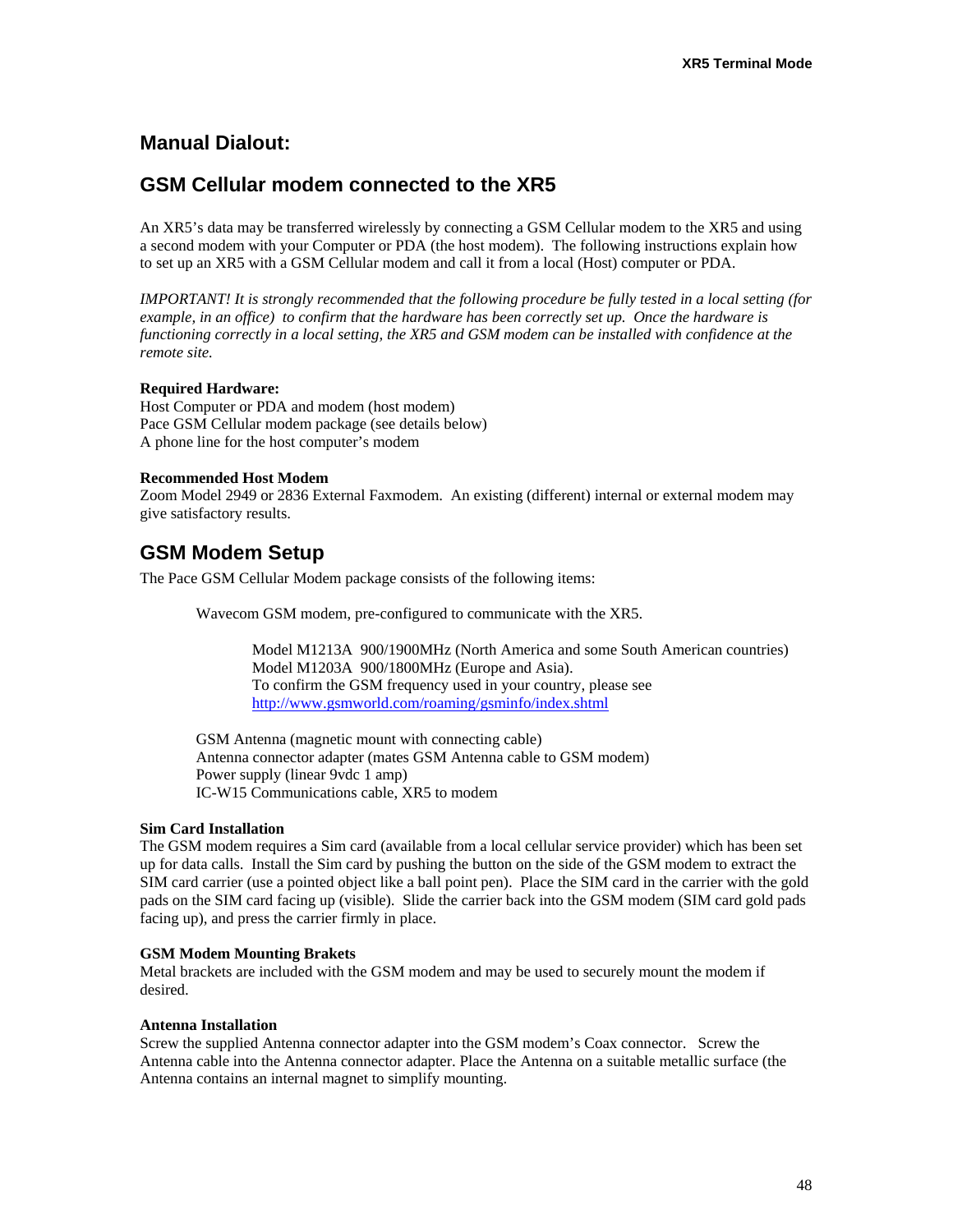#### **Communication Cable Installation**

Connect the IC-W15 Cable to the GSM modem's 15 pin high density "D-sub" connector. Use the slotted thumb screw on the IC-W15 to fasten the IC-W15 securely. Insert the other end of the IC-W15 Cable into the XR5's communication port.

#### **Power Cable Installation**

The GSM modem comes with a fused power cable. Insert this cable into the 4 position power connector (located beside the "D-sub" connector). The other end of the cable is terminated with a Plug-in modular power supply. Plug the power supply into an AC power receptacle.

#### **Initiating the Dial-out**

1. Use your terminal emulator or communication program (like HyperTerminal) to initialize the host modem by keying AT&F<Enter>. The modem should respond with "OK".

2. Manually call the remote modem from your Computer or PDA by dialing the remote modem's phone number (using the terminal emulator). The key sequence to initiate a call is ATDTxxx<Enter>where xxx is the phone number of the remote modem. After the remote modem has answered the call, the modems attempt to establish a connection (audible chimes). When the host modem responds with "CONNECT", the connection is successfully established. Once a connection has been established, the XR5 functions just as if it was connected directly to your Computer or PDA.

#### **Accessing the XR5**

While connected, data may be transferred from the remote XR5, a new logging session may be launched (by sending a Setup to the XR5), Status and Real Time Mode may be displayed (as explained earlier in this manual). When you are finished accessing the XR5, terminate the phone connection by keying three plus signs "+++", and after pausing at least 1 second, key ATH<Enter>. Once the local modem goes "on hook", terminating the call, the remote GSM modem will go "on hook" also, ending the Manual Dial-out session.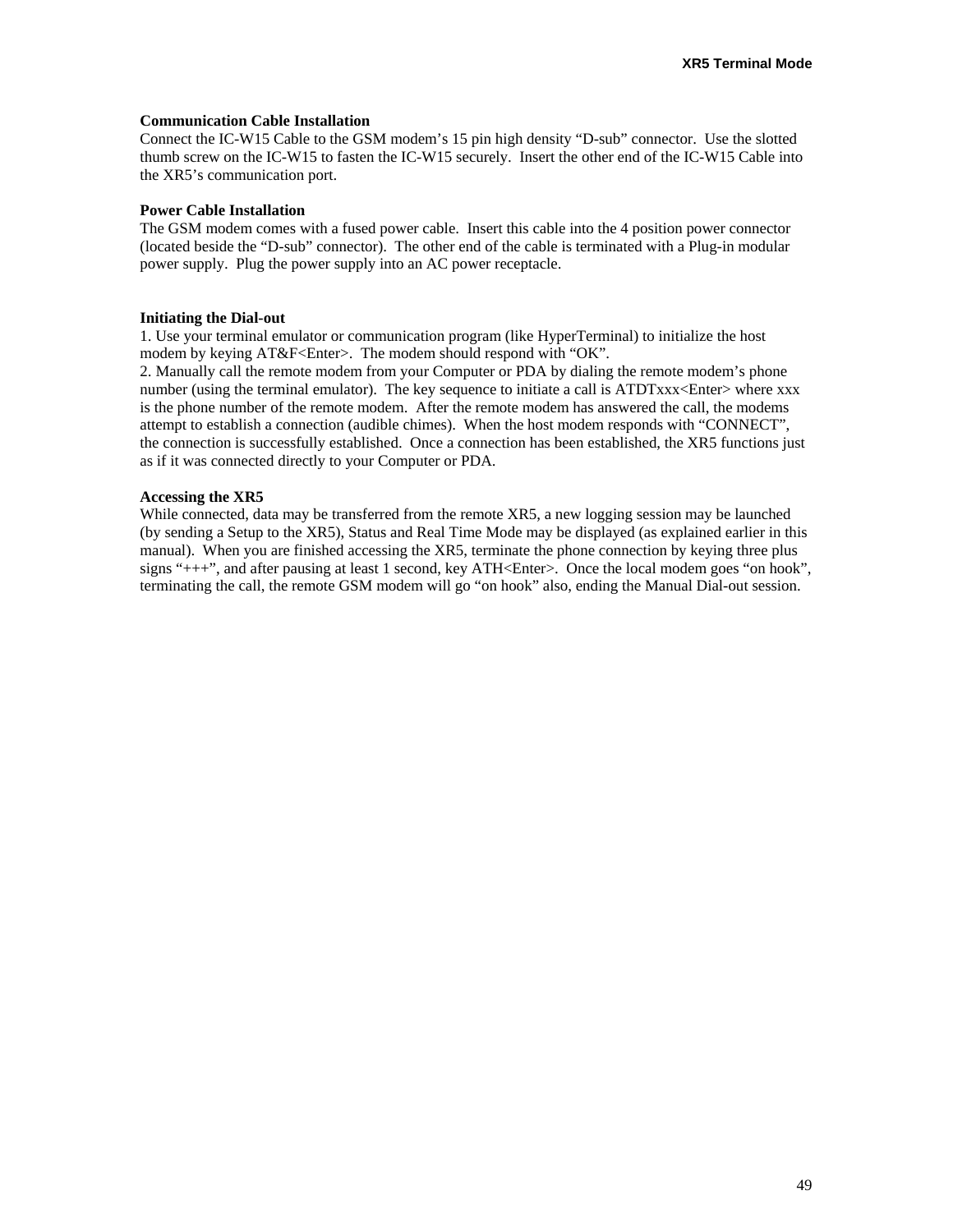# **Limited Warranty**

All XR5 Data Loggers are warranted against defects in materials and workmanship for three years from date of shipment. All other Pace Scientific products are warranted against defects in materials and workmanship for one year from date of shipment. During the warranty period, we will repair or, at our option, replace at no charge a product that proves to be defective, provided you return the product, shipping prepaid, to Pace Scientific Inc.

This warranty gives you specific legal rights, and you may also have other rights that vary from state to state.

This warranty does not apply if the product has been damaged by accident or misuse or as the result of modifications or repair by anyone other than Pace Scientific Inc. No other express warranty is given. The repair or replacement of a product is your exclusive remedy. ANY OTHER IMPLIED WARRANTY OF MERCHANTABILITY OR FITNESS IS LIMITED TO THE DURATION OF THIS WRITTEN WARRANTY. Some states do not allow limitations on how long an implied warranty lasts, so the above limitation may not apply to you. IN NO EVENT SHALL PACE SCIENTIFIC INC. BE LIABLE TO YOU FOR ANY DAMAGES, INCLUDING LOST PROFITS, LOST SAVINGS OR OTHER INCIDENTAL OR CONSEQUENTIAL DAMAGES ARISING OUT OF THE USE OF OR INABILITY TO USE SUCH PRODUCT, EVEN IF PACE SCIENTIFIC OR AN APPROVED RESELLER HAS BEEN ADVISED OF THE POSSIBILITY OF SUCH DAMAGES, OR FOR ANY CLAIM BY ANY OTHER PARTY.

Some states do not allow the exclusion or limitation of incidental or consequential damages, so the above limitation or exclusion may not apply to you.

Products are sold on the basis of specifications applicable at the time of manufacture. Pace Scientific Inc. shall have no obligation to modify or update products once sold.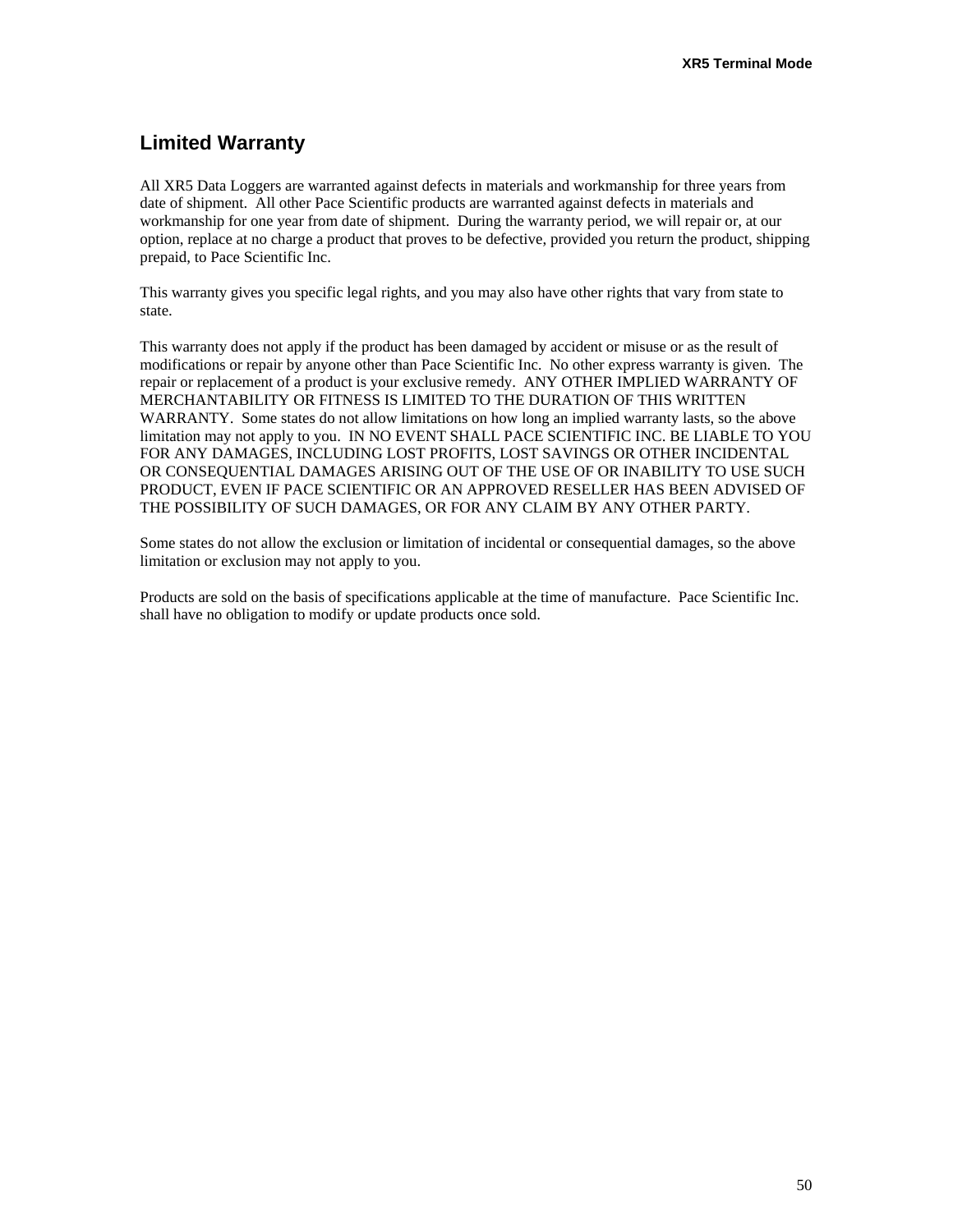# **Service**

#### **Technical Support**

Call Pace Scientific at (704) 799-0688, Monday - Friday between 8AM and 5PM Eastern Standard Time. Or email support@pace-sci.com

#### **Repair**

Contact technical support to confirm that the product is not functioning properly. If repair is needed, support will issue an RMA number.

Once an RMA number is issued, return item for repair to:

Pace Scientific Inc. Attention: Service Dept. / RMA# your RMA# here 542 Williamson Rd Unit 6 Mooresville NC 28117 USA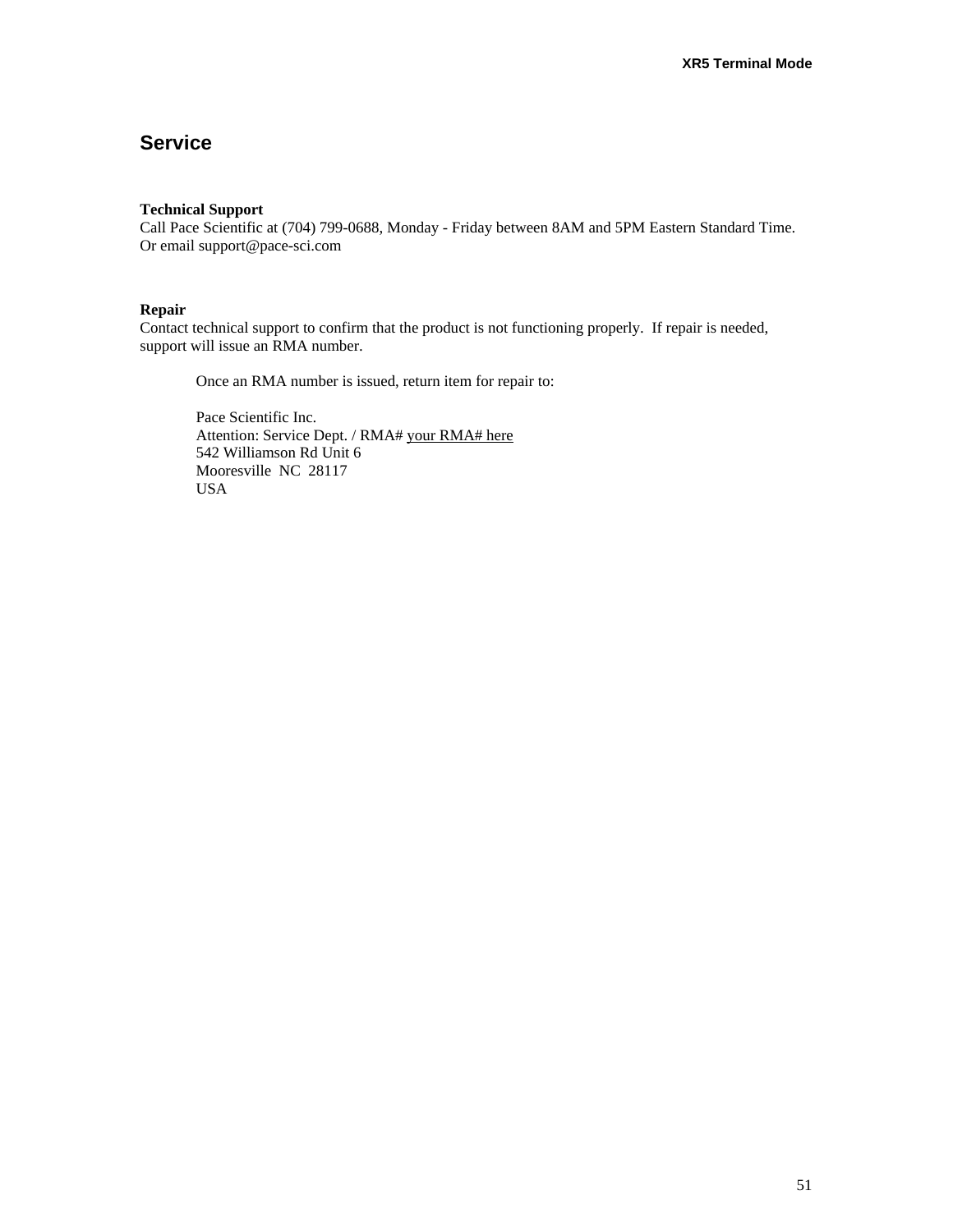### **PDAs for the XR5**

The following comments and recommendations cover a few of the more popular PDAs. In order to communicate with the XR5, the PDA must have an RS232 Serial Port.

*Some PDAs only have a USB port. A PDA's USB Port can not communicate with an XR5.*

### **Pocket PC**

#### **Hardware**

As long as the Pocket PC device has an RS232 serial port and an RS232 Cable, it should be compatible with the XR5. *The iPAQ H1900 is not compatible because it lacks a serial port.*

#### Dell Axim

An RS232 cable is available for the Dell Axim, but because RS232 handshaking signals are required for the cable to work, it is not a good match for the XR5's 3-wire RS232 Interface. The Axim RS232 cable also contains active circuits which require a power source. For these reasons, we do not recommend the Dell Axim.

#### **RS232 Cable**

Ideally, a Pocket PC RS232 serial cable should have a 9 pin connector with male pins. This type cable will mate with the XR5's IC209 Cable without additional adapters. However, most Pocket PC serial cables are designed to connect to a PC's serial port and have a female 9 pin connector. This type cable requires a 9pin male to 9 pin male null modem adapter to mate with the XR5's IC209 Cable. This adapter is available from Pace, part# AN-9M.

#### Pocket PC Cable sources

Our first choice:

RS232 Cable (with male connector) for iPAQ Pocket PC - various models [http://www.serialio.com/products/adaptors/iPaqSerial\\_RS232.htm](http://www.serialio.com/products/adaptors/iPaqSerial_RS232.htm)

Connections: **iPAQ <> RS232 Cable (with male connector) <> Pace IC209 Cable <> XR5** 

The following cables require a Pace AN-9M Adapter:

RS232 Cable (with female connector) for iPAQ Pocket PC H3600,H3700 Series <http://www.suntekstore.com/pm-cb-rs232-ipaq3600.html>

RS232 Cable (with female connector) for iPAQ Pocket PC H3800,H3900 Series <http://www.suntekstore.com/pm-cb-rs232-ipaq3800.html>

Connections: **iPAQ <> RS232 Cable (with female connector) <> Pace AN-9M Adapter <> Pace IC209 Cable <> XR5** 

#### Pace AN-9M substitute

A 9pin male to 9pin male "Gender Changer" connected to a 9pin female to 9pin male Null Modem Adapter is a replacement for the Pace AN-9M Adapter.

#### **Communications Software**

For Pocket PC's, we recommend 'vxhpc' by Cambridge Computer. <http://www.cam.com/vxhpc.html>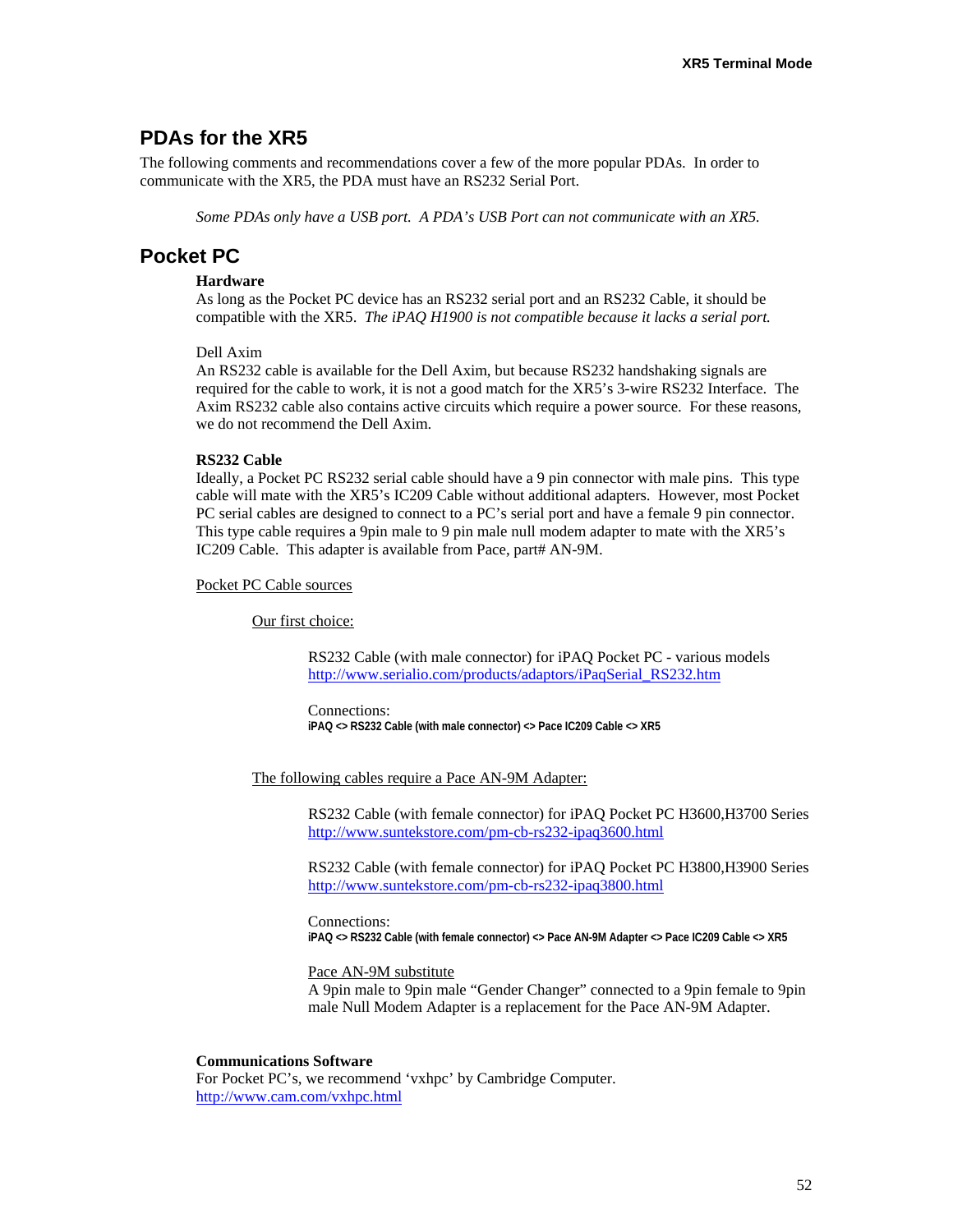### **Palm**

#### **Hardware**

Palm OS devices with an RS232 port include

Palm: Tungsten models T, T2, T3, T5, C and W; i705, m515, m505, m500, m130, m125, Zire 71 m105, m100, VII, Vx IIIe

Sony: CLIE S and N series.

#### **Palm RS232 Cable**

A Palm RS232 Cable connects to the Pace IC209 Cable which connects to the XR5.

An RS232 Cable from serialio.com is available for the following Palms: **Tungsten models T3, T2, T, C and W Zire 71, m500, m505, m515, m125, m130, i705** [http://www.serialio.com/products/adaptors/PalmSerial\\_RS232.htm](http://www.serialio.com/products/adaptors/PalmSerial_RS232.htm)

An RS232 Cable from pcables.com is available for the **Tungsten T5** [http://www.pcables.com](http://www.pcables.com/) Part# PLPT5-M9-6.

Cable connections: **Palm PDA <> RS232 Cable <> Pace IC209 Cable <> XR5**

#### Using a Palm Serial HotSync Cable

A Palm Serial HotSync Cable can be used to communicate with the XR5 but requires one or two additional adapters to make it work with the XR5.

Cable connections with Pace AN-9M Adapter:

**Palm PDA <> Serial HotSync Cable <> Pace AN-9M Adapter <> Pace IC209 Cable <> XR5** 

Cable connections with 9 pin male Gender Changer and Null Modem Adapter:

**Palm PDA <> Serial HotSync Cable <> male Gender changer <> Null Modem Adapter <> Pace IC209 Cable <> XR5** 

#### **Communication Software**

We recommend Online which runs on the Palm and Sony PDAs listed above. It is available from PalmSource at

<http://palmsource.palmgear.com/index.cfm?fuseaction=software.showsoftware&prodid=2052> See page 7 for additional details.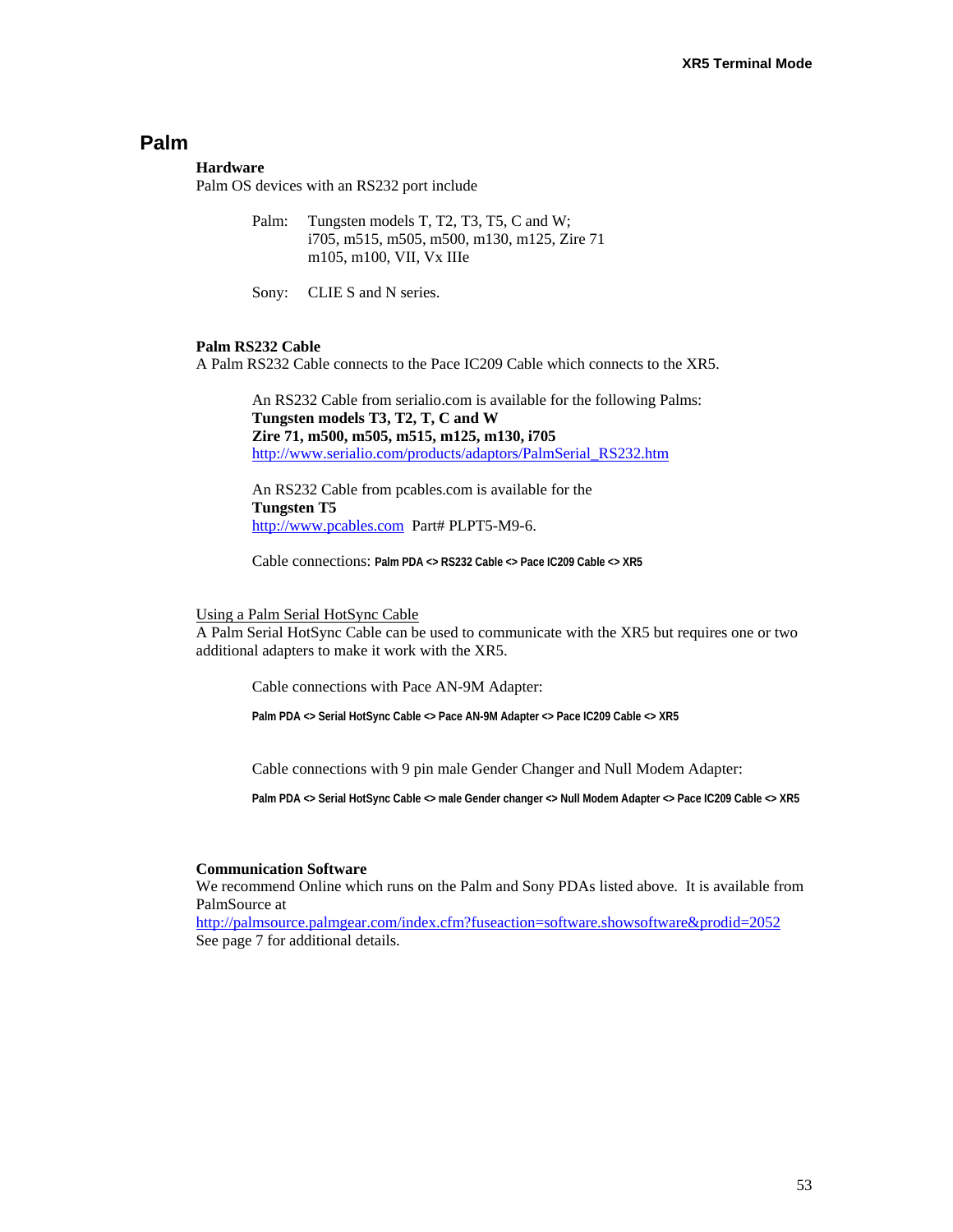### **"Top Level" Commands**

When inactive, the XR5 is normally in the "Top Level" command state. In the "Top Level" state, the XR5 will respond to 3 commands detailed below. All other combination of characters is ignored.

| Command<br>text | Total characters Result<br>4 | Sends the Text Interface "Main menu". Sending an Esc character<br>from the Main menu puts the XR5 back into the "top level".                                                                                                     |
|-----------------|------------------------------|----------------------------------------------------------------------------------------------------------------------------------------------------------------------------------------------------------------------------------|
| r               |                              | Sends a readable text string consisting of the current date and time, and<br>the current scaled value of each active channel. Each value is separated<br>by a comma. The XR5 continues to respond to any "top level"<br>command. |
| h               |                              | Enters the LogXR communications protocol. Commands in this<br>mode are binary commands with CRC checksums. Sending an Esc<br>character puts the XR5 back into the "top level".                                                   |

# **Terminal Mode Limitations**

Using the Terminal Mode, a PDA (or computer) may be used to launch a logging session, view readings in Real Time, read current XR5 Status, start/stop logging, and transfer logged data as a binary data file. However, **binary data files must be converted to readable files using Pace LogXR Software.** 

Terminal Mode includes a Real Time selection that sends current sensor values as readable character string at a user selected rate (for example, every 2 seconds). A similar "real time" string may be sent using the "r" command. All linear sensors / transducers and the Pace PT9xx Series Temperature Probes display scaled, readable values. However, **other non-linear 2-wire sensors display either raw A/D values or actual resistance if the channel Type was set to Resistance.** Non-linear 2-wire sensors include the LS100 Light Sensor, the PT510 / PT520 Platinum RTD, and if the XR5 has a millivolt option, all thermocouples.

For use with the Terminal Mode, the XR5 can store a single non-linear scaling table in internal memory. The XR5-SE ships with a 30k thermistor table (for Pace PT9xx Series Temperature Probes) loaded in memory. However, an alternate non-linear sensor table may be loaded into the XR5, to allow a different non-linear sensor to be readable from Terminal Mode. For example, a table for the Pace PT510/PT520 Sensors, or a table for the YSI #44004 Thermistor (2252 ohm) may be loaded into the XR5. These tables and others are available from Pace on request.